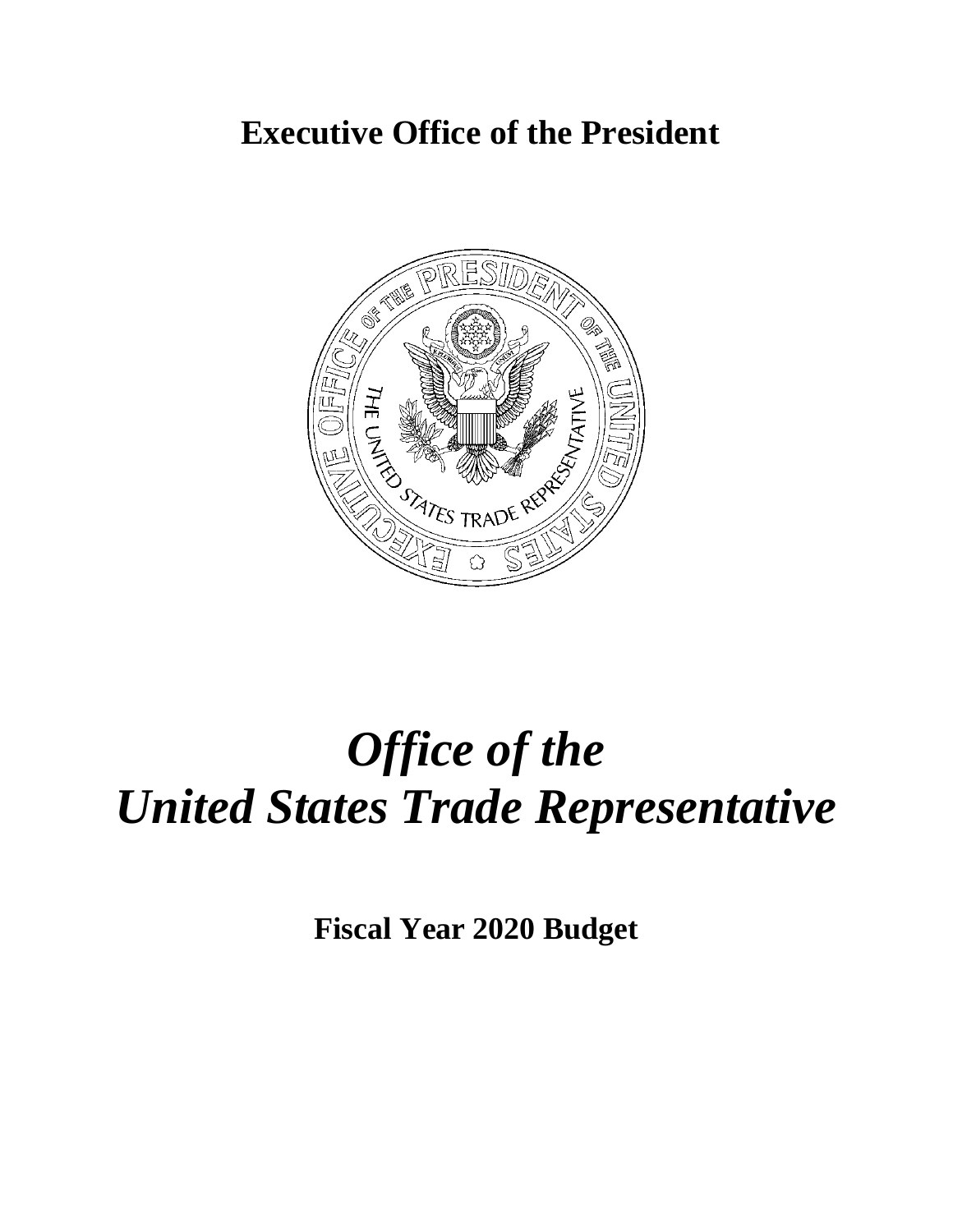# **Executive Office of the President**

# **Office of the United States Trade Representative**

**Salaries and Expenses**

**Resource Estimates Fiscal Year 2020**

**Congressional Budget Submission**

**March 2019**

**Contact: Linda Chambers 202-395-5422**

**Fred Ames 202-395-5799**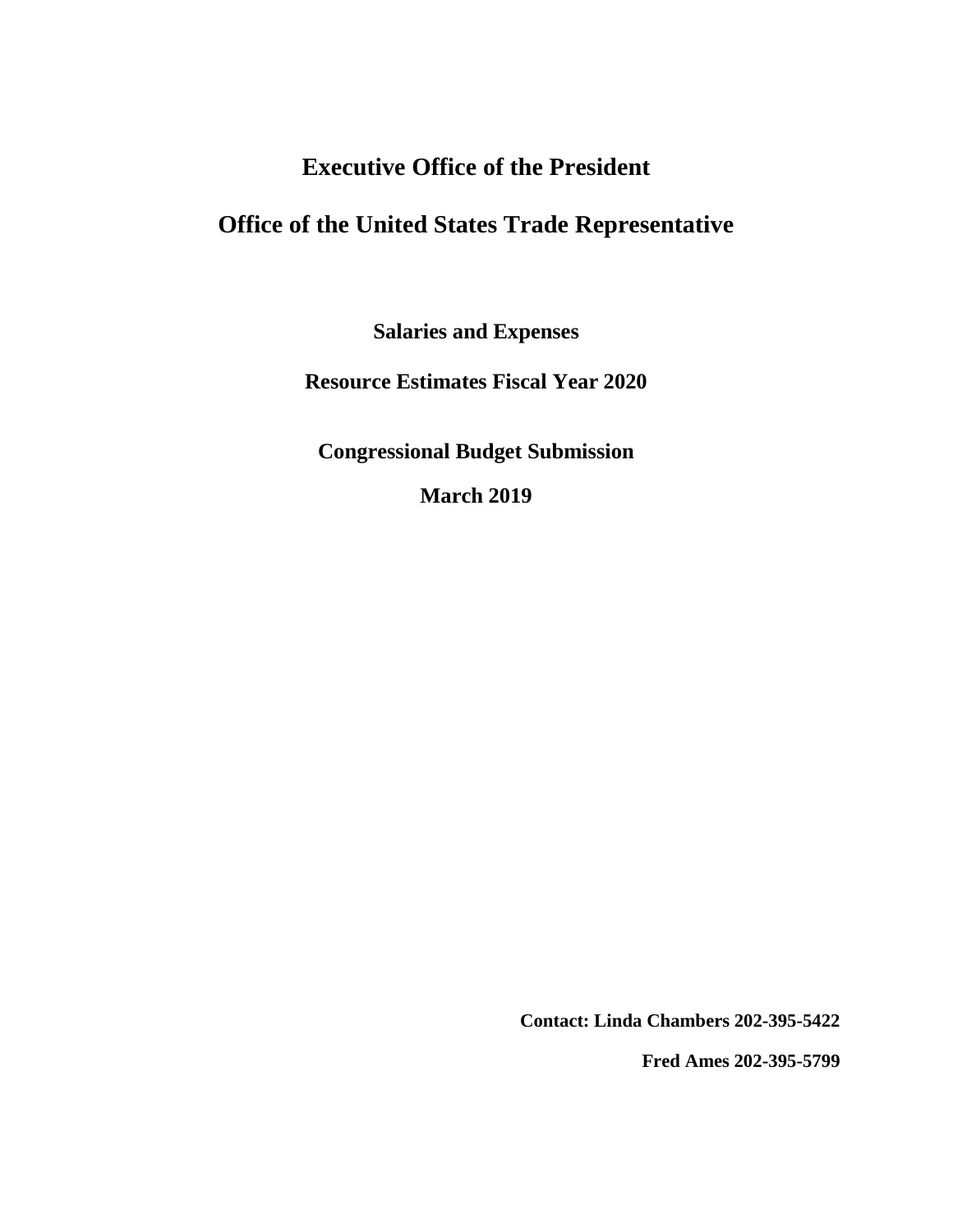### **TABLE OF CONTENTS**

| Goal 1: Support American Interests by Opening Foreign Markets and Combating Unfair Trade 10 |
|---------------------------------------------------------------------------------------------|
| Goal 2: Fully Enforce U.S. Trade Laws, Monitor Compliance with Agreements, and Use All      |
|                                                                                             |
|                                                                                             |
|                                                                                             |
|                                                                                             |
|                                                                                             |
| Goal 1: Support American Interests by Opening Foreign Markets and Combating Unfair Trade 32 |
| Goal 2: Fully Enforce U.S. Trade Laws, Monitor Compliance with Agreements, and Use All      |
|                                                                                             |
|                                                                                             |
|                                                                                             |
|                                                                                             |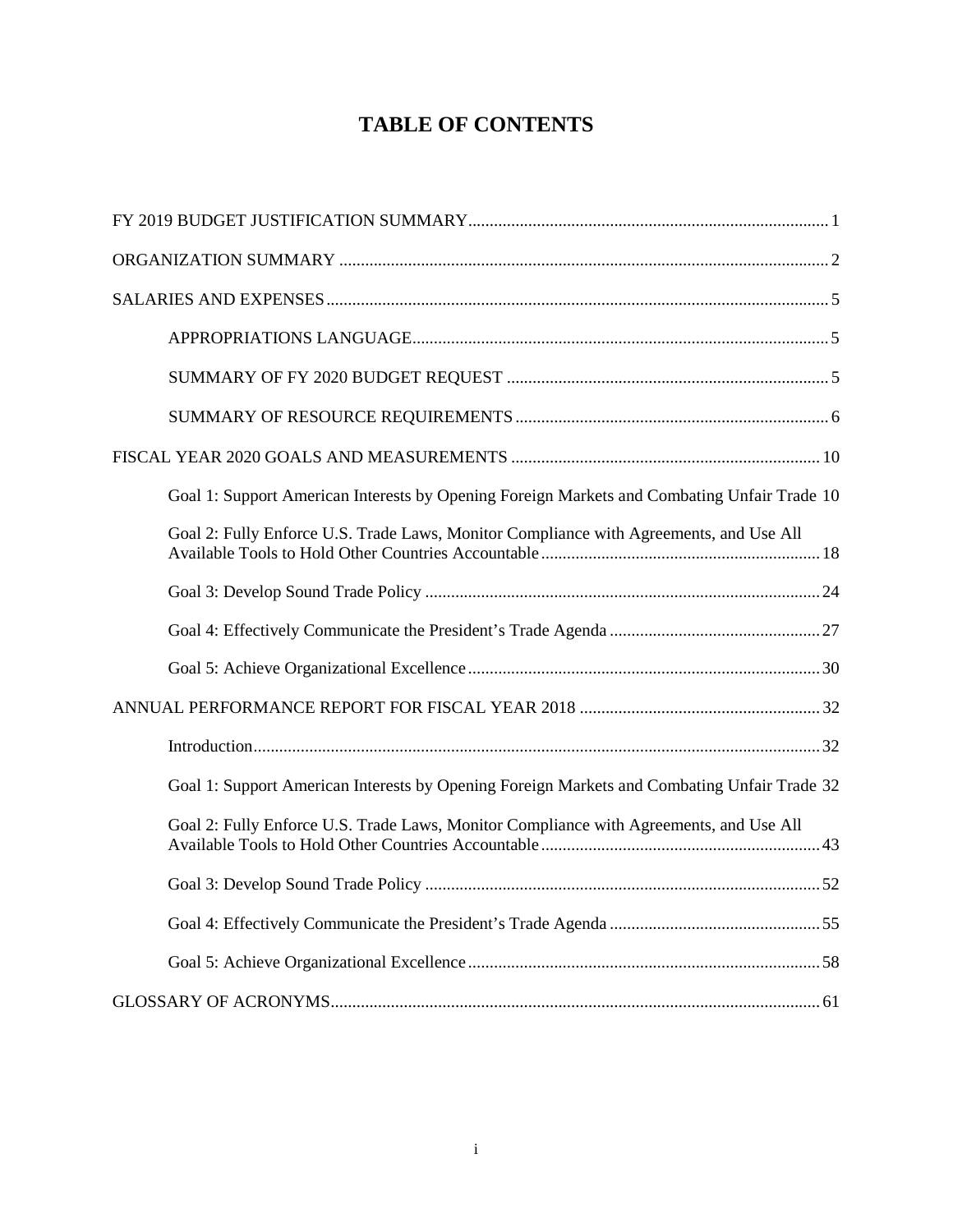### **FY 2020 BUDGET JUSTIFICATION SUMMARY**

#### **Mission Statement and Background**

<span id="page-3-0"></span>The Office of the United States Trade Representative (USTR) is responsible for developing and coordinating United States (U.S.) policies with regard to international trade, commodities, and direct investment to the extent it involves international trade. The agency also oversees all trade negotiations with other countries and monitors and enforces U.S. rights under our trade agreements. The head of USTR has Cabinet-rank status and serves as the President's principal trade advisor, negotiator, and spokesperson on trade issues.

#### <span id="page-3-1"></span>**Overview**

For Fiscal Year (FY) 2020, the funding requirement for the Office of the United States Trade Representative is \$69.0 million, supporting a full-time equivalent (FTE) level of 284. This topline includes \$59.0 million available directly to USTR and \$10.0 million allocated through the Trade Enforcement Trust Fund (TETF). This request is (\$3,600,000) or (5%) below the FY 2019 estimated appropriation of \$72,600,000 provided by the annualized continuing resolution. The proposed staffing level for FY 2020 of 284 is an increase of four (4) FTEs above the FY 2019 estimated level of 280 FTE.

At this level, the budget will enable USTR to continue effectively leading President Trump's ambitious trade agenda by: (1) adopting trade policies that support our national security; (2) strengthening the U.S. economy; (3) negotiating better trade deals that work for all Americans; (4) enforcing U.S. trade laws and U.S. rights under existing trade agreements; and (5) reforming the multilateral trading system.

To achieve these key objectives, the Administration is undertaking a number of challenging and demanding trade tasks simultaneously. The Administration is urging Congress to approve the United States-Mexico-Canada Agreement (USMCA) – a new trade regime for North America that will treat American workers and businesses much better than the outdated NAFTA. The Administration continues to press China to address long-standing U.S. concerns about unfair practices in that country. The Administration is also launching new trade negotiations with Japan, the European Union, and the United Kingdom -- and potentially other countries as opportunities present themselves -- to upgrade and adjust U.S. trade policy to the realities of the  $21<sup>st</sup>$  century economy.

Each of these trade agreement negotiations is resource intensive, requiring highly capable trade policy analysts and trade attorneys meeting aggressive time schedules both in the U.S. and overseas. Geographical offices as well as functional offices require staffing increases to conduct concurrent trade negotiations, and USTR currently expects eight hosted trade negotiating rounds in FY 2020.

These resources will also allow USTR to fulfill the Administration's trade agenda by vigorously monitoring and enforcing trade policy. The Administration will continue to monitor unfair trade practices and receive input from American industry and labor to aggressively self-initiate trade litigation, consistent with U.S. law. In addition, the United States is subject to more defensive legal actions at the World Trade Organization (WTO) than any other nation. Currently, USTR is pursuing 18 offensive disputes at the WTO, defending the United States in 32 disputes, and is a third party in another 20 disputes.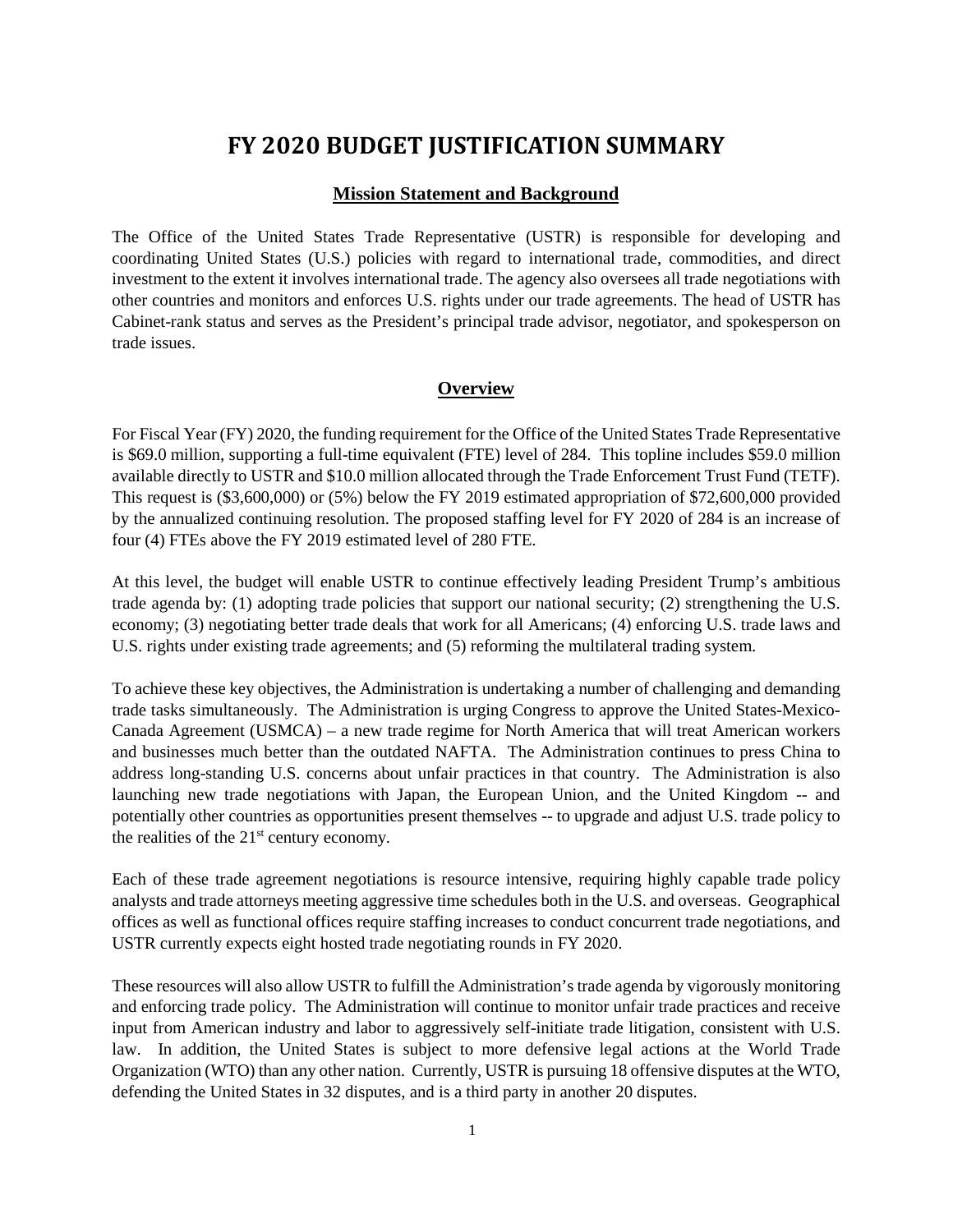Congress created the TETF to support trade enforcement efforts by USTR and the interagency, such as monitoring trade agreement implementation, enforcing WTO and FTA obligations, and capacity-building in partner countries. Per section 611(d)(1) of the Trade Facilitation and Trade Enforcement Act of 2015, USTR can transfer funding in the TETF to other agencies where lawful and appropriate. USTR collaborated with OMB to propose language in the FY2020 Budget that will fix ongoing technical issues with the TETF that prevent the Fund from functioning as intended.

The Administration is committed to ensuring that CFIUS agencies have the resources needed to meet current and evolving challenges and to effectively implement the Foreign Investment Risk Review Modernization Act (FIRRMA). To this end, this request includes \$1.1 million specifically for FIRRMA implementation within the USTR topline of \$69.0 million.

### **ORGANIZATION SUMMARY**

USTR is responsible for developing and coordinating America's trade policy, leading trade negotiations with other nations, and enforcing compliance with our trade agreements and U.S. trade laws. USTR also coordinates with other Federal agencies in developing trade policy and advising the President on trade matters. "USTR" refers both to the office and its head, the U.S. Trade Representative, who is a member of the President's cabinet. USTR is the principal trade advisor and negotiator for the President. USTR operates in three locations: Washington, DC, Geneva, Switzerland, and Beijing, China. USTR also has a representative in Brussels serving as the USTR delegate to the European Commission's Directorate-General for Trade.

USTR provides trade policy leadership and negotiating expertise in its major areas of responsibility. Among these are the following: industrial, textile, agricultural, and services trade policy; bilateral, regional, and multilateral trade and investment issues; trade-related intellectual property protection, labor and environmental issues; all matters within the WTO, and direct investment matters dealt with by international institutions such as the Organization for Economic Cooperation and Development (OECD) and the United Nations Conference on Trade Development (UNCTAD). USTR is organized to accommodate sectoral, regional, and functional policy perspectives, which are integrated into the decision-making process and coordinated externally with the Congress, other government agencies, the private sector, and foreign entities.

Interagency coordination is accomplished through the Trade Policy Committee (TPC). The TPC is the senior U.S. Government interagency trade committee established to provide broad guidance on trade issues. It is chaired by the U.S. Trade Representative (USTR) and is composed of other cabinet officers. The Trade Policy Review Group (TPRG) and the Trade Policy Staff Committee (TPSC), administered and chaired by USTR and composed of twenty (20) Federal agencies and departments, make up the sub-cabinet mechanism for developing and coordinating positions on international trade issues. The United States International Trade Commission (ITC) is a non-voting member of the TPSC and an observer of TPRG meetings.

The TPSC is the first line operating group, with representation at the senior civil servant level. The TPSC is supported by eighty (80) subcommittees, each of which is chaired by a USTR staff member. If agreement is not reached in the TPSC, or if particularly significant policy questions are being considered, issues are taken up to the TPRG or the Deputy Group of the National Economic Council, two sub-cabinet-level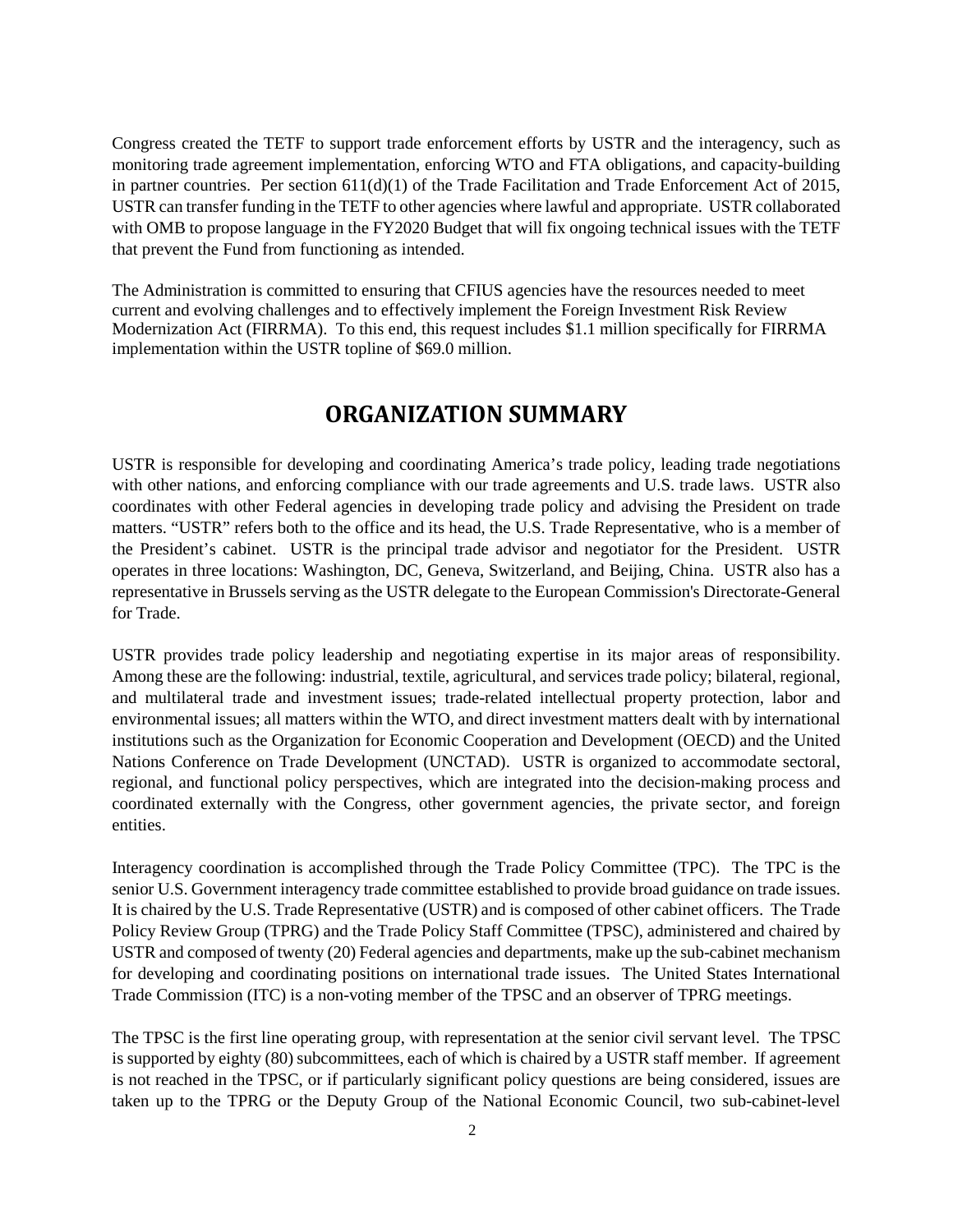groups. The final tier of the interagency trade policy mechanism is the Trade Policy Committee, or TPC, chaired by the USTR.

USTR also serves as Vice Chairman of the Board of Directors of the Overseas Private Investment Corporation (OPIC), is a non-voting member of the Export-Import Bank, is a member of the National Advisory Committee (NAC) on International Monetary and Financial Policies, and on the Board of the Millennium Challenge Corporation (MCC).

USTR also has administrative responsibility for the GSP program, the AGOA preference program, and Section 301 complaints against foreign unfair trade practices, as well as coordinating recommendations to the President on ITC determinations under Section 337 and import relief cases under Section 201. The Omnibus Trade and Competitiveness Act of 1988 (Trade Act of 1988) transferred authority to the USTR to take action under Section 301, subject to the direction of the President.

USTR's private sector advisory committees provide information and advice on U.S. negotiating objectives and bargaining positions before entering into trade agreements, on the operation of any trade agreement once entered into, and on other matters arising in connection with the development, implementation, and administration of U.S. trade policy.

The private sector advisory committee system consists of 28 advisory committees, with a significant number of advisors. The system is arranged in three tiers: the President's Advisory Committee for Trade Policy and Negotiations (ACTPN); five policy advisory committees; and 22 technical, sectoral, and functional advisory committees. The President appoints up to 45 ACTPN members for two-year terms. The 1974 Trade Act requires that ACTPN membership broadly represents key economic sectors affected by trade, and that the Committee consider trade policy issues in the context of the overall national interest.

Members of the five policy advisory committees are appointed by USTR or in conjunction with other Cabinet members. The Intergovernmental Policy Advisory Committee (IGPAC), the Trade and Environment Policy Advisory Committee (TEPAC), and the Trade Advisory Committee for Africa (TACA) are appointed and managed by USTR. The Agricultural Policy Advisory Committee (APAC) is managed jointly with the Department of Agriculture and the Labor Advisory Committee for Trade Negotiations and Trade Policy (LAC) is managed jointly with the Department of Labor. Each committee provides advice based upon the perspectives of its specific sector or area.

The 22 sector-specific, functional, and technical advisory committees are organized in two areas: industry and agriculture. The USTR and the Secretaries of Commerce and Agriculture jointly appoint representatives, respectively. Each sectoral or technical committee represents a specific sector or commodity group (such as sewn products or dairy products) and provides specific technical advice concerning the effect that a trade policy decision may have on its sector. The four functional advisory committees provide cross-sectoral advice on customs, standards, e-commerce, and intellectual property issues.

In the Trade Act of 1974, Congress broadened and codified USTR's trade policymaking and negotiating functions and established close congressional relationships with the office. As a matter of comity, five members from each House serve as congressional advisors on trade policy, and additional Members may serve as advisors on particular issues or negotiations. The Washington, DC office has a range of operations: Bilateral and Regional activities: (China Affairs; Western Hemisphere; Europe and the Middle East;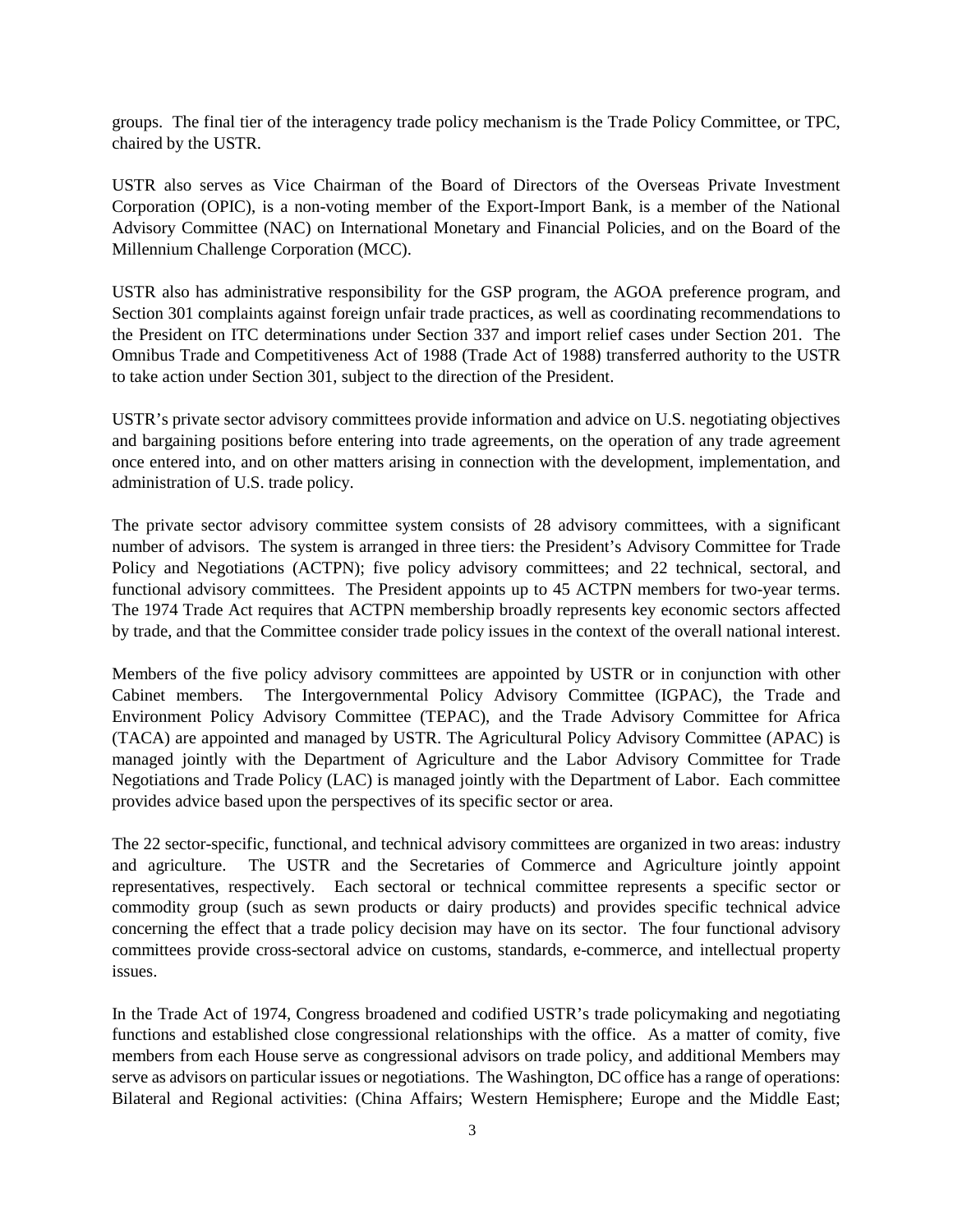African Affairs; Central & South Asian Affairs; Southeast Asia & the Pacific; Japan, Korea & APEC Affairs); WTO and Multilateral Affairs; Sectoral Activities (Agriculture; Labor; Environment and Natural Resources; Textiles; Small Business, Market Access & Industrial Competitiveness; Services and Investment; and Intellectual Property & Innovation); and General Support (General Counsel, including Monitoring and Enforcement; the Interagency Center on Trade Implementation, Monitoring, and Enforcement (ICTIME); Congressional Affairs; Administration; Public and Media Affairs; Intergovernmental Affairs and Public Liaison; and Trade Policy and Economics).

The Geneva Office is organized to cover general WTO Affairs, Tariff and non-Tariff Agreements and Agricultural Policy and Commodity Policy. The Geneva Deputy USTR is the U.S. Ambassador to the WTO and to the United Nations Conference on Trade and Development (UNCTAD) on specific trade related issues. The office also works with Other International Organizations in Geneva to address trade issues that come up in the other international organizations headquartered in Geneva.

The Beijing office is headed by a Minister Counsellor who has one Deputy Trade Attaché and two Foreign Service Nationals (FSN) on staff. USTR's local presence in China is important to USTR's effectiveness in a country with a large number of trade-related issues.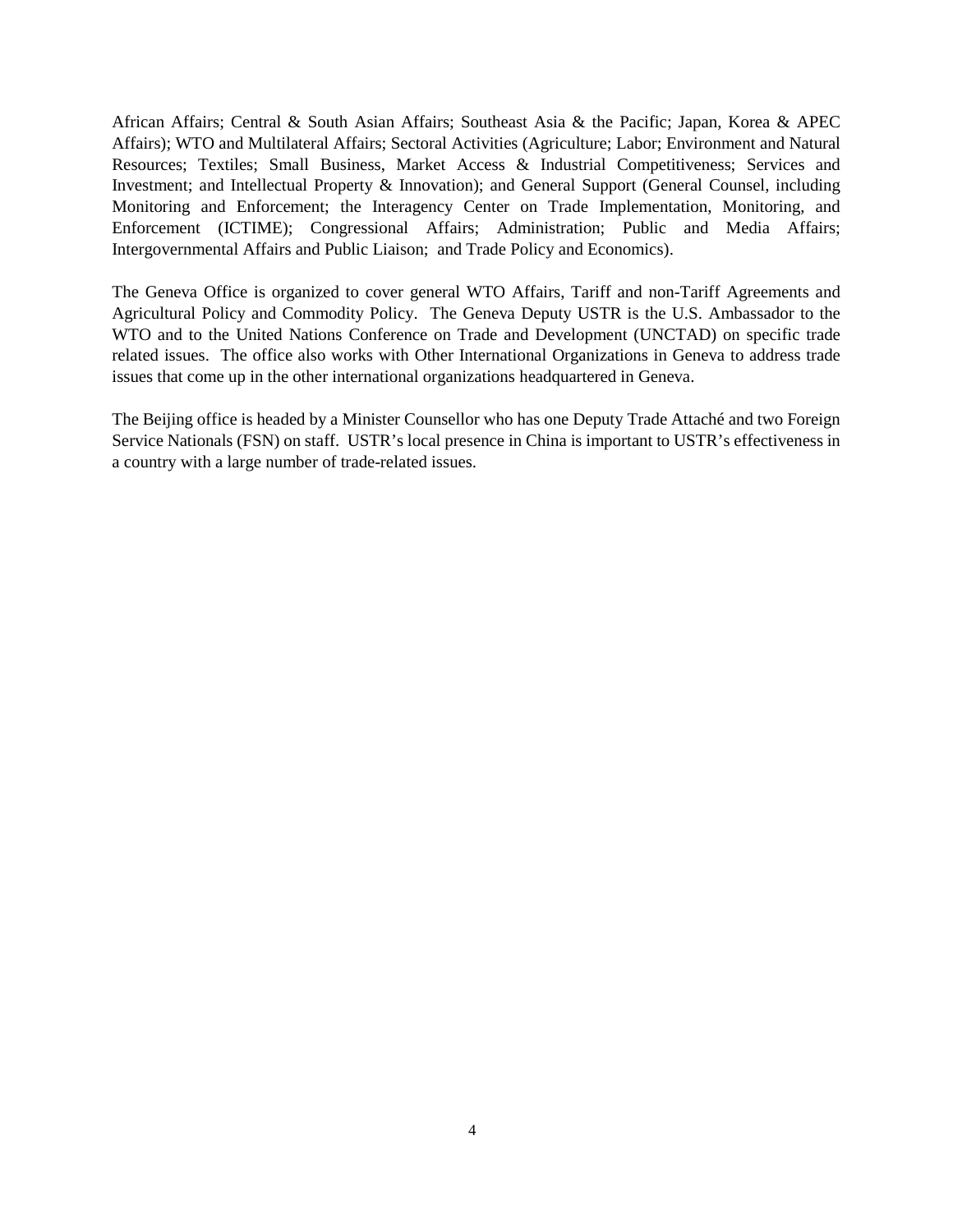### <span id="page-7-0"></span>**OFFICE OF THE UNITED STATES TRADE REPRESENTATIVE**

### **SALARIES AND EXPENSES**

### *Appropriations Language*

<span id="page-7-1"></span>*For necessary expenses of the Office of the United States Trade Representative, including the hire of passenger motor vehicles and the employment of experts and consultants as authorized by section 3109 of title 5, United States Code, \$59,000,000 of which \$1,000,000 shall remain available until expended: Provided, That not to exceed \$124,000 shall be available for official reception and representation expenses.*

*For activities of the United States Trade Representative authorized by section 611 of the Trade Facilitation and Trade Enforcement Act of 2015 (19 U.S.C. 4405), including transfers, \$10,000,000, to be derived from the Trade Enforcement Trust Fund: Provided, That any transfer pursuant to subsection (d)(1) of such section shall be treated as a reprogramming under section 5005 of this Act; and any unused funds shall be kept in the Trade Enforcement Trust Fund.*

|                                        | FY 2019 estimates reflect annualized continuing resolution<br>(in thousands of dollars) |                     |                    |                                |  |  |
|----------------------------------------|-----------------------------------------------------------------------------------------|---------------------|--------------------|--------------------------------|--|--|
|                                        |                                                                                         |                     |                    |                                |  |  |
|                                        | FY 2018<br>Enacted                                                                      | FY 2019<br>Estimate | FY 2020<br>Request | <b>FY19/FY20</b><br>Difference |  |  |
| <b>USTR Direct Appropriation</b>       | 57,600                                                                                  | 57,600              | 59,000             | 1,400                          |  |  |
| Trade Enforcement Trust Fund<br>(TETF) | 15,000                                                                                  | 15,000              | 10,000             | $-5,000$                       |  |  |

# <span id="page-7-2"></span>**SUMMARY OF FY 2020 BUDGET REQUEST**

### **FTE Levels by Fiscal Year**

|            | FY 2018 | FY 2019  | FY 2020 | <b>FY19/FY20</b> |
|------------|---------|----------|---------|------------------|
|            | Actual  | Estimate | Request | Difference       |
| <b>FTE</b> | 243     | 280      | 284     | 4                |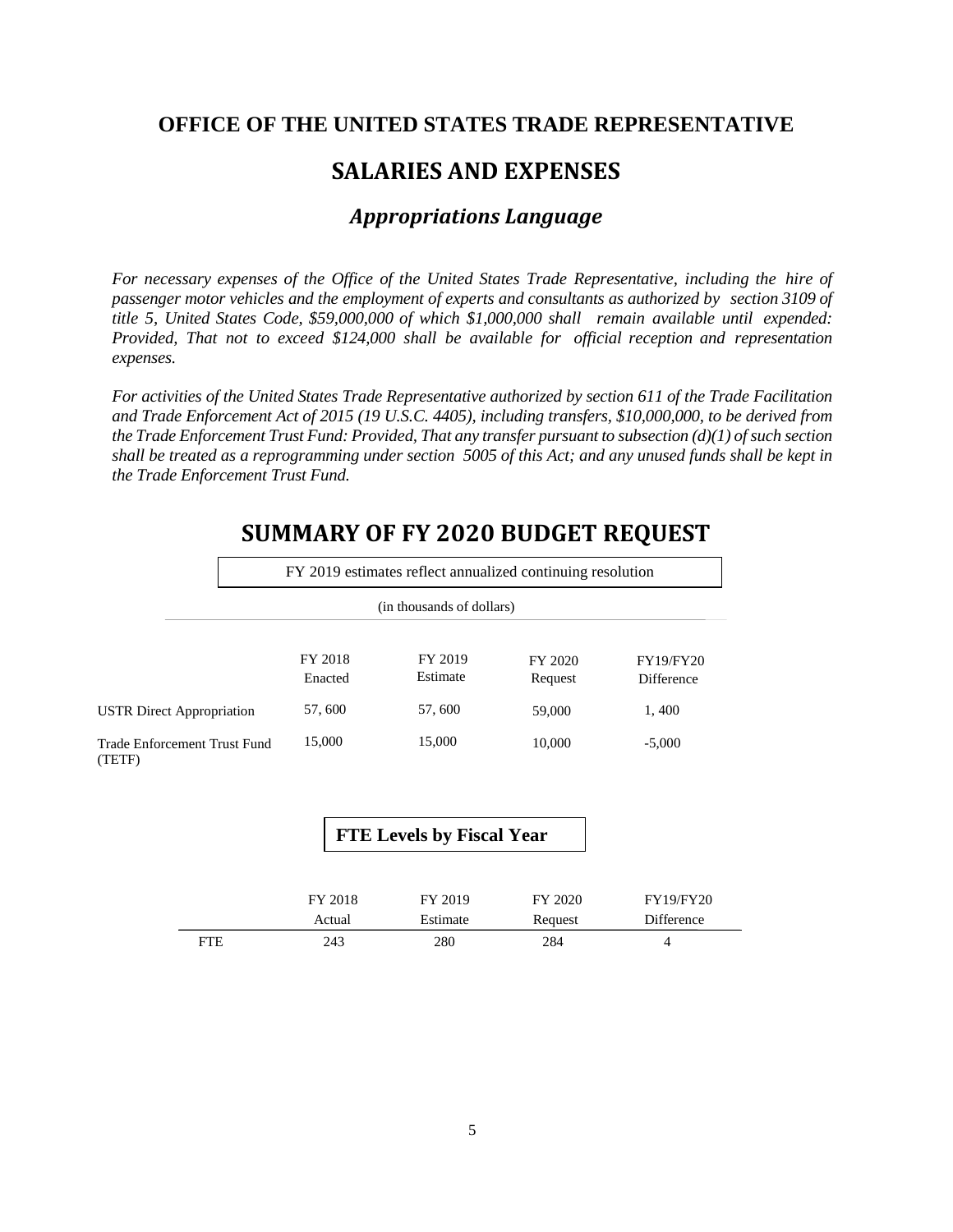# **SUMMARY OF RESOURCE REQUIREMENTS**

## **OBLIGATIONS BY OBJECT CLASSIFICATION**

(Combined USTR expenses and trade enforcement trust fund in thousands of dollars)

<span id="page-8-0"></span>

|                                             | FY 2018 | FY 2019               |                          | <b>FY19/FY20</b>     |  |
|---------------------------------------------|---------|-----------------------|--------------------------|----------------------|--|
|                                             | Actual  | Estimate              | Request                  | Difference           |  |
| Personnel Compensation & Benefits           | 45,721  | 53,853                | 54,505                   | 652                  |  |
| Travel and Transportation of Persons        | 4,037   | 7,291                 | 4,792                    | $-2,499$             |  |
| <b>Transportation of Things</b>             |         | 2                     | 0                        | $-2$                 |  |
| Comm., Utilities, & Misc. Charges           | 755     | 1,943                 | 765                      | $-1,178$             |  |
| Printing and Reproduction                   | 175     | 219                   | 208                      | $-11$                |  |
| <b>Other Contractual Services</b>           | 6,418   | 8,015                 | 7,618                    | $-397$               |  |
| Supplies and Materials                      | 785     | 981                   | 932                      | -49                  |  |
| Official Reception and Representation       | 40      | 124                   | 124                      | $\theta$             |  |
| Equipment                                   | 193     | 172                   | 56                       | $-116$               |  |
| Land and Structures<br>Claims & Liabilities | 2<br>4  | 0<br>$\boldsymbol{0}$ | $\mathbf{0}$<br>$\theta$ | $\theta$<br>$\Omega$ |  |
| Totals                                      | 58,130  | 72,600                | 69,000                   | $-3,600$             |  |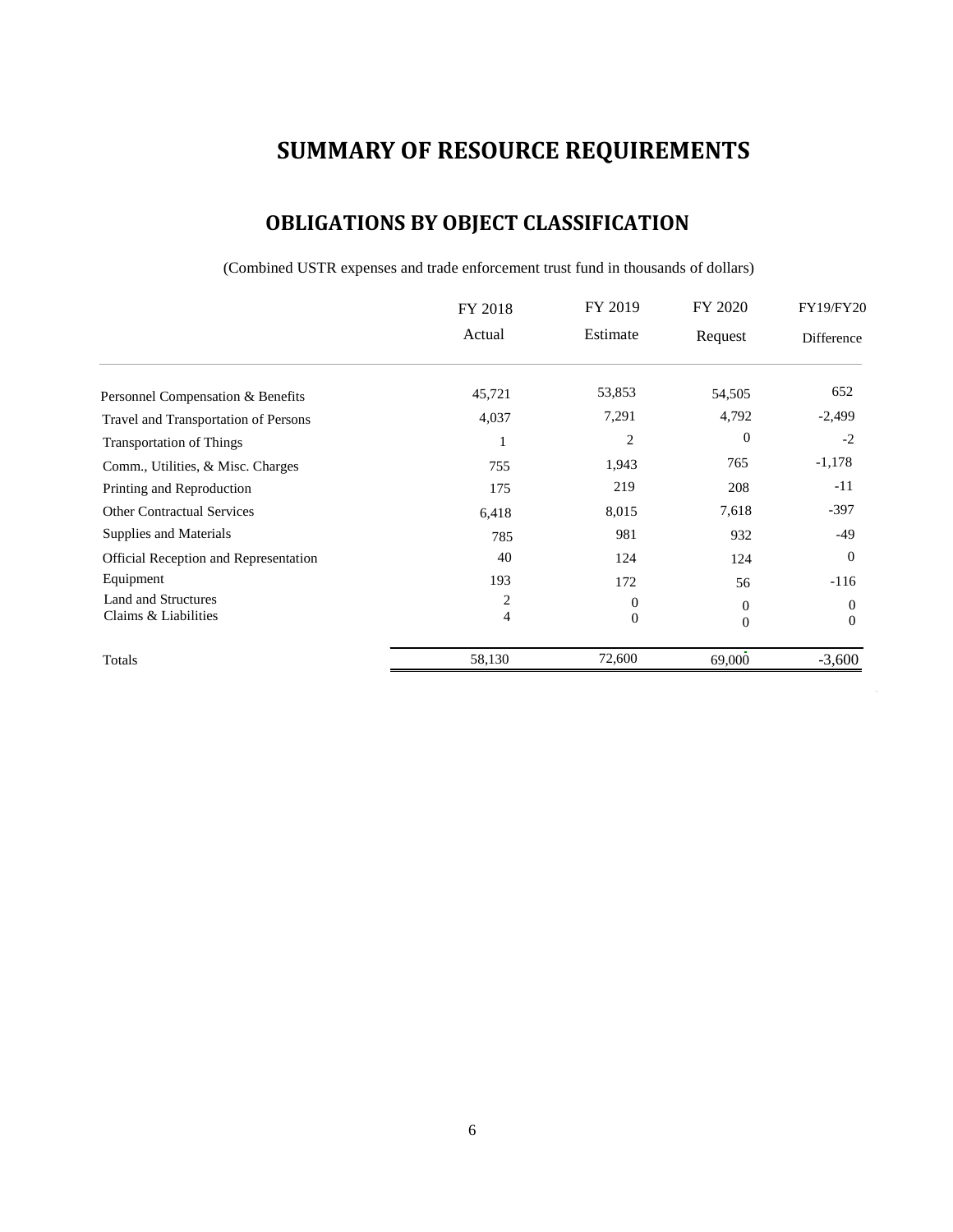### *Personnel Compensation and Benefits*

|              | (in thousands of dollars) |         |                  |
|--------------|---------------------------|---------|------------------|
| <b>FY 18</b> | FY 2019                   | FY 2020 | <b>FY19/FY20</b> |
| Actual       | Estimate                  | Request | Difference       |
| 45,721       | 53,853                    | 54,505  | 652              |

USTR's pursuit of multiple, simultaneous bilateral trade agreements and aggressive trade enforcement initiatives play a key role in executing the President's Trade Agenda. An increase in staffing is necessary to effectively accomplish USTR's missions. Sufficient staffing is critical to USTR's ability to simultaneously address critical trade enforcement matters and conduct bilateral trade negotiations.

### *Travel and Transportation of Persons*

|        | (in thousands of dollars) |         |                  |
|--------|---------------------------|---------|------------------|
| FY 18  | FY 2019                   | FY 2020 | <b>FY19/FY20</b> |
| Actual | Estimate                  | Request | Difference       |
| 4.037  | 7,291                     | 4,792   | $-2,499$         |

Increased travel costs are consistent with executing the Administration's trade negotiations and enforcement agenda with greater efficiency. During FY 2020, USTR will continue bilateral trade negotiations that commenced during FY 2019 and may launch new bilateral negotiations. USTR has made progress in FY 2018 and FY 2019 to increase its staffing to strengthen its trade enforcement capability.

### *Transportation of Things*

(in thousands of dollars)

| FY 18  | FY 2019  | FY 2020 | <b>FY19/FY20</b> |
|--------|----------|---------|------------------|
| Actual | Estimate | Request | Difference       |
|        | ⊷        |         | $-4$             |

Transportation of Things covers storage and courier costs.

### *Communications, Utilities, and Miscellaneous Charges*

(in thousands of dollars)

| FY 18  | FY 2019  | FY 2020 | <b>FY19/FY20</b> |
|--------|----------|---------|------------------|
| Actual | Estimate | Request | Difference)      |
| 755    | 943,ا    | 765     | $-1,178$         |

Communications, Utilities and Miscellaneous charges consist of those costs incurred for supporting USTR hosted trade negotiations, Geneva and Beijing offices, rental of our Ambassador's residence in Geneva, and overtime utilities in our Washington office. The requested funding is necessary to support bilateral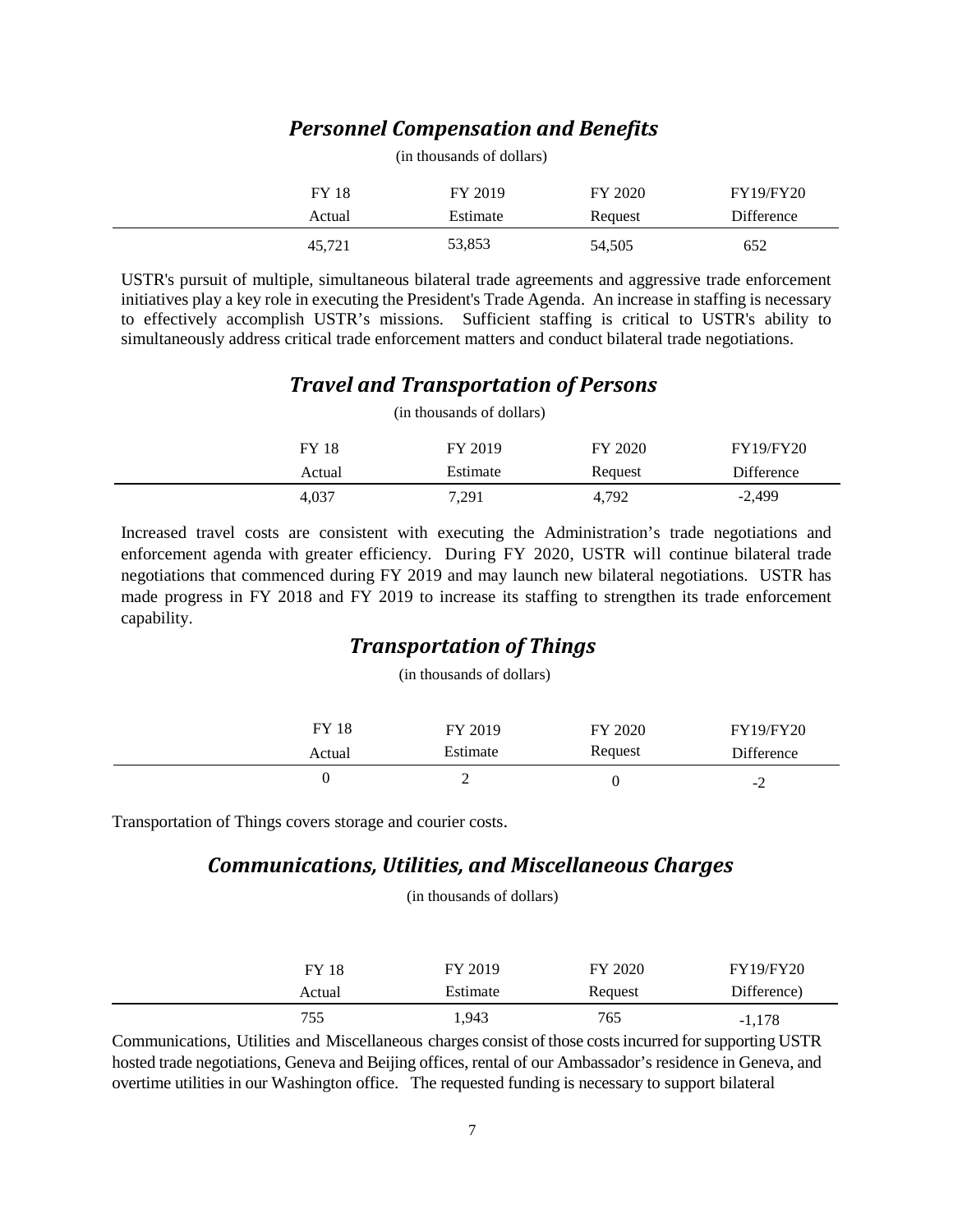negotiations anticipated in FY 2020. U.S. hosted negotiations have logistical requirements including meeting room rentals at hotel/conference center venues and audio/visual needs. These incremental costs are reported here. Multiple trade negotiation rounds (estimate 8) will require the necessary resources to host the negotiations, an important component to the success of the President's trade agenda.

### *Printing and Reproduction*

(in thousands of dollars)

| FY 18  | FY 2019  | FY 2020 | <b>FY19/FY20</b> |
|--------|----------|---------|------------------|
| Actual | Estimate | Request | Difference       |
| 175    | 219      | 208     | $-11$            |

USTR has recurring annual printing costs related to the publication of the National Trade Estimates and the USTR Annual Report and other necessary reports to Congress. As part of public announcements, we will continue to publish Federal Register notices as necessary. During the normal course of business, there are ad hoc printing requests that occur regularly as well.

### *Other Contractual Services*

(in thousands of dollars)

| <b>FY 18</b> | FY 2019  | FY 2020 | <b>FY19/FY20</b> |
|--------------|----------|---------|------------------|
| Actual       | Estimate | Request | Difference       |
| 6,418        | 8,015    | 7,618   | $-397$           |

Other Contractual Services include a wide range of commercial and government services such as the Department of State's assessments for International Cooperative Administrative Support Services (ICASS) and Capital Security Costs (CSC) for global embassy funding, language services, security, office equipment maintenance, training and professional service contracts.

Trade negotiations during FY 2020 will mean logistical support is required as the protocol of rotating hosting negotiations is continued. U.S. hosted negotiations will require that we contract outside security to ensure the safety of negotiators and safeguarding of sensitive and confidential talks at the hotel/conference centers where the meetings are held. These costs are reported here in our forecast.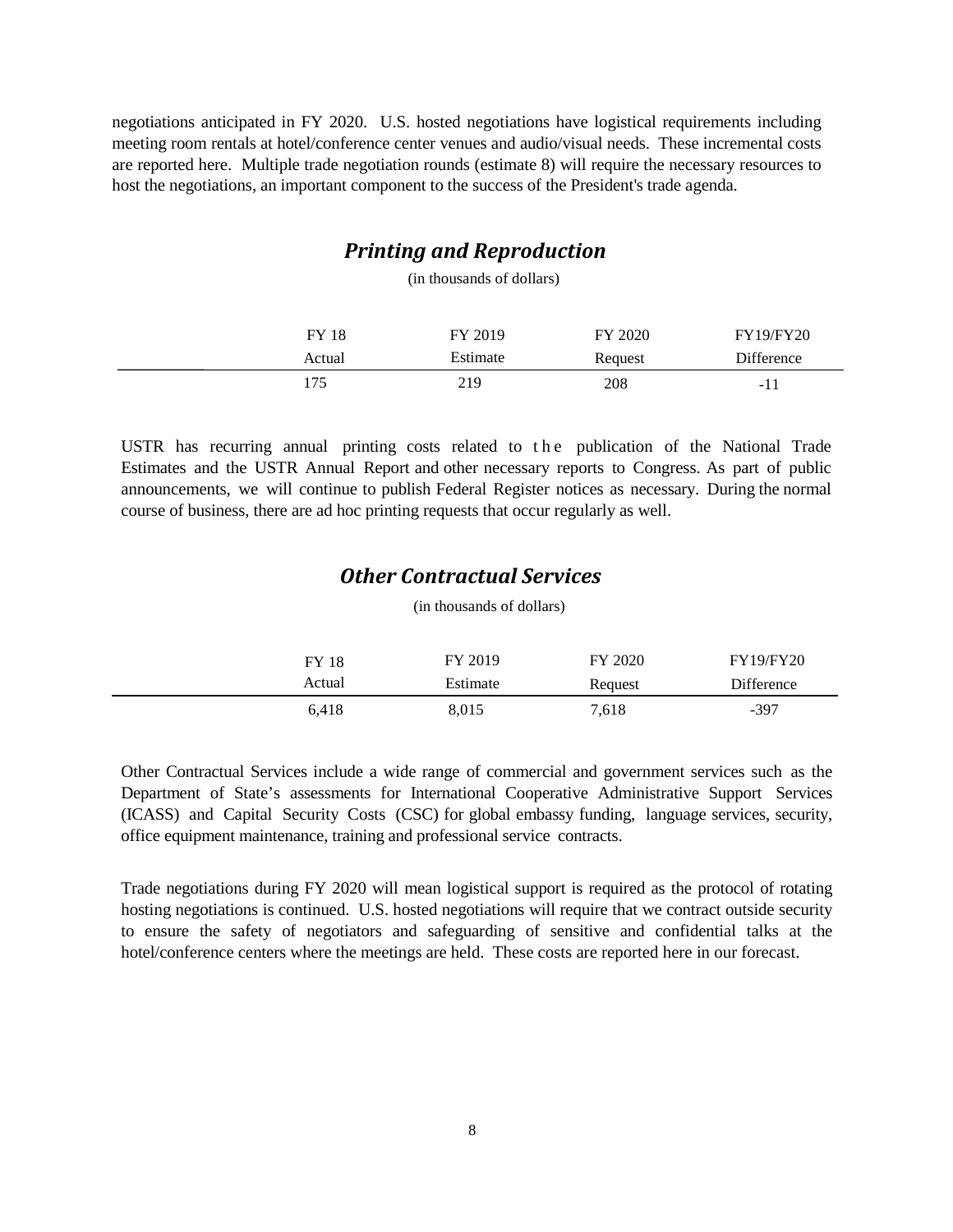### *Supplies and Materials* (in thousands of dollars)

| <b>FY 18</b> | FY 2019  | FY 2020 | <b>FY19/FY20</b> |
|--------------|----------|---------|------------------|
| Actual       | Estimate | Request | Difference       |
|              |          |         |                  |

Proprietary databases, subscriptions and diverse supplies. Corresponds to the support requirements for bilateral trade negotiations and additional requirements for trade research. This is normal protocol for allday negotiations with our foreign government counterparts.

### *Official Reception and Representation*

(in thousands of dollars)

| FY 18  | FY 2019  | FY 2020 | <b>FY19/FY20</b> |
|--------|----------|---------|------------------|
| Actual | Estimate | Request | Difference       |
| 40     | '24      | 124     |                  |

Representation funds are used for extending relations with foreign governments in conducting our trade missions.

### *Equipment*

(in thousands of dollars)

| <b>FY 18</b> | FY 2019  | FY 2020 | FY19/FY1920 |
|--------------|----------|---------|-------------|
| Actual       | Estimate | Request | Difference  |
| 193          | 172      | 56      | $-116$      |

Minimal costs for this category because the majority of office and facility investment projects were completed in prior fiscal years.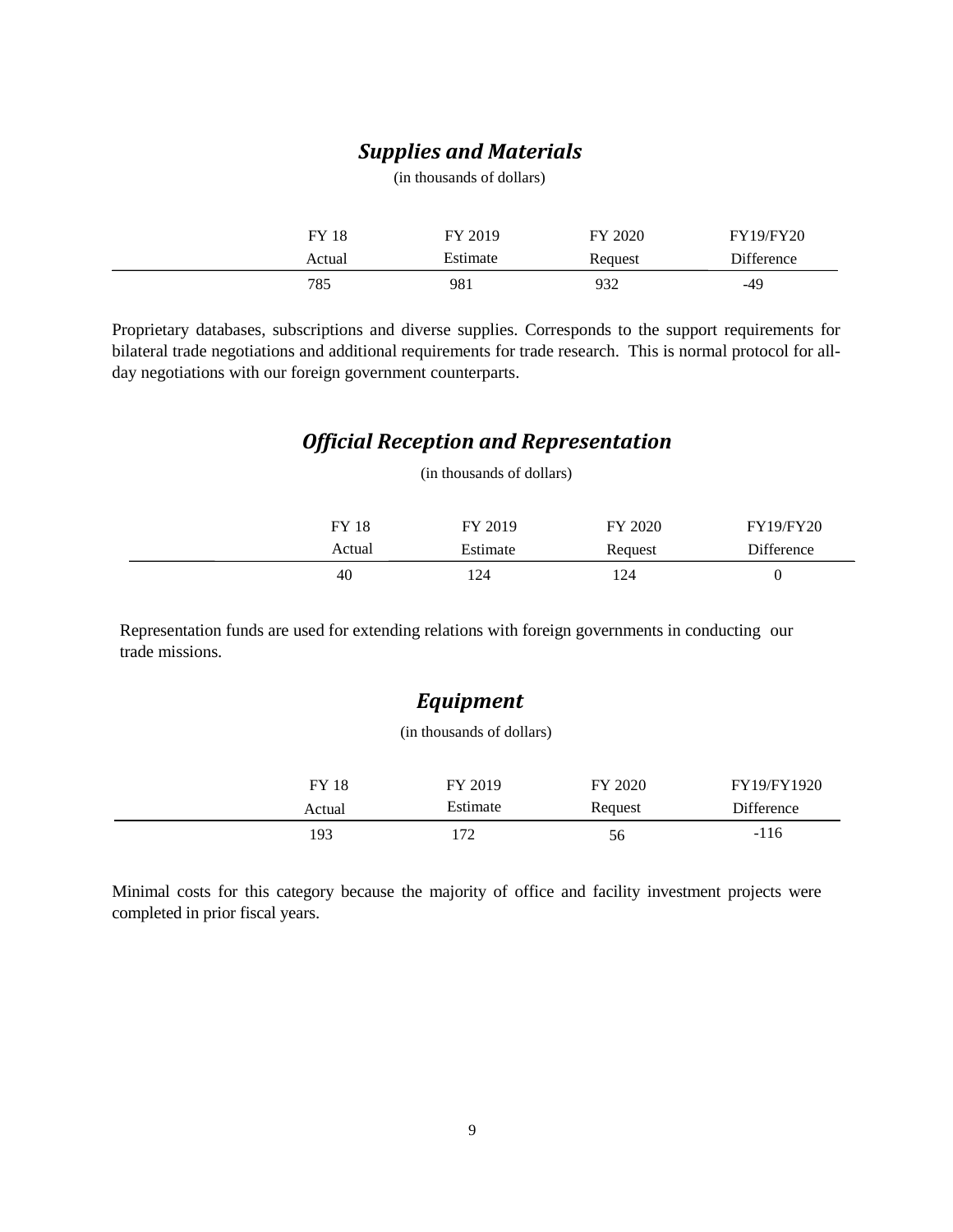# **FISCAL YEAR 2020 GOALS AND MEASUREMENTS**

USTR's 2020 Annual Performance Goals and Measurements support the overarching Strategic Goals and Objectives drawn from its Strategic Plan.

### <span id="page-12-0"></span>*Goal 1: Support American Interests by Opening Foreign Markets and Combating Unfair Trade*

Consistent with the President's trade policy agenda and with the primary goals of supporting and sustaining well-paying American jobs, farm incomes, value-added production, innovation, and economic growth, USTR seeks to open foreign export markets, combat unfair trading practices, enforce U.S. trade laws, and reduce trade distortions by negotiating and implementing agreements consistent with U.S. interests.

#### **Objectives:**

- Negotiate and implement agreements that sustain well-paying American jobs, advance the overall trade and economic interests of the United States, and further the objectives of U.S. trade policies by opening foreign markets to U.S. manufactured goods, agricultural products, natural resources, and services.
- Address and respond effectively to unfair trade practices, ensure adequate and effective protection and enforcement of U.S. intellectual property rights; defend U.S. interests in digital trade and digitally delivered services; and address trade-related labor and environmental issues.
- Effectively represent U.S. interests in international bodies that have been established under multilateral and other international agreements to achieve the Administration's international trade policy goals.
- Ensure that developing economies, economies in transition, and emerging economies implement international trade obligations, and take trade and investment actions that promote freer and fairer trade and encourage market efficiency.

- With all free trade agreement (FTA) partners, identify and work to address priority trade issues of U.S. stakeholders, including the elimination of barriers to U.S. exports.
- With all free trade agreement (FTA) partners, assess if FTAs would benefit from updating to reflect recently negotiated outcomes.
- Develop and implement initiatives to promote U.S. trade objectives and respond to tariff differentiation, alternative regulatory approaches, and other potential impacts to U.S. exporters resulting from other countries' trade policies and practices.
- Engage in negotiations to resolve specific agricultural bilateral trade concerns in key U.S. export markets to ensure U.S. exporters are treated fairly.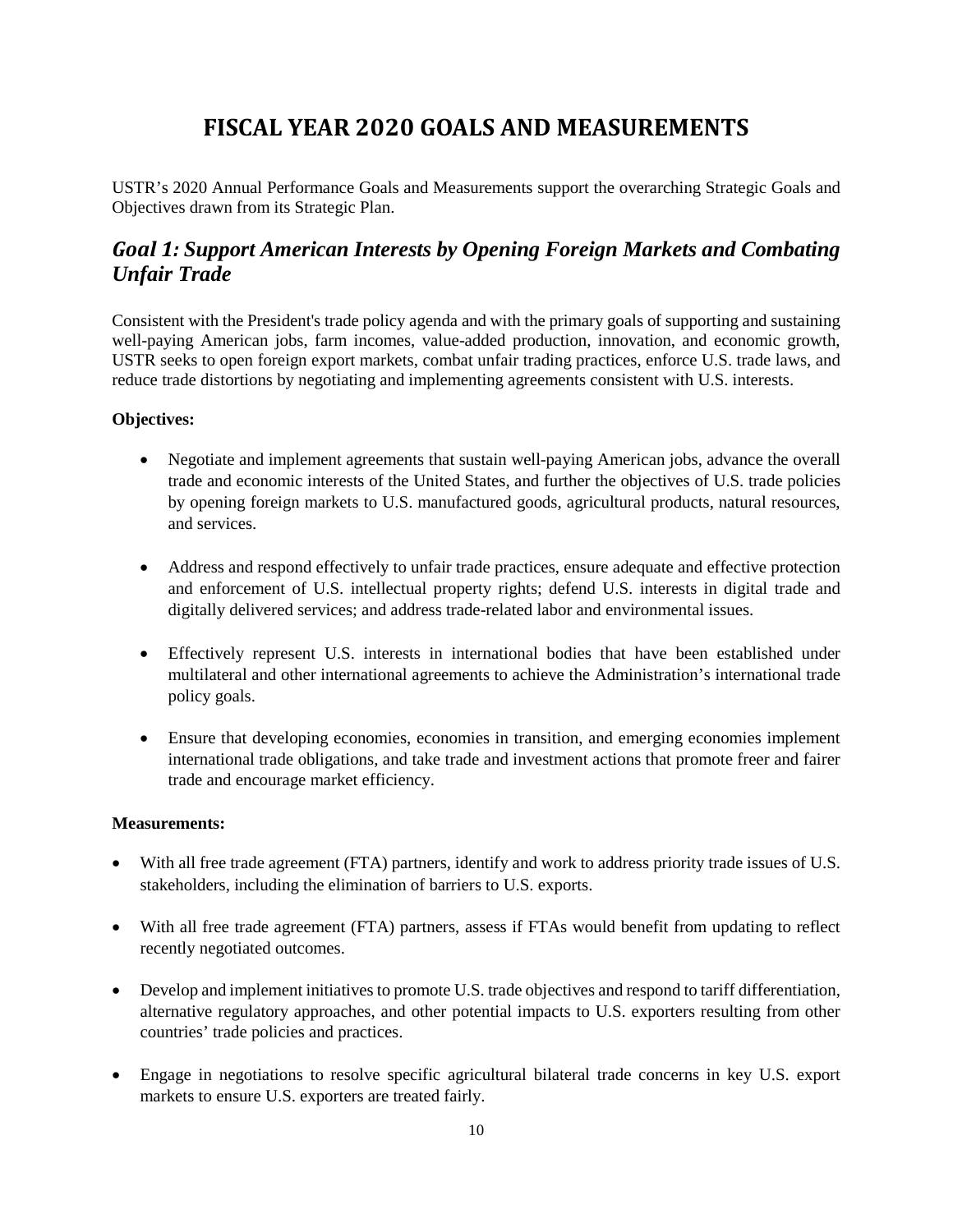- Secure expanded access for U.S. food, agricultural and manufactured goods exports to key markets through resolution of trade-restrictive sanitary and phytosanitary and technical barriers.
- Negotiate equivalency agreements with countries that are key markets for U.S. organic exports, promoting increased exports of U.S. organic food and agriculture products.
- Provide leadership in international fora on science-based regulatory approaches to promote trade in products derived from agricultural biotechnology.
- Advance U.S. interests in the development and adoption of standards in the Codex Alimentarius Commission that facilitate trade in U.S. food and agricultural products.
- Provide leadership in international fora to ensure that resolutions, commitments, and other international initiatives support and protect the interests of U.S. food and agricultural producers and exporters.
- Advance the protection and enforcement of intellectual property rights, and related innovation issues, through bilateral engagements and the negotiation and implementation of trade agreements.
- Negotiate and implement mutual recognition agreements (MRAs) with select countries to facilitate U.S. exports of telecommunications equipment and pharmaceuticals.
- Work with trading partners and relevant U.S. agencies to maintain or expand acceptance of U.S. automotive safety standards in overseas markets.
- Continue to engage key trade partners and stakeholders on ways to improve labor standards abroad.
- Develop and continue initiatives to combat timber and wildlife trafficking and related corruption and to stem illegal trade in timber and wildlife and related products.
- Develop and continue initiatives to combat Illegal, Unreported, and Unregulated (IUU) fishing and seafood fraud, including working closely with NOAA on implementation of the seafood traceability rule.
- Partner with the Department of State, the Environmental Protection Agency, and other U.S. government agencies to ensure outcomes under environmental agreements and negotiations are consistent with U.S. trade policy.
- Provide policy guidance and support for international negotiations or initiatives affecting the textile and apparel sector to ensure that the interests of U.S. industry and workers are taken into account and, where possible, to provide new or enhanced export opportunities for U.S. industry.
- Conduct reviews of commercial availability petitions regarding textile and apparel products and negotiate corresponding FTA rules of origin changes, where appropriate, in a manner that takes into account market conditions while preserving export opportunities for U.S. producers and employment opportunities for U.S. workers.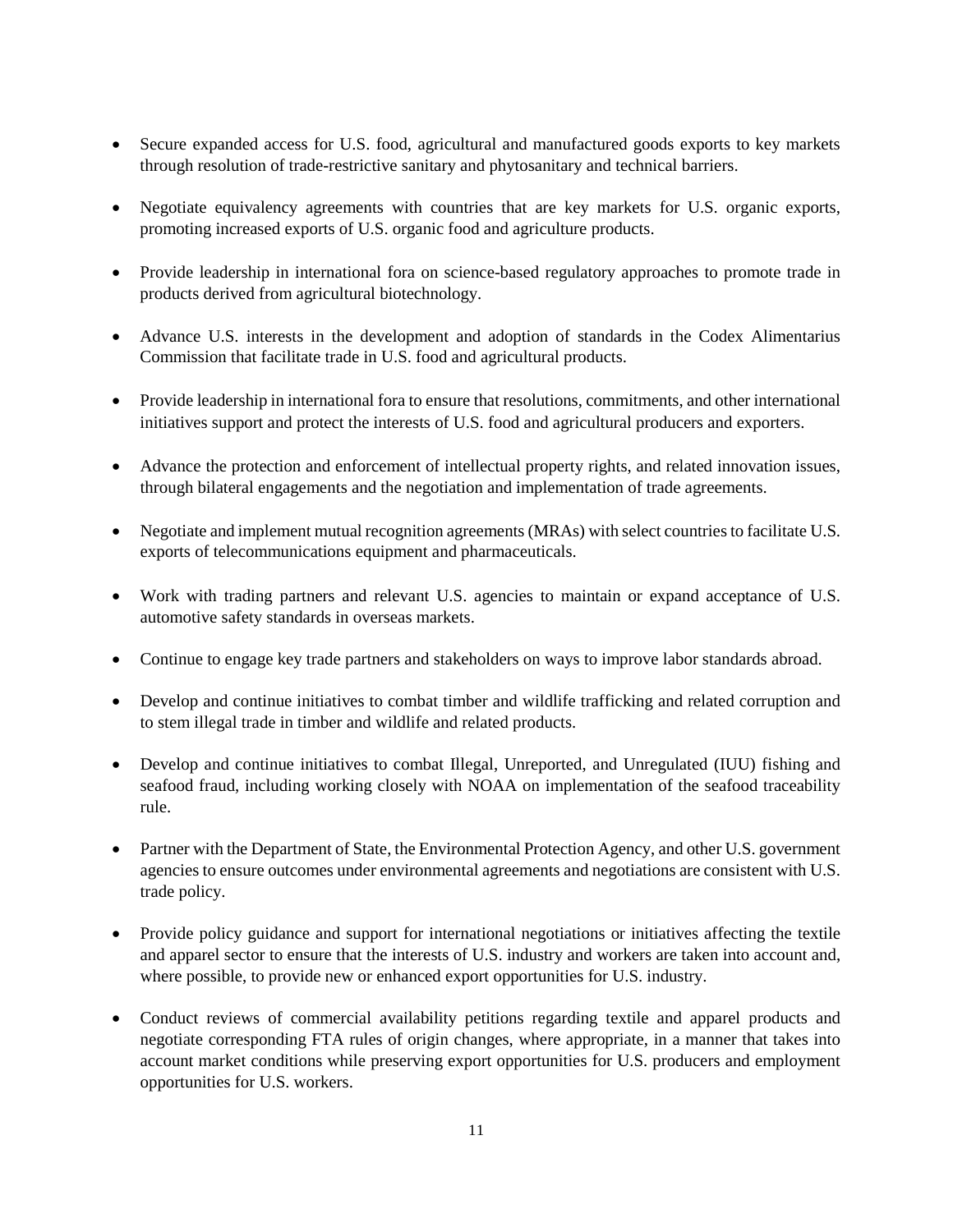- In partnership with other agencies, such as the Small Business Administration and the Department of Commerce, encourage small and medium sized enterprises (SMEs) to expand trade through new and existing trade policy initiatives.
- Monitor implementation of improvements to the U.S.-Korea Free Trade Agreement (KORUS).
- Seek Congressional passage of the United States-Mexico-Canada Agreement (USMCA) implementation bill and monitor implementation of, and compliance with the USMCA by Canada and Mexico.
- Continue to work with Mexico to ensure effective implementation of labor justice reforms, including to protect worker representation in collective bargaining, as required by the USMCA labor provisions and the USMCA's Annex on Worker Representation and Collective Bargaining in Mexico.
- Continue to work with Mexico to ensure secure, efficient, and legal crossing of goods across our shared border.
- Advance implementation of environment commitments by trade agreement partners, including through environmental cooperation work programs designed to enhance implementation of FTA environment commitments. In particular, continue to work with Peru as it implements reforms to combat illegal logging, and monitor and enforce Peru's environmental obligations under the Peru Trade Promotion Agreement (PTPA).
- Advance implementation of labor commitments by trade agreement partners, including through labor cooperation mechanisms and capacity building initiatives designed to support their efforts. In particular, continue cooperative efforts with Mexico, Colombia, Peru, Guatemala, Honduras, the Dominican Republic, Bahrain and Korea as they implement legislative and administrative reforms and other changes to their labor regimes.
- Continue to engage with our Dominican Republic-Central America Free Trade Agreement (CAFTA-DR) partners through bilateral interactions and through under CAFTA-DR mechanisms to strengthen implementation and ensure adherence to CAFTA-DR commitments to maximize U.S. export opportunities, promote American jobs, and protect and enforce U.S. intellectual property rights.
- Continue to engage under CAFTA-DR working groups and committees to strengthen the agreement and address not-tariff trade impediments; provide capacity building in trade-related regulation and practice on customs, border and market access issues, including agriculture and sanitary and phytosanitary regulation, to avoid barriers to trade.
- Engage key trade partners, including non-FTA partners such as China, India, Malaysia, and Vietnam, and stakeholders on ways to improve environmental protection, labor rights and working conditions, and intellectual property rights protection and enforcement in order to ensure a level playing field for U.S. workers.
- Continue engaging with potential trade agreement candidates in the Indo-Pacific region, Europe, sub-Saharan Africa, the Middle East, and the Western Hemisphere, to lay the groundwork for outcomes that create jobs, ensure fairness, and provide new export opportunities for U.S. agriculture and industry.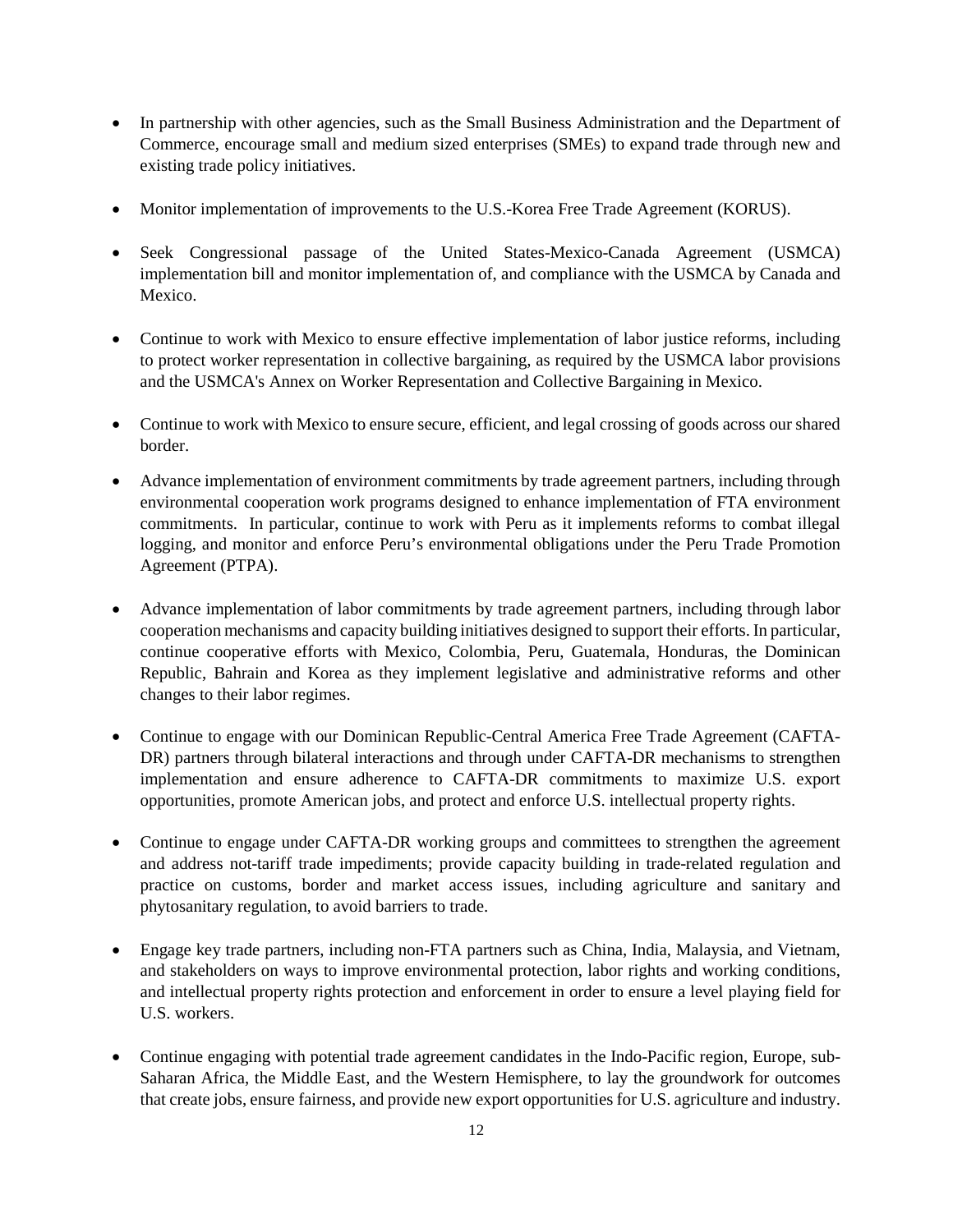This engagement is also aimed at promoting U.S. services and investment objectives, strengthening protections and enforcement of intellectual property rights and promoting innovation and creativity, protecting worker rights, and enhancing environmental protection in participating countries, thereby helping to level the playing field for American workers and businesses.

- Negotiate with the European Union (EU) and its Member States, including through the Executive Working Group initiative launched by the President and European Commission President Juncker in July 2018, to address both tariff and non-tariff barriers and to achieve fairer, more balanced trade.
- Engage relevant trade partners to address regulatory issues potentially affecting the U.S. textile and apparel industry's market access opportunities.
- Negotiate the U.S.-UK Trade Agreement to address both tariff and non-tariff barriers and to achieve fairer and deeper trade with the United Kingdom.
- Continue to engage to ensure that U.S. exporters retain previously established market access into the UK and EU post-Brexit.
- Negotiate the U.S.-Japan Trade Agreement to address both tariff and non-tariff barriers and to achieve fairer, more balanced trade with Japan.
- Continue to engage with the Kenya through the U.S.-Kenya Trade and Investment Working Group to deepen bilateral trade and investment with a view to laying the groundwork for a potential, future FTA.
- Advance bilateral discussions with Israel on expanded access for U.S. food and agricultural exports.
- Work to achieve fundamental changes to China's trade regime by taking actions against state-led policies and practices such as market-distorting subsidies and other support measures, industrial policies designed to disadvantage foreign industries and companies, technology transfer, inadequate IP protection and enforcement, agricultural market access restrictions, and services sector market access restrictions.
- Utilize a full range of trade tools to ensure that China treats U.S. companies and U.S. exports fairly and that inward and outward investment promotes U.S. interests.
- Continue and enhance engagement with like-minded trading partners, such as Japan and the EU, to jointly address problematic Chinese trade policies and practices.
- Hold China fully accountable for strict adherence to its WTO obligations using WTO committee and council meetings and other WTO mechanisms, including dispute settlement as appropriate.
- Continue to engage in dialogue with Taiwan on continued areas of concern in our trade relationship, including removal of barriers for U.S. beef and pork exports, intellectual property protection and enforcement, including with respect to digital piracy, and issues related to pharmaceutical and medical devices, and explore opportunities for deepening our cooperation.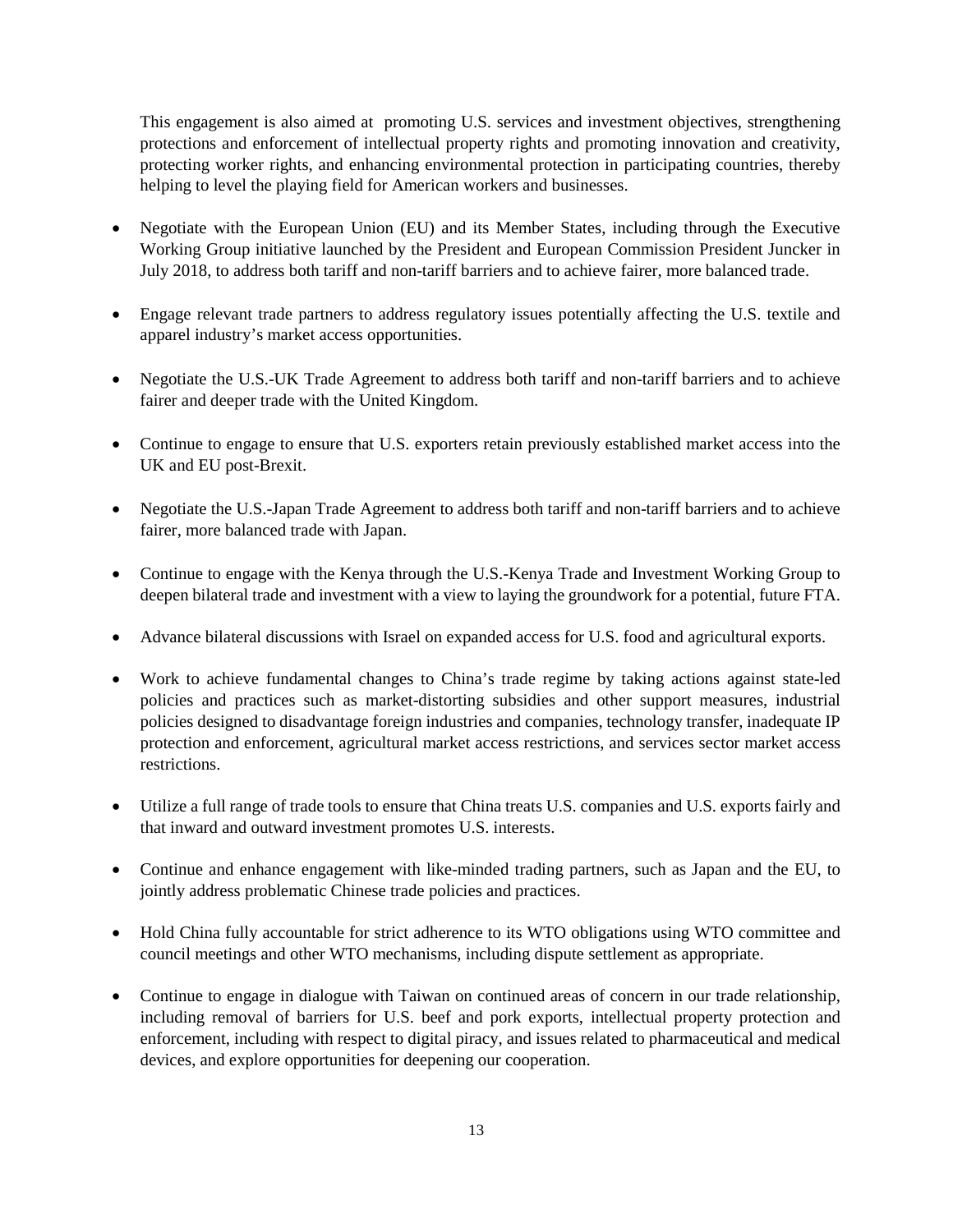- Hold Russia accountable for full compliance with its WTO obligations by employing the platforms of numerous WTO committees to raise concerns about Russia's compliance with its WTO commitments and to highlight Russia's protectionist policies. In particular, focus on Russia's increasing reliance on local content requirements and import substitution policies. Continue to use the full panoply of tools at USTR's disposal to keep Russia's market open to U.S. exports and to address Russia's inadequate WTO compliance.
- Support the reform efforts of the governments of Ukraine, Moldova, Georgia, and Armenia through enhanced bilateral engagement to strengthen their economies and open their markets to U.S. exports.
- Continue to engage with India through the bilateral Trade Policy Forum (TPF), focusing on key priorities in intellectual property rights and market access, including for agriculture, non-agricultural goods, and services to achieve strong concrete outcomes to eliminate barriers in the Indian market and advance U.S. trade and investment interests.
- Continue to focus on advancing implementation by India of the WTO Trade Facilitation Agreement and promoting regulatory reforms in India.
- Continue to promote job-supporting, two-way trade and investment with Brazil through bilateral consultation mechanisms.
- Deepen trade and investment engagement with Argentina through the Trade and Investment Framework Agreement and its subsidiary Innovation and Creativity Forum.
- Provide policy guidance and support for the ongoing committee work at the WTO and other international trade organizations to represent U.S. interests effectively and resolve trade barriers negatively affecting U.S. suppliers.
- Intensify leadership of efforts to address key WTO institutional shortcomings, notably with regard to: differentiation among self-declared developing countries; notifications and transparency; and dispute settlement.
- As feasible, identify negotiating objectives within the WTO that are achievable and can promote freer and fairer trade benefitting U.S. stakeholders.
- Continue to develop and implement strategies to make systemic improvements to the WTO, including with regard to transparency and approaches to development.
- Conclude WTO accession agreements with candidates, including developing countries and least developed countries that undertake trade commitments that meet Administration priorities and are supported by the Congress.
- In cooperation with other relevant agencies, as appropriate, work to ensure that the WTO's work on Aid for Trade and other activities for assisting developing countries is aimed at integrating trade into the development plans of these countries and supports their effective participation in the international trading system while not exceeding the institutional mandate of the WTO as a trade organization.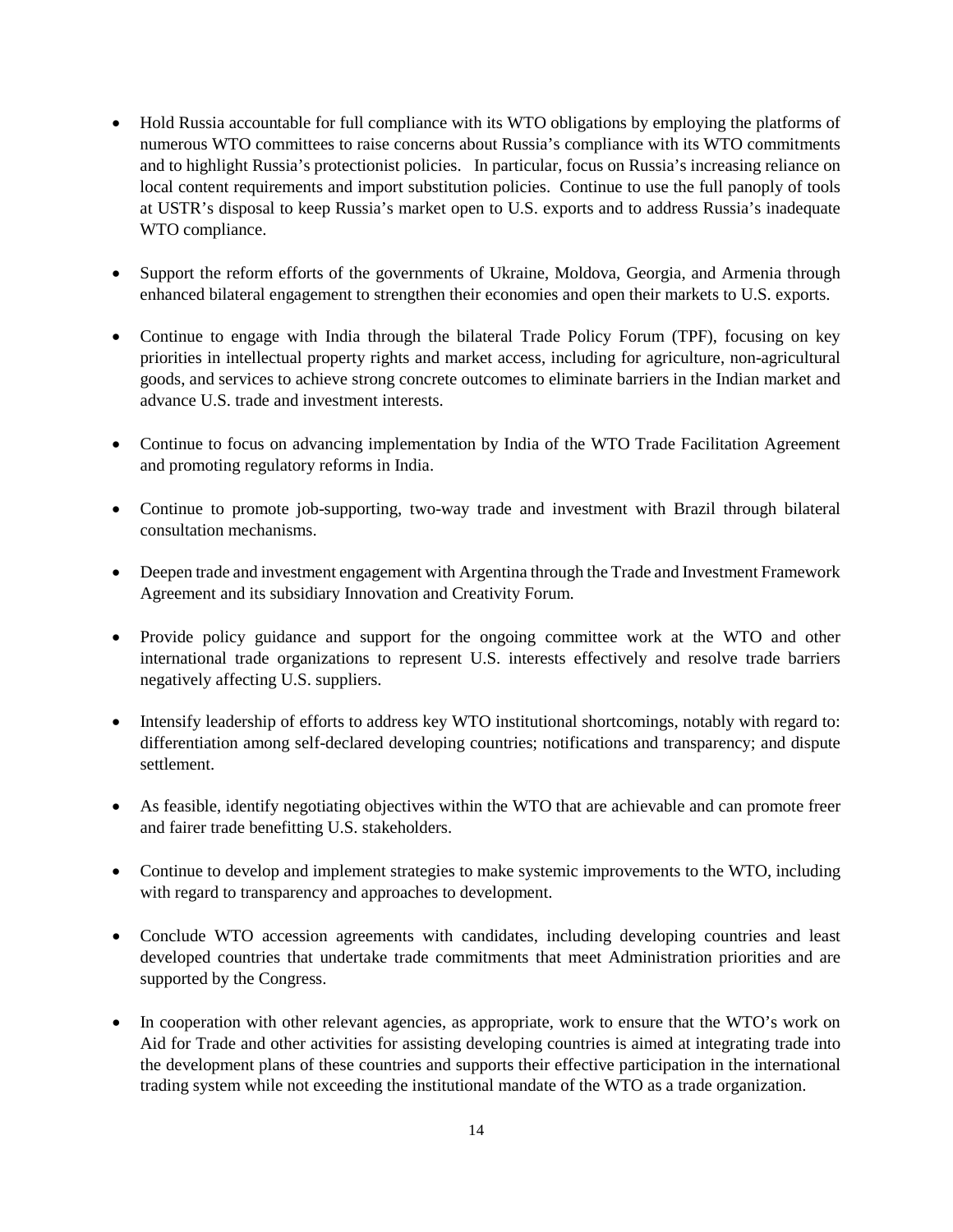- Work with U.S. Government agencies that provide trade capacity building assistance to ensure that their assistance programs help developing countries to implement international trade obligations in a transparent manner that opens export markets and promotes fair and reciprocal trade. Further, in cooperation with other relevant agencies, work with other donor countries and international institutions to make the most coherent and effective use of scarce capacity building resources, prioritizing assistance to those countries that have demonstrated a commitment to implementing pro-trade domestic reforms.
- Review the impact of existing and prospective international trade agreements and determine next steps, including with regard to the Information Technology Agreement (ITA) expansion, the Trade in Services Agreement (TiSA), and the Environmental Goods Agreement (EGA).
- Continue to advance negotiations in the WTO and bilateral and regional trade agreements to prohibit unfair and harmful fisheries subsidies, including those that contribute to IUU fishing, overfishing and overcapacity. Ensure that these negotiations do not result in an agreement that carves out many of the worlds' largest economies.
- Work with WTO Members to achieve full implementation of the WTO Trade Facilitation Agreement.
- Develop and implement strategic engagement at the WTO on resetting agriculture negotiations on domestic support, export competition, and market access through enhanced transparency and analysis of current problems facing agriculture trade.
- Building on U.S. leadership to promote transparent and science-based decision making for crop protection tools, build coalitions with other countries to advance understanding and adoption of sciencebased regulations for pesticide maximum residue levels.
- Promote cooperation with other countries to enhance trade in wine through active participation in the World Wine Trade Group.
- Work with U.S. Government agencies that have the lead on certain international organizations (WIPO, WFP, UNCTAD, OECD, G7, G20, WHO, FAO, PAHO, OAS, UN, HRC, and IDB) to ensure that these organizations operate within their defined scope and mandate with respect to trade-related issues and that their trade-related deliverables promote U.S. policies and objectives. Ensure that in these organizations, resolutions and outcomes are consistent with U.S. trade policy and do not promote traderestrictive barriers.
- Utilize the OECD Trade Committee to produce economic analysis that supports open markets and to build coalitions of like-minded economies that can advance U.S. trade policy goals in multilateral institutions. Ensure OECD accessions, if any, support U.S. interests.
- Through APEC, promote the full implementation of the WTO Trade Facilitation Agreement by APEC economies.
- Achieve through the APEC forum concrete and meaningful outcomes to raise standards in APEC economies that address key trade and investment barriers, as well as unfair trade practices, affecting U.S. goods and services exports across the Asia-Pacific region.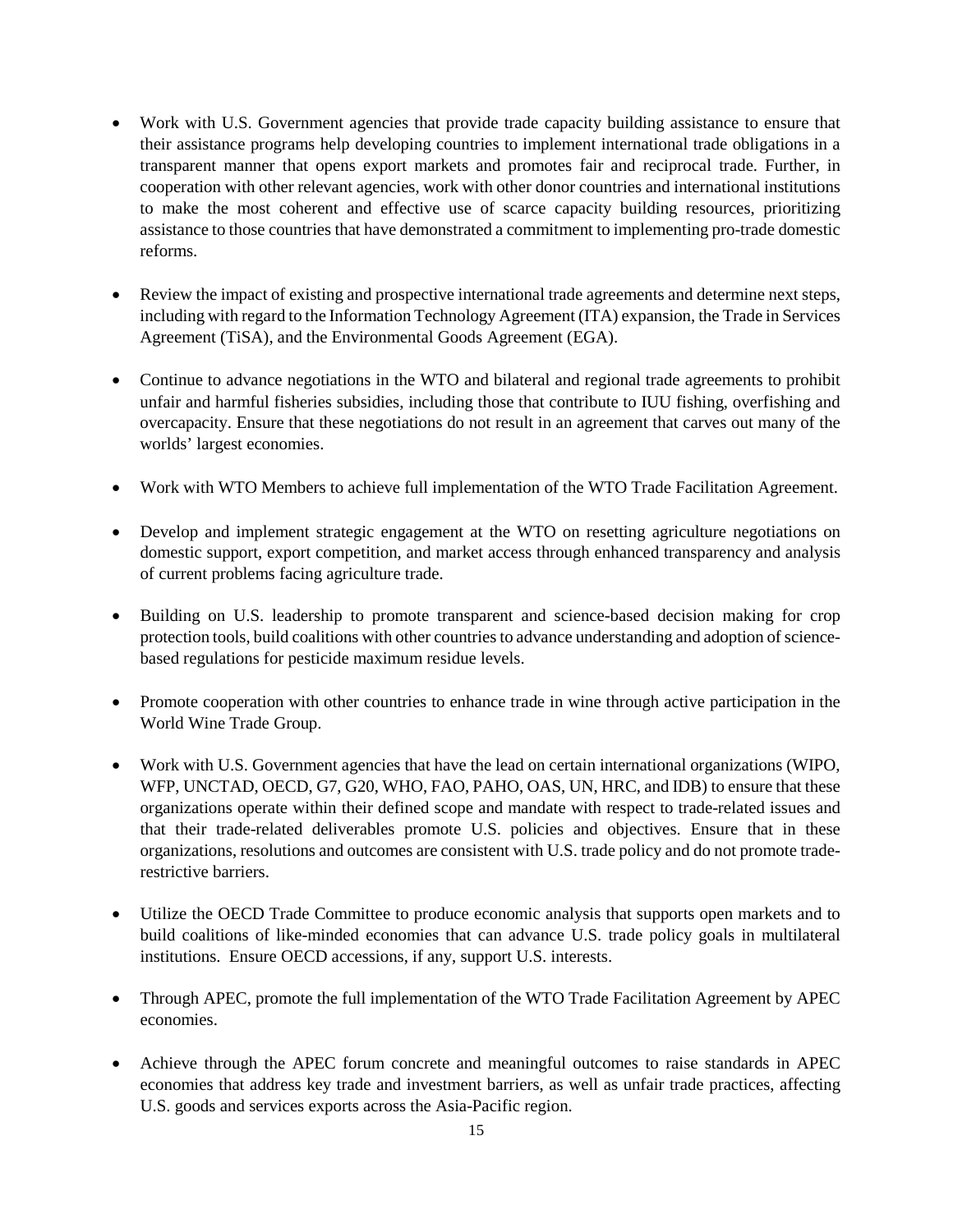- Promote through APEC's Committee on Trade and Investment key U.S. trade interests in areas such as digital economy, services, agriculture, and intellectual property, thereby preparing APEC economies to potentially participate in FTAs with the United States.
- Advance work in APEC to identify and address non-tariff barriers that distort trade and investment in all sectors, including environmental goods and services, manufactured goods, and agricultural products.
- Advance work in the APEC Experts Group on Illegal Logging and Associated Trade to identify cooperative actions and activities to combat illegal forest products trade that harms legitimate U.S. businesses.
- Develop work in APEC to document and address barriers to U.S. agricultural exports.
- Through APEC, promote adoption of international sanitary and phytosanitary (SPS) standards as well as science-based regulatory systems for agricultural biotechnology and address common challenges.
- In APEC, promote high standards for intellectual property and enforcement.
- Utilize APEC to promote the application of good regulatory practices in order to avoid barriers to trade.
- Continue to engage with Southeast Asian countries to encourage them to pursue trade policy reforms that will benefit the United States.
- Develop new initiatives with countries in East and Southeast Asia to break down barriers to U.S. exports in key sectors through negotiations, dispute settlement, and other actions as appropriate.
- Continue to develop initiatives and promote policy reforms under our Trade and Investment Framework Arrangement (TIFA) with ASEAN and our bilateral TIFAs to expand U.S. exports to this fast-growing region.
- Deepen trade and investment engagement with the Caribbean community (CARICOM) through the Trade and Investment Council Agreement.
- Develop and implement new initiatives under our TIFAs with Southeast Asian countries including Vietnam, Malaysia, Indonesia, Philippines, and Thailand, to address and resolve U.S. concerns and remove barriers to U.S. exports and improve IP protection and enforcement.
- Continue to develop cutting-edge trade commitments to advance the digital trade and digital services agenda in bilateral trade relations, including among countries in the Middle East and North Africa, and among ASEAN countries.
- Utilize the U.S.-Turkey TIFA and other mechanisms as appropriate to promote U.S.-Turkey trade and investment and to pursue U.S. trade and investment goals in the broader Middle East and North Africa (MENA) region.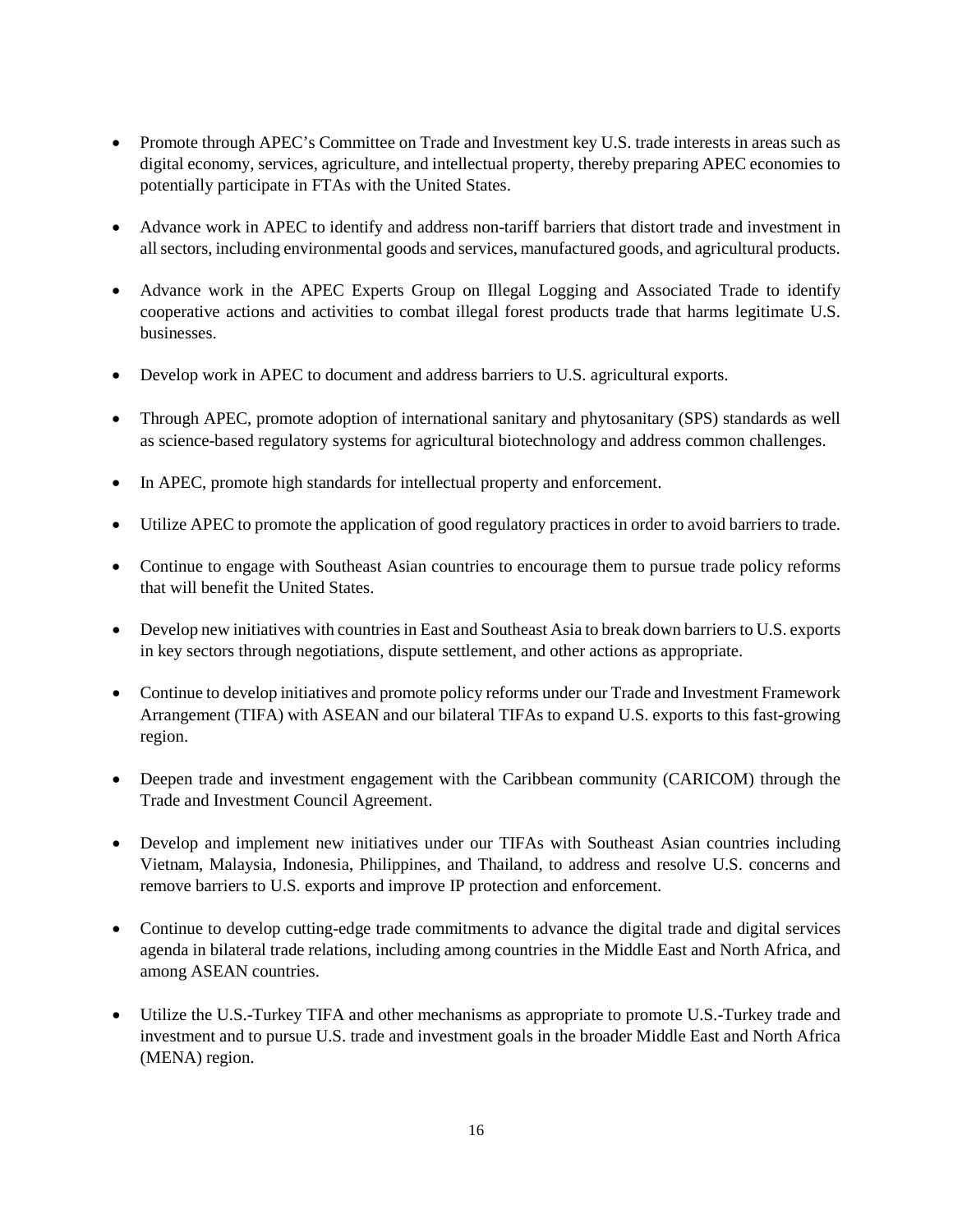- Use TIFAs and TIFA-like mechanisms with countries of North Africa and the Middle East, including in the Gulf region, as well as in the Caucasus, to remove trade and investment barriers, improve IP protection and enforcement, and to create opportunities for increased exports, investment, and trade.
- Pursue negotiations and other efforts, through existing FTAs, TIFAs or other mechanisms, as appropriate, to advance with countries of the Middle East and North Africa U.S. initiatives involving services, investment, intellectual property, information and communication technology, trade facilitation, agriculture, and other areas.
- Continue engagement on key issues with Mongolia through our TIFA, and continue to monitor Mongolia's compliance with the United States-Mongolia Transparency Agreement.
- Use TIFAs with sub-Saharan African countries and regional economic communities to address trade barriers in a timely manner, promote transparency, and to advance U.S.-Africa trade and investment cooperation.
- Explore opportunities to increase U.S. market access in important sub-Saharan African markets, particularly as the EU and other trading partners gain market access to African markets for their products.
- Continue to develop and implement initiatives that promote the U.S. trade agenda in Africa, including potential free trade agreements, promotion of U.S. exports and investment, and encouragement of trade and economic reforms that are consistent with U.S. trade priorities.
- Use TIFAs with South and Central Asian countries to address persistent barriers to U.S. exports and promote practices that ensure a level playing field for U.S. exporters and strengthen protection and enforcement of intellectual property. Additionally, encourage TIFA partners to initiate and follow through on key ease-of-doing-business reforms.
- Develop new initiatives to enhance trade and investment engagement with South and Central Asia countries and identify areas in which regional efforts to increase connectivity can contribute to increased U.S. exports to the region.
- Develop and intensify initiatives associated with implementation of TIFAs with South and Central Asia partners that expand opportunities for U.S. exports, including through working groups.
- <span id="page-19-0"></span>• Continue outreach efforts in low capacity developing countries in South and Central Asia, such as Afghanistan, Nepal, and Sri Lanka to explain U.S. preference programs.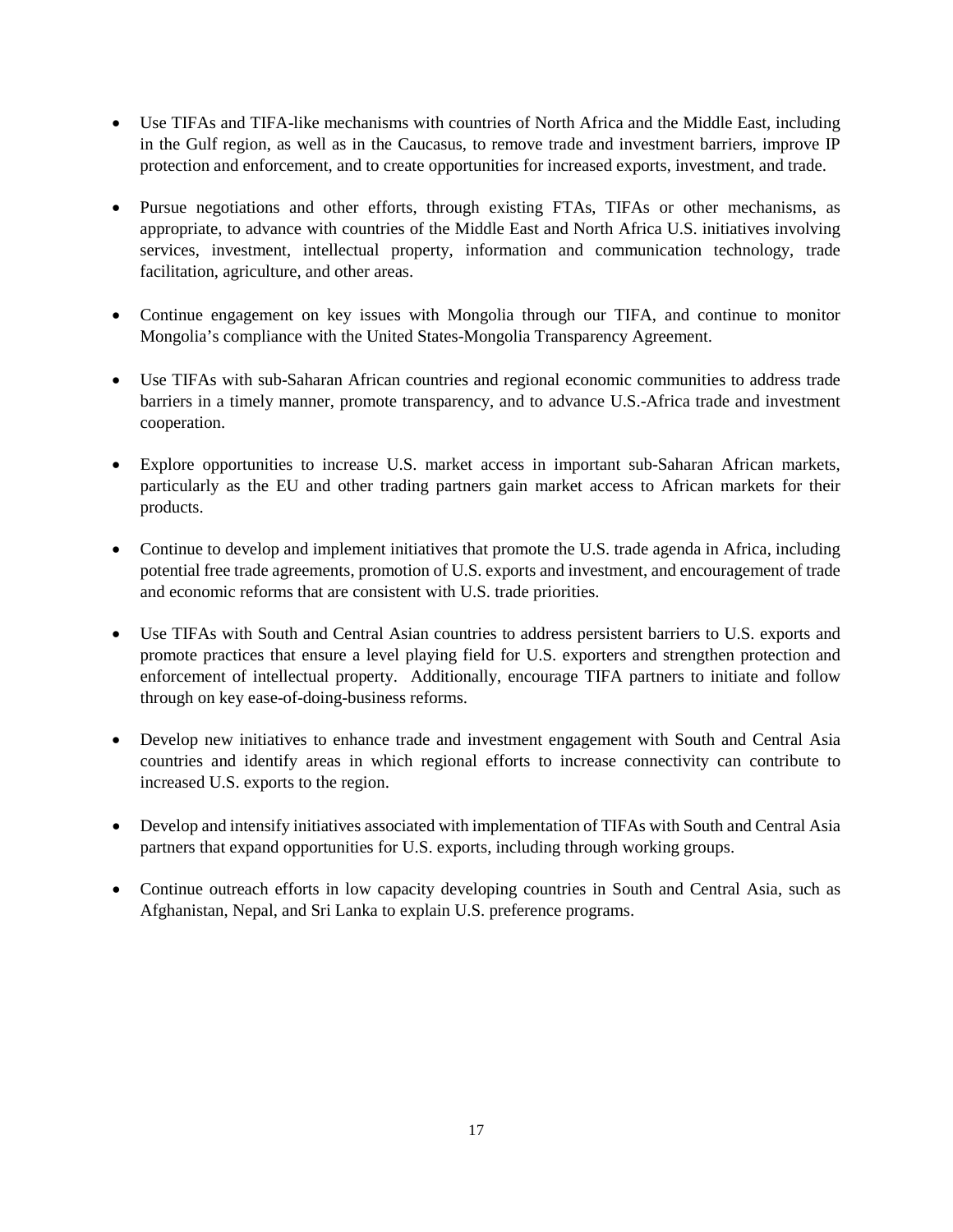### *Goal 2: Fully Enforce U.S. Trade Laws, Monitor Compliance with Agreements, and Use All Available Tools to Hold Other Countries Accountable*

Consistent with the President's trade policy agenda and with the primary goals of supporting and sustaining well-paying American jobs, farm incomes, value-added production, innovation, and economic growth, USTR will use all available tools to fight unfair trading practices, fully enforce U.S. trade laws, closely monitor foreign countries' compliance with trade obligations and vigorously enforce U.S. rights. This objective aims to ensure that American workers, farmers, ranchers, manufacturers, innovators, service providers, consumers, and investors receive fair treatment in trade and win the full benefit of the economic opportunities the United States has negotiated.

### **Objectives:**

- Effectively utilize USTR and leverage other U.S. government resources to break down foreign trade barriers and promote fair and reciprocal trade.
- Fully enforce U.S. trade laws, including Section 201, Section 301, and others.
- Vigorously deploy all available tools, including dispute settlement mechanisms, to enforce U.S. rights under trade agreements, to ensure that they meet their potential to create and sustain well-paying American jobs.
- Monitor beneficiary country compliance with statutory criteria in trade preference programs including the Generalized System of Preferences (GSP), the African Growth and Opportunity Act (AGOA), the Caribbean Basin Initiative (CBI), and the Nepal Trade Preference Program.
- Effectively utilize USTR and leverage other U.S. government resources to monitor unfair foreign trade barriers and practices, as well as compliance by trading partners with U.S. trade agreements.
- Engage stakeholders to collaborate with USTR on enforcement issues.

- Utilize Section 301 of the Trade Act of 1974 to take action against unfair trade practices that harm American workers, farmers, ranchers, services providers, and other businesses and to encourage foreign countries to adopt more market-friendly policies.
- Implement responsive actions as appropriate in connection with the Section 301 investigation into Chinese acts, policies, or practices that may be unreasonable or discriminatory and that may be harming American intellectual property rights, innovation, or technology development.
- In the Section 301 investigation of China's Acts, Policies, and Practices Related to Technology Transfer, Intellectual Property, and Innovation, maintain as appropriate a fair and efficient system for considering requests for exclusions from trade actions taken in the investigation.
- Monitor and ensure China's full compliance with the Memorandum of Understanding addressing the importation and distribution of films for theatrical release in China and secure further meaningful compensation for the United States.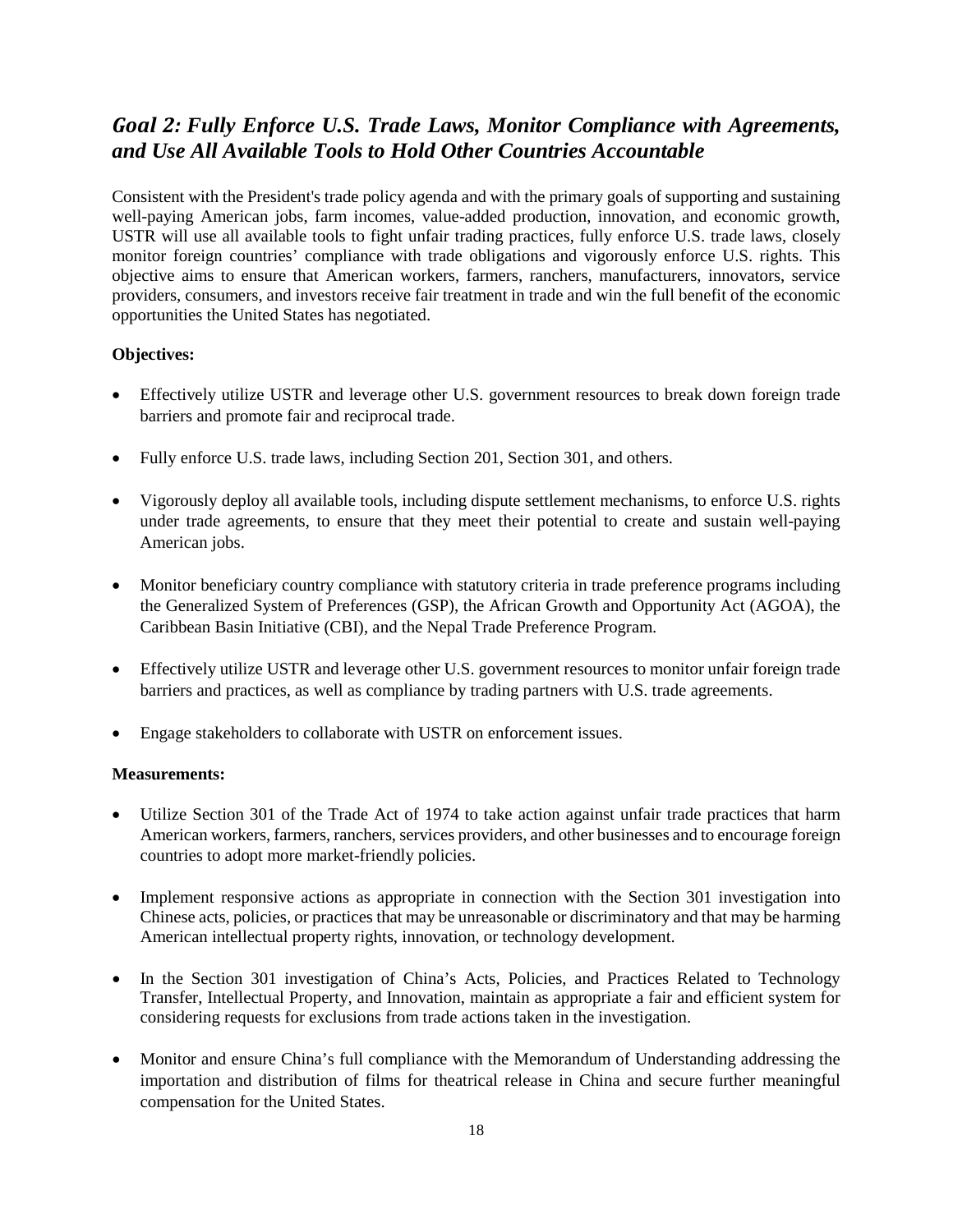- Continue to pursue strong IP protection and enforcement and improve market access for Americans who rely on IP protection, with U.S. trading partners including in markets identified in the Special 301 Report and those with major pending IP legislation or regulations.
- Issue a timely, high-quality report to Congress, backed by year-round engagement with trading partners, on the adequacy and effectiveness of IP protection and enforcement and market access for Americans who rely on IP protection. Continue improvements to the Special 301 process (*e.g*., hearings, notorious markets out-of-cycle review (OCR), and action plans for Priority Watch List countries). Use the Notorious Markets OCR to encourage reform by state and non-state actors to effectively combat piracy and counterfeiting.
- Conduct comprehensive annual Section 1377 review of telecommunications barriers and utilize this review to facilitate progress in removal of major foreign barriers impeding market access of U.S. telecommunications goods and services suppliers. Maintain effort to eliminate trade-restrictive barriers to the Internet and Internet-enabled services, including unjustified website blocking.
- Identify disputes to be pursued, including barriers to U.S. exports due to trade-distorting subsidization, use of border measures, localization measures discriminating against imported goods, and traderestrictive SPS and TBT barriers.
- Coordinate USTR resources, and those of partner agencies, to identify priority foreign trade barriers and practices, analyze their consistency with international trade agreements, and devise effective strategies to bring about or maintain compliance with those agreements.
- Where positive outcomes have been achieved in offensive disputes, closely monitor trading partners' actions to ensure full implementation, and where trading partners have not complied, use all appropriate tools to obtain compliance.
- Vigorously pursue existing offensive trade disputes to ensure timely resolution. Through prudent management of personnel and disputes, use existing USTR and leverage other U.S. government resources effectively to maximize the likelihood of positive outcomes vindicating U.S. rights.
- Vigorously defend the United States in defensive trade disputes and, as necessary, devise appropriate implementation strategies to maintain effectiveness of U.S. measures, including trade remedy measures.
- Continue to coordinate within USTR and with partner agencies on incorporating and using the best analytical tools and providing the best analysis to measure damage from foreign trade partners' violations as well as defending U.S. laws and practices from any foreign trade partner's complaints.
- Continue to build a strong Interagency Center on Trade Implementation, Monitoring and Enforcement (ICTIME) organization to carry out ICTIME's statutory directives, including by obtaining additional staff with necessary regional, linguistic, and quantitative expertise in a variety of trade disciplines.
- Expand interagency contacts and coordination, identify appropriate interagency expertise for ICTIME regarding enforcement matters, and create mechanisms to simplify sharing of interagency expertise.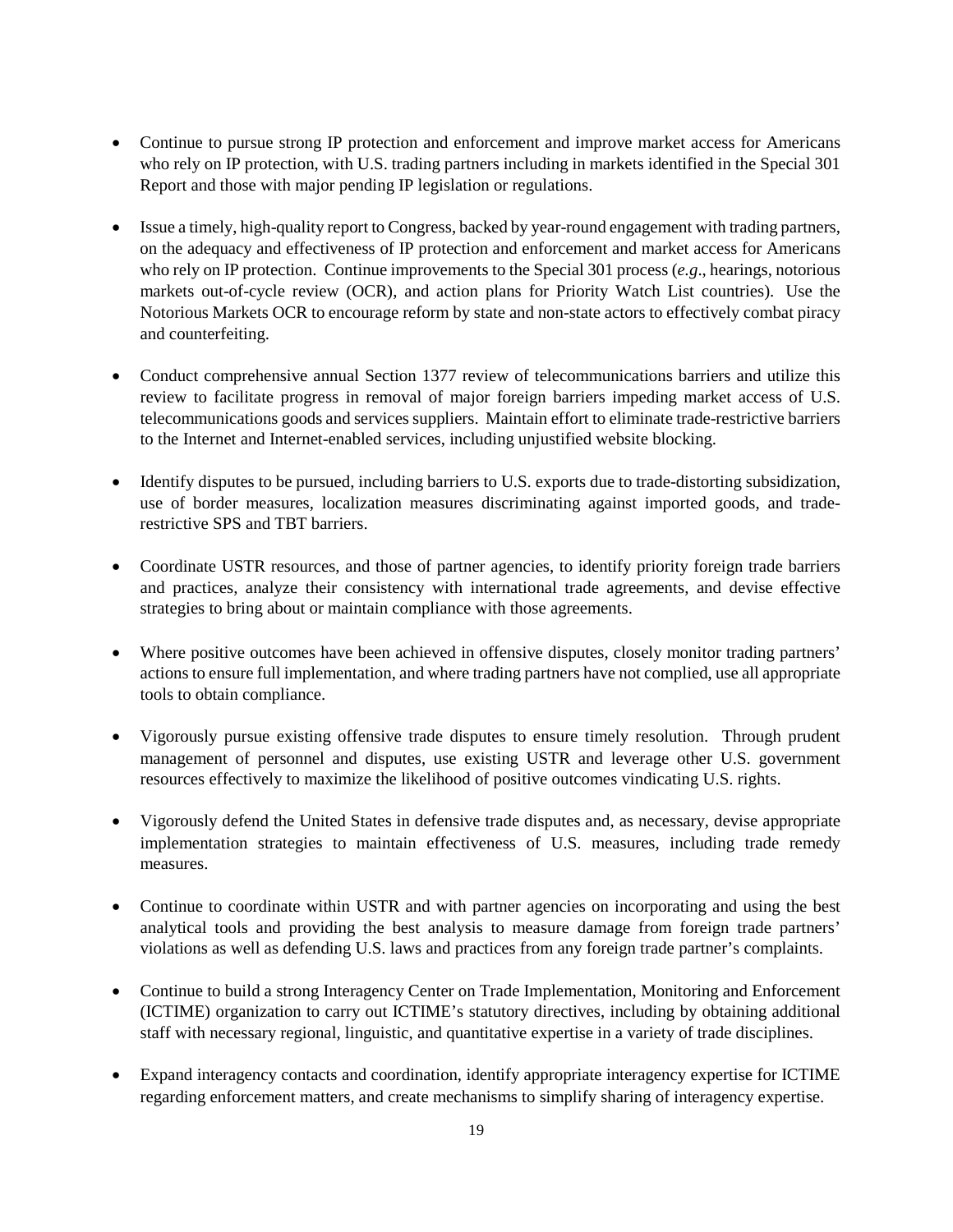- Review implementation of trade agreements, particularly through the preparation of the *Annual Report of the President on the Trade Agreements Program*, and the *National Trade Estimate Report on Foreign Trade Barriers*, and identify strategies for resolving implementation problems.
- Continue robust monitoring of existing FTAs through annual Free Trade Commission and Joint Committee meetings.
- Employ trade agreement committees and bilateral engagements as appropriate to resolve identified breaches of U.S. trade agreements.
- Identify and negotiate resolution of trade-restrictive sanitary and phytosanitary barriers to U.S. food and agriculture exports in key export markets.
- Monitor and participate in international negotiations led by other agencies on topics affecting trade in food and agriculture, food regulations, and food and health policy.
- Work with existing FTA partners, including Australia, Bahrain, Canada, Chile, Colombia, Costa Rica, Dominican Republic, El Salvador, Guatemala, Honduras, Israel, Jordan, Korea, Mexico, Morocco, Nicaragua, Oman, Panama, Peru, and Singapore, to ensure that agreements are fully and properly implemented, and address non-compliance issues that are identified.
- Work with industry, Congress, and Customs and Border Protection to address industry concerns about the effectiveness of Customs enforcement of U.S. trade agreements, in order to ensure the integrity of agreement commitments.
- Consult regularly with other agencies, Congress, stakeholders, and foreign officials to obtain information on new barriers to trade with bilateral and regional partners.
- Use all appropriate tools to deliver the full benefit of IP provisions of existing FTAs and other trade agreements to stakeholders. Priorities include the agreements with Korea, Colombia, Panama, CAFTA-DR, and Chile (including obligations with transition periods) as well as progress on outstanding implementation issues with other FTA partners and issue-specific agreements (*e.g.* China films, etc.).
- Continue to coordinate with other U.S. agencies, particularly the Departments of State and Labor, to prioritize opportunities to engage with FTA partner countries to improve respect for labor rights, including by advancing efforts to reform labor laws, improve labor institutional capacity, and monitor working conditions.
- Convene environmental affairs councils and related fora under existing FTAs to monitor and review implementation of FTA partners' environmental commitments, and engage with FTA partners at senior levels on specific environmental implementation issues.
- Continue to lead a robust interagency process for monitoring implementation of FTA environment obligations across all existing FTA partners, including by identifying and prioritizing environmental and conservation issues that can disadvantage U.S. manufacturers and exporters.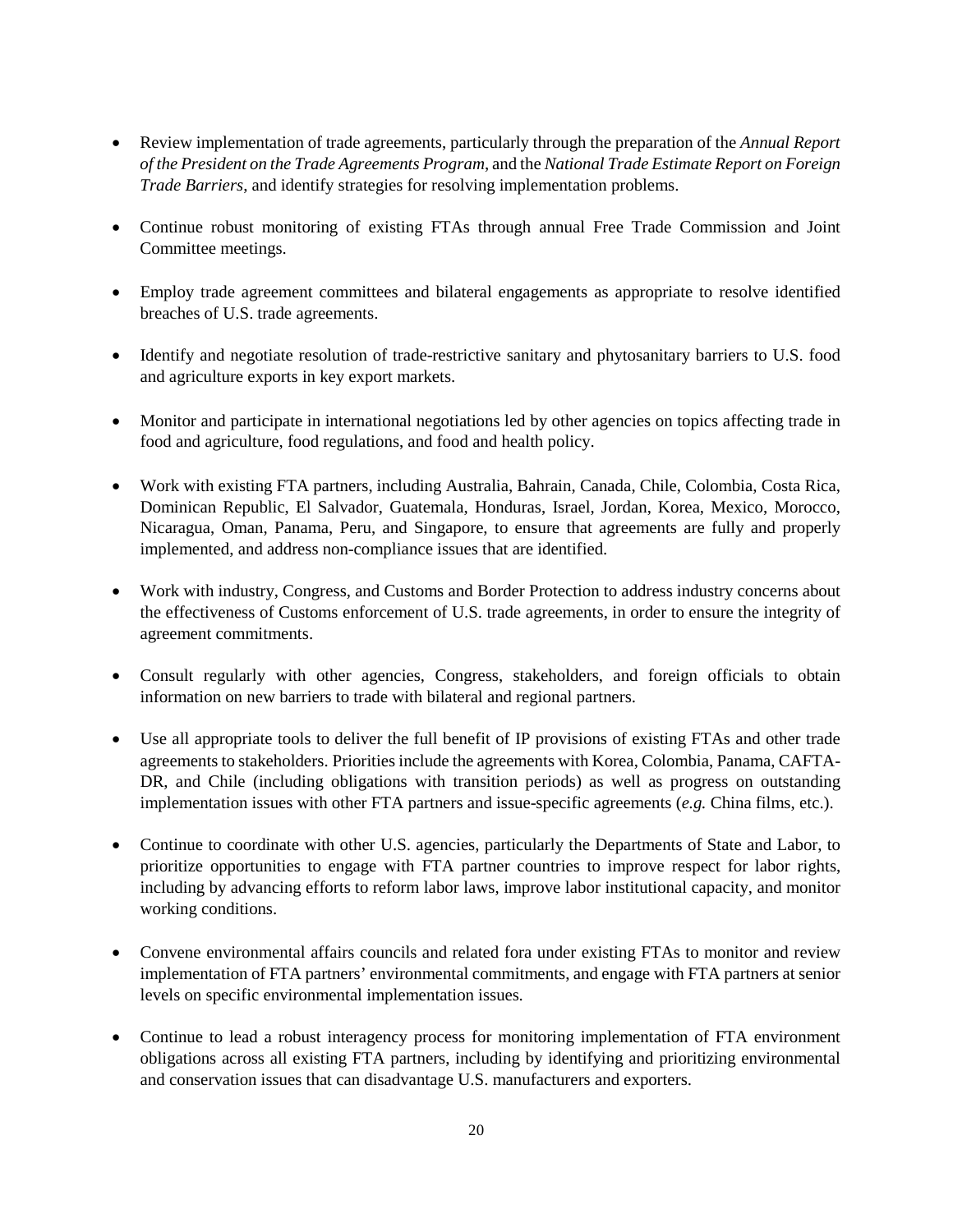- Use all appropriate tools to closely monitor and enforce the Government of Peru's implementation of its obligations under the Peru Trade Promotion Agreement (PTPA) Environment Chapter and Forest Annex, including its efforts to combat illegal logging and associated trade.
- Chair the Interagency Committee on Trade in Timber Products from Peru, and ensure that the Committee continues to actively monitor Peru's implementation of its obligations under the PTPA, as well as the actions that Peru committed to take to address the Committee's timber verification findings and recommendations.
- In the Western Hemisphere, ensure that the secretariats that have been established under the CAFTA-DR, Colombia, Panama, and Peru FTAs to receive submissions from the public alleging that a Party is failing to enforce its environmental laws function fully and effectively.
- Closely collaborate with industry and other offices and Departments to monitor trade actions taken by partner countries on textiles and apparel to ensure that such actions are consistent with trade agreement obligations and do not impede U.S. export opportunities.
- Research and monitor policy support measures for the textile sector, in particular in China, India, and other large textile producing and exporting countries, to ensure compliance with international agreements.
- As a member of the interagency Committee on Foreign Investment in the United States (CFIUS), continue to ensure that CFIUS decisions effectively protect the national security consistent with applicable laws and regulations and the United States' overall investment policy.
- Monitor international negotiations and bilateral dialogues led by other agencies where services and investment issues may arise.
- Maintain a significant role in the interagency process regarding potential impacts of proposed cybersecurity-related legislation and policy on U.S. trade and investment interests.
- Monitor, provide input, and participate in international negotiations led by other agencies on any topics *(e.g.*, biodiversity, traditional knowledge, pharmaceuticals, and health) in which the proposed inclusion of IP language may have implications for trade policy.
- Consider and address enforcement concerns that affect small and medium-sized enterprises.
- Identify ways to engage small and medium-sized enterprises regarding trade, including small businesses owned by women and minorities, and agricultural and rural SMEs.
- Utilize existing USTR and leverage other U.S. government resources to effectively pursue the timely resolution of specific trade concerns addressed in the WTO standing committees.
- Effectively utilize the WTO standing committees to oversee the implementation of the WTO agreements, working with affected U.S. suppliers and with like-minded WTO Members to press countries that may be contravening WTO rules to address specific trade concerns. Utilize the Trade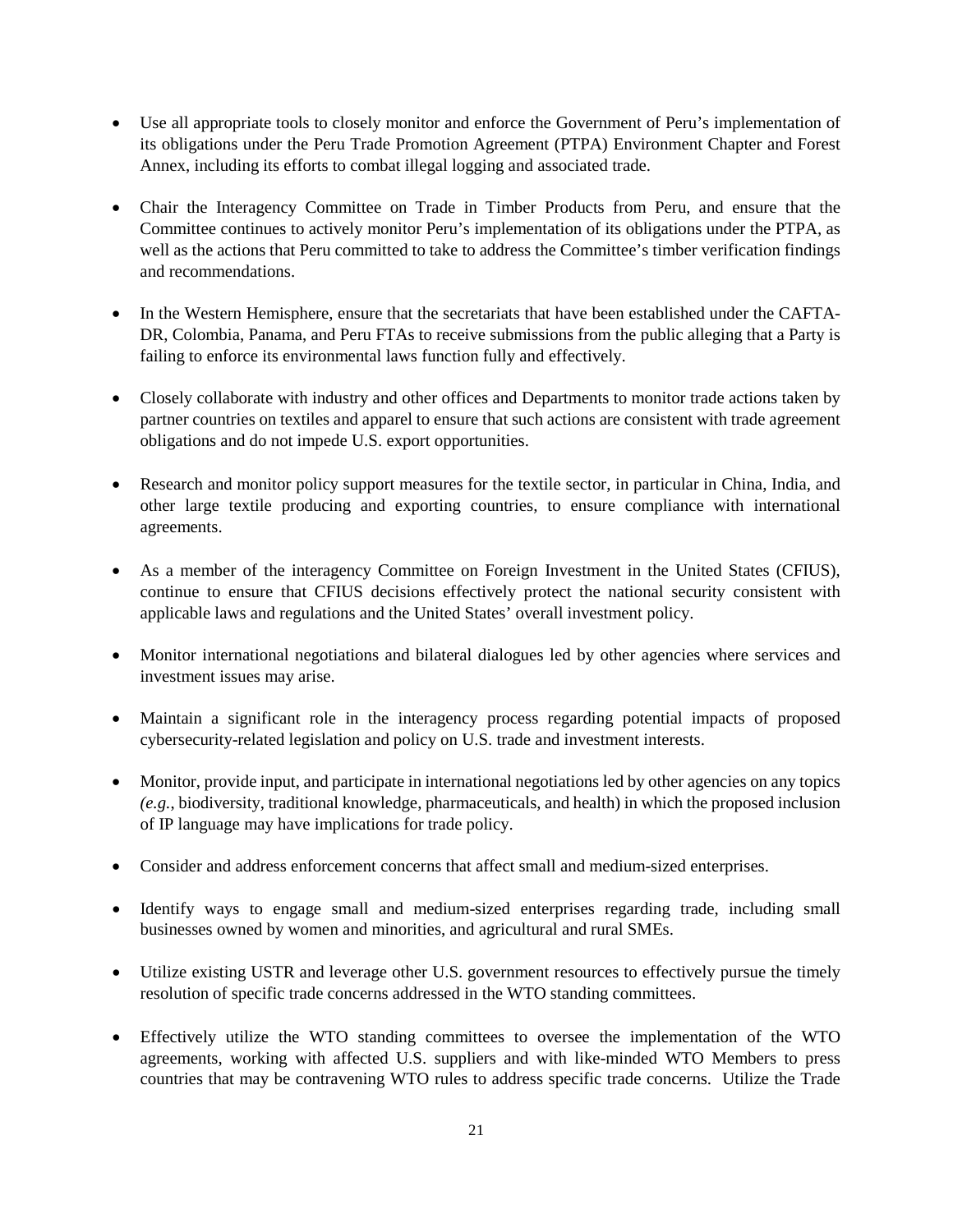Facilitation Committee to continue to promote the full implementation of the WTO Trade Facilitation Agreement.

- Monitor the development and implementation of EU regulations and policies, as well as those of EU Member States and other European countries that may impact U.S. exporter access to the European Union market or European trading partners and engage EU and its member states to address concerns regarding changes in its regulatory environment that impact U.S. exports.
- Engage with the European Union to resolve concerns on access for high quality beef under the US-EU beef memorandum of understanding and ensure U.S. producers receive adequate export benefits from the tariff rate quota.
- Ensure no loss in previously established U.S. market access into the UK and EU as a result of Brexit.
- Ensure greater market access for U.S. companies in South and Central Asia, focusing on the elimination of localization requirements, and other non-tariff barriers, and seek improved compliance with WTO obligations.
- Conduct the annual report to Congress on the Implementation and Enforcement of Russia's Commitments.
- Conduct the annual Report to Congress on China's WTO Compliance.
- Continue to press China to address its excess capacity in industrial sectors, particularly steel and aluminum through fora such as the OECD Steel Committee and the North American Steel Trade Committee.
- Seek fundamental changes to China's state-led trade regime in line with Administration objectives.
- Continue to push Chinese regulators to adopt international best practices, such as with regard to the regulation of innovative pharmaceutical products, active pharmaceutical ingredients, and medical devices.
- Continue vigorous U.S. participation in the WTO Committee on Trade-Related Investment Measures as well as bilateral efforts to promote elimination of distortive local content measures, including in Nigeria, Indonesia, Brazil, China, and India.
- Continue to make regular use of bilateral and multilateral fora, including WTO committees, to challenge India's localization requirements and other technical barriers to trade.
- Press for implementation of the government of India's obligation to eliminate all export subsidies for industrial goods, including textiles and apparel.
- Take pro-active measures to ensure that Generalized System of Preferences (GSP) beneficiary countries comply with the statutory eligibility criteria, based on the enhanced enforcement program the Administration announced in September 2017.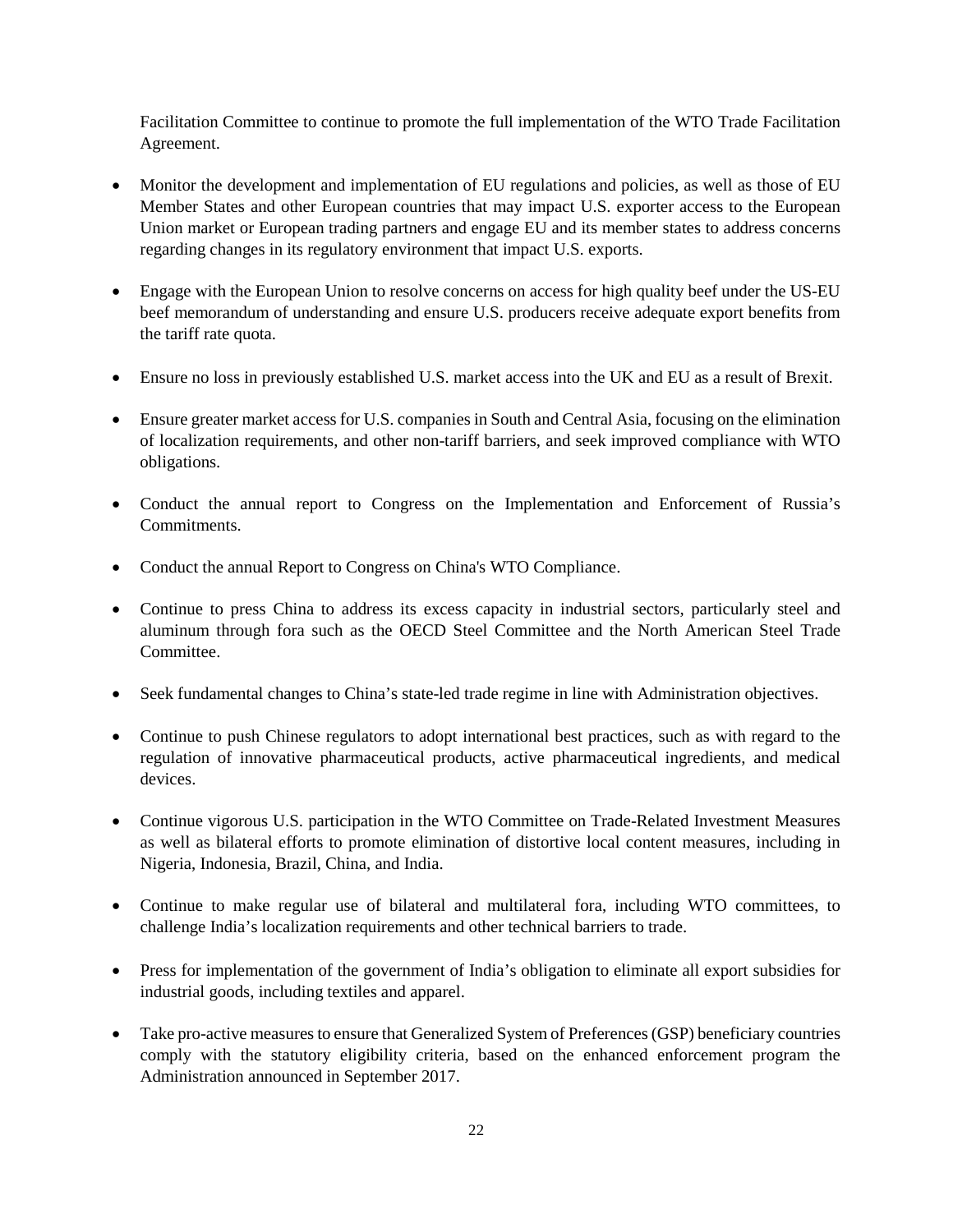- Work closely with our inter-agency partners, including the Departments of State and Labor, to monitor, prioritize, and engage GSP beneficiary countries with respect to the worker rights, market access, intellectual property, and other criteria of our trade preference programs by facilitating prompt response to GSP petitions, continuing to advance efforts on worker rights and intellectual property in countries of special concern, and self-initiating reviews of eligibility when appropriate.
- Continue to work closely with other agencies and relevant stakeholders to promote the capacity of African nations to take advantage of AGOA and to foster the adoption of sound trade and investment policies, including through regular reviews of compliance with eligibility criteria.
- <span id="page-25-0"></span>• Continue to work with the U.S. textile and apparel industry to promote exports and other opportunities under our free trade agreements and preference programs, by actively engaging with stakeholders and industry associations and participating, as appropriate, in industry trade shows.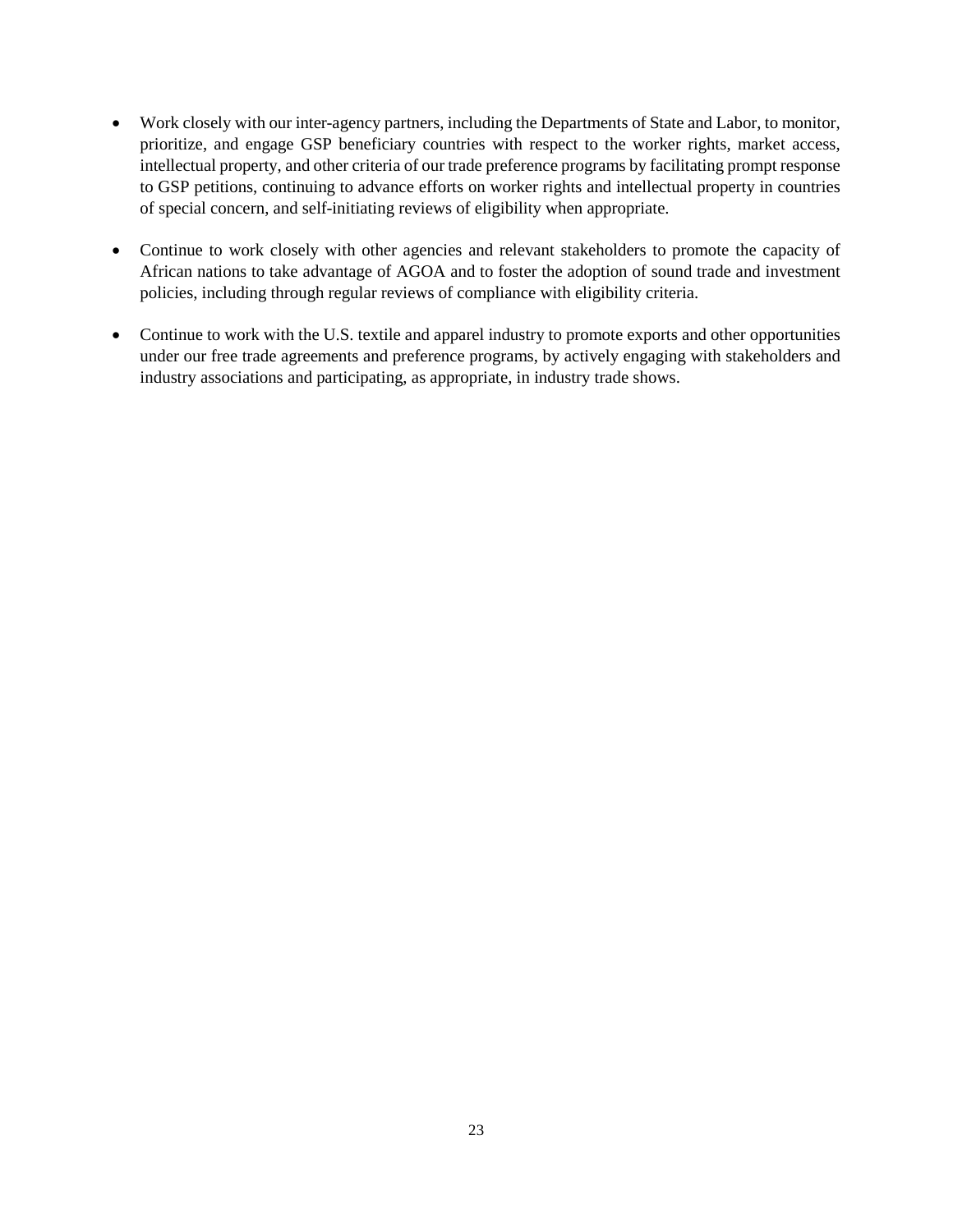### *Goal 3: Develop Sound Trade Policy*

Consistent with the President's trade policy agenda, USTR will develop the Administration's trade policy through extensive consultations with the Congress, stakeholders, and its trade advisory committees. USTR will also use digital means to ensure broad opportunities for the public to contribute to policy formulation, provide comments on policy, and access public hearings and documents. USTR will lead interagency trade policy coordination to obtain broad-ranging input, provide accountability, and develop sound, strategic U.S. trade policies.

### **Objectives:**

- Work with Congress, interested stakeholders, state and local governments, and the public to inform and strengthen the U.S. trade agenda, develop Administration trade policies and initiatives, and advance key trade legislation.
- Provide timely and appropriate information to the public on ongoing trade negotiations and trade policy issues of general interest, consistent with laws and regulations governing engagement with the public as well as the protection of confidential information.
- Foster a robust Advisory Committee system by appointing, consulting, and engaging with an active group of advisors.
- Educate the public on the Advisory Committee system and its role in trade policy.
- Coordinate trade policy effectively through the Trade Policy Staff Committee (TPSC) and the Trade Policy Review Group (TPRG).

- Consult closely with the Congress and stakeholders on developments regarding all agreements, including their consideration by the Congress, entry into force, and the potential addition of new agreement partners.
- Consult broadly and intensively with Congressional committees of jurisdiction, other committees as appropriate, leadership offices, and Congressional advisors on pending trade policy issues and initiatives. Keep Committees and Congressional leaders abreast of key issues, opportunities, and constraints in trade negotiations. Keep Committees updated on the positions of our negotiating partners.
- Build support for Administration trade policy through existing Congressional coalitions and caucuses.
- Consult with Congress and key stakeholders on new initiatives to promote policy reforms that expand trade and investment with key trading partners in ways that increase U.S. employment and production.
- Work with the Congress on legislative initiatives, in particular the approval of trade agreements and provide advice on trade aspects of proposed legislation to help ensure consistency with U.S. international obligations.
- Work with Congress on GSP enforcement efforts.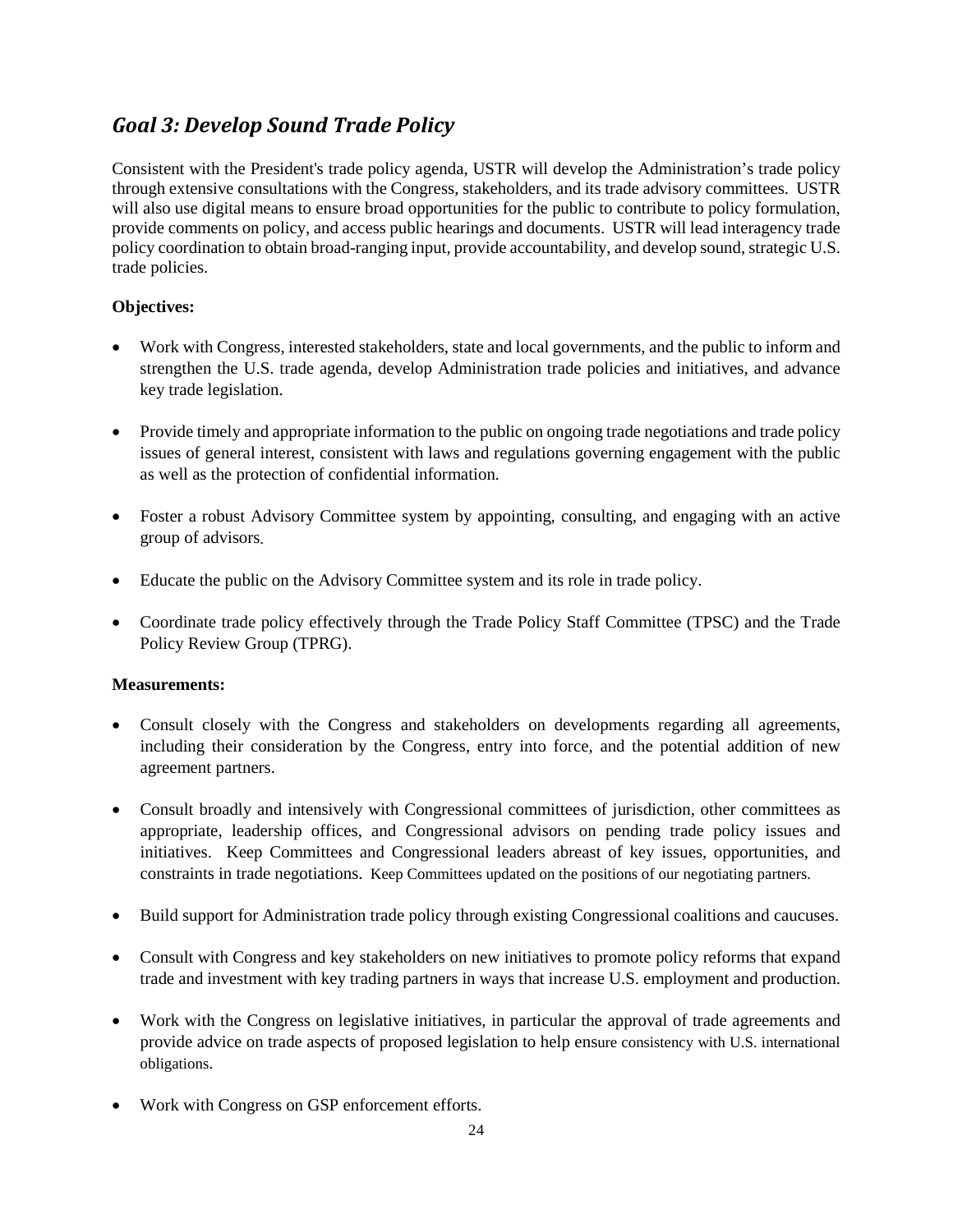- Consult with Congress and stakeholders on the U.S. –Caribbean Basin Trade Partnership Act (CBTPA) of the Caribbean Basin Initiative (CBI) that is set to expire in September 2020.
- Consult broadly with Congress and other stakeholders to develop a U.S.-sub-Saharan Africa trade partnership beyond African Growth and Opportunity Act (AGOA) preferences, including exploring possible new models for engagement and trade agreements with key African trading partners.
- Take the lead in providing policy advice and assistance in support of any Congressional initiatives to reform or re-examine preference programs that have an impact on the textile and apparel sector.
- Ensure that the *National Trade Estimate on Foreign Trade Barriers* report, the Special 301 Report, and other reports required by statute are developed in a transparent manner, with opportunity for input from the public at large as well as stakeholders and Members of Congress, and review the issues they address fully and accurately.
- Provide public access to U.S. submissions to WTO adjudicatory bodies so that stakeholders and interested members of the public may provide relevant input.
- Solicit public comment on WTO or FTA dispute settlement proceedings to ensure that USTR officials can develop U.S. positions and arguments based on all relevant available information.
- Ensure that meetings of environmental affairs councils and related fora under our existing FTAs include sessions open to the public, and provide for public input on the agendas for these meetings, consistent with legal and regulatory requirements.
- Ensure timely re-chartering of committees and appointment of members and ensure that committees meet statutory reporting requirements.
- Convene regular Advisory Committee meetings and briefings as needed in coordination with other relevant agencies.
- Ensure that the Advisory Committee system meets the needs of the 21st century economy and the U.S. national economic interest, by seeking advisory input on an ongoing basis as issues arise and posting documents for comment to the Secured Advisory Committee Website.
- Provide regular updates to USTR's advisory committee website with relevant information and membership.
- Consult regularly with the Advisory Committee for Trade Policy and Negotiations (ACTPN) to provide relevant advice to the USTR on matters arising in connection with the development, implementation, and administration of trade policy.
- Continue working closely with the Trade Advisory Committee on Africa (TACA) to provide relevant advice to the USTR on strengthening the U.S.-Africa trade and investment relationship.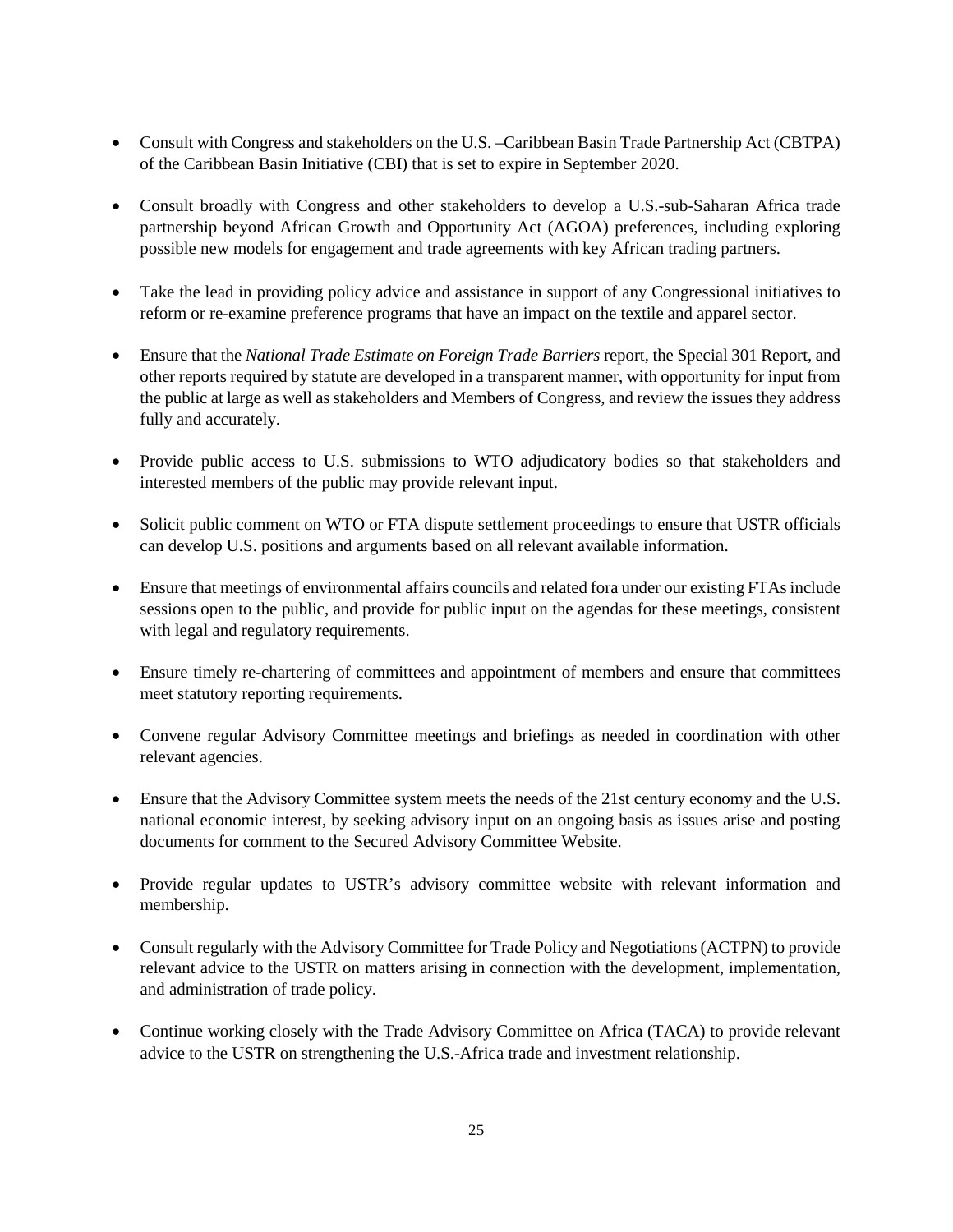- Consult with the Industry Trade Advisory Committees (ITACs) to identify industry barriers and to provide input on economic opportunities and other trade policy matters.
- Consult with Agriculture Trade Advisory Committees on the development and implementation of agricultural trade policy priorities.
- Maintain regular consultation with the Labor Advisory Committee for Trade Negotiations and Trade Policy (LAC), and other stakeholders on issues related to implementation of labor rights obligations under FTAs and worker rights criteria of trade preference programs.
- Maintain regular consultation with the Intergovernmental Policy Advisory Committee on Trade (IGPAC), and other stakeholders on issues involving trade and development that have a significant relationship to the affairs of U.S. state and local governments.
- Maintain close collaboration with the Trade and Environment Policy Advisory Committee (TEPAC), and other stakeholders in developing U.S. negotiating positions on trade and environment matters, including in bilateral trade negotiations, APEC and WTO initiatives, and the implementation of environmental obligations in existing FTAs.
- Seek to ensure that the TEPAC represents a diverse, balanced group of stakeholder interests.
- Ensure smooth functioning of interagency policy development and review, including through providing all TPSC member agencies time, informed by TPSC guidelines, for review and approval of TPSC papers and other material.
- Use the TPSC process to ensure that all agencies with trade responsibilities are kept abreast of emerging issues, new initiatives, negotiations, enforcement, and other policy implementation.
- Make robust and effective use of TPSC subcommittees to frame issues and develop proposals for trade policy issues.
- Seek to resolve inter-agency trade policy issues at the TPSC level whenever possible, and in a timely manner, reserving only complex or sensitive decisions, or issues on which agencies are unable to reach consensus through TPSC deliberation, for resolution in the TPRG (Deputy USTR/Under Secretary level) or among Cabinet officers as the TPC.
- Use the National Security Council processes effectively to ensure USTR leadership on key Administration trade policy goals and initiatives.
- Contribute to informed policy making by means of a thorough and up-to-date understanding of the positions of other countries and entities based on direct contacts, input from U.S. diplomatic posts, and other sources.
- Work with U.S. development agencies and other government agencies so that appropriate assistance programs are in place when necessary to support implementation of trade agreements and key trade legislation.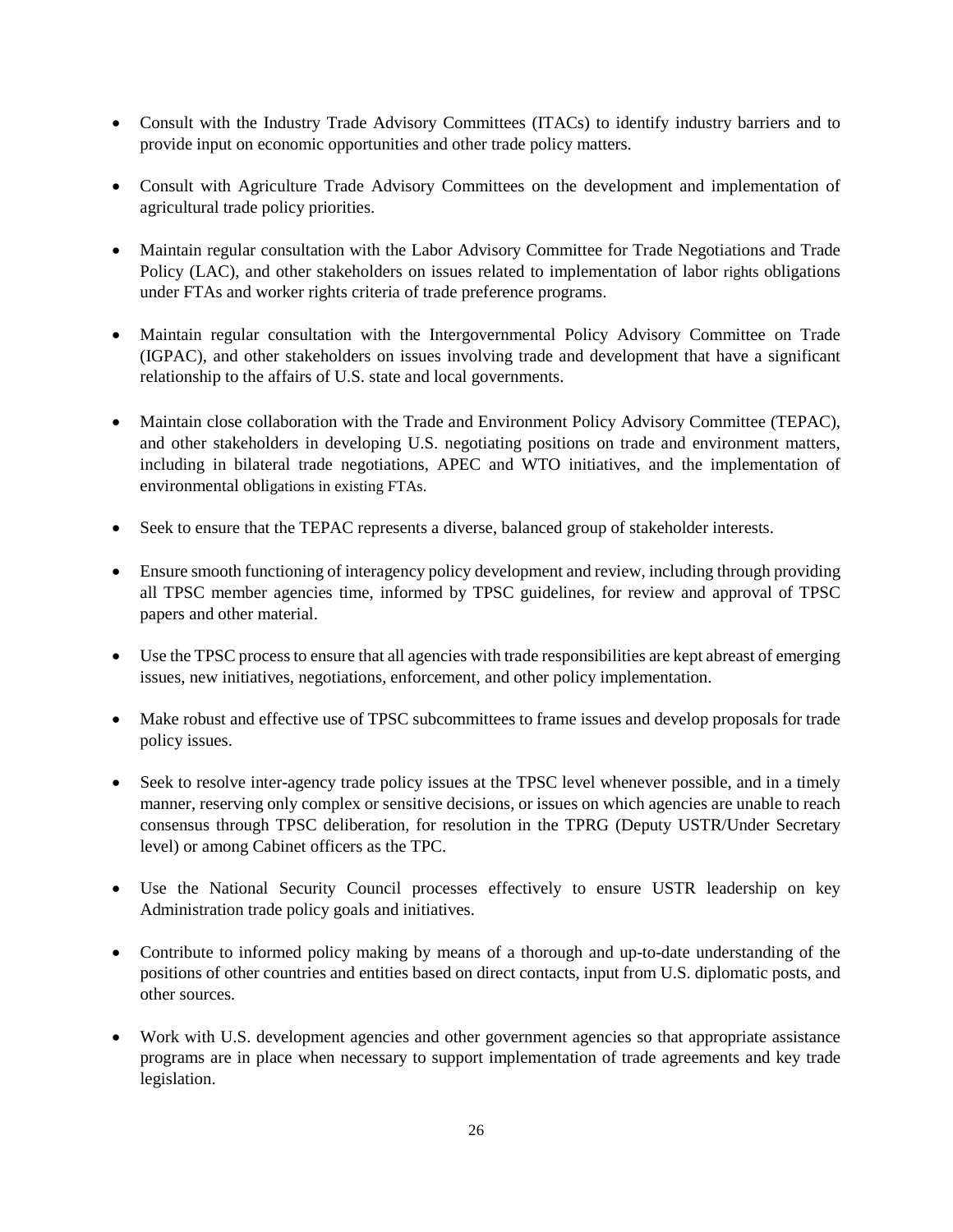### <span id="page-29-0"></span>*Goal 4: Effectively Communicate the President's Trade Agenda*

To ensure the advancement of the President's trade policy agenda, USTR will communicate the benefits of this agenda to domestic and foreign audiences, thereby building public understanding of its positive impact on economic growth, and support for enforcing U.S. rights and opening markets around the world to U.S. goods, services, and agricultural products.

#### **Objectives:**

- Create and implement a USTR-wide, proactive communications strategy to explain the job-supporting, economy-enhancing benefits of the President's trade policy agenda to domestic constituencies and stakeholders.
- Enhance outreach to state and local governments on the benefits of the trade agenda.
- Work with the White House and with agency partners to implement an Administration-wide message on trade policy.
- Communicate, in consultation with other agencies, the Congress, and interested stakeholders, the Administration's unified message to foreign countries and their citizens explaining the benefits of trade with the United States, in order to build support for U.S. trade policies and initiatives.
- Inform private sector and non-profit stakeholders, media, and state and local elected officials of USTR's efforts to monitor and address unfair foreign trade barriers and practices and enforce U.S. rights, as well as compliance by trading partners with U.S. agreements.
- Communicate success to various stakeholders, including state and local elected officials.

- Survey external research to gauge baseline of current public perceptions of U.S. trade policy and practices in order to adjust USTR's messaging strategy and develop trade education materials.
- Develop talking points, fact sheets, press releases, electronic newsletters, and internet strategy to explain Administration trade policy goals and achievements.
- Coordinate press statements with interested agencies and the White House in order to present coherent and mutually reinforcing trade information to the public.
- Organize press events around high profile trade achievements in negotiations, enforcement, and legislation.
- Prepare press statements and press events to respond to criticism of U.S. trade policy.
- Use speeches and other public events to make the case that U.S. trade agreements and initiatives can and should address urgent trade-related environmental challenges, and help to level the playing field for American workers and businesses.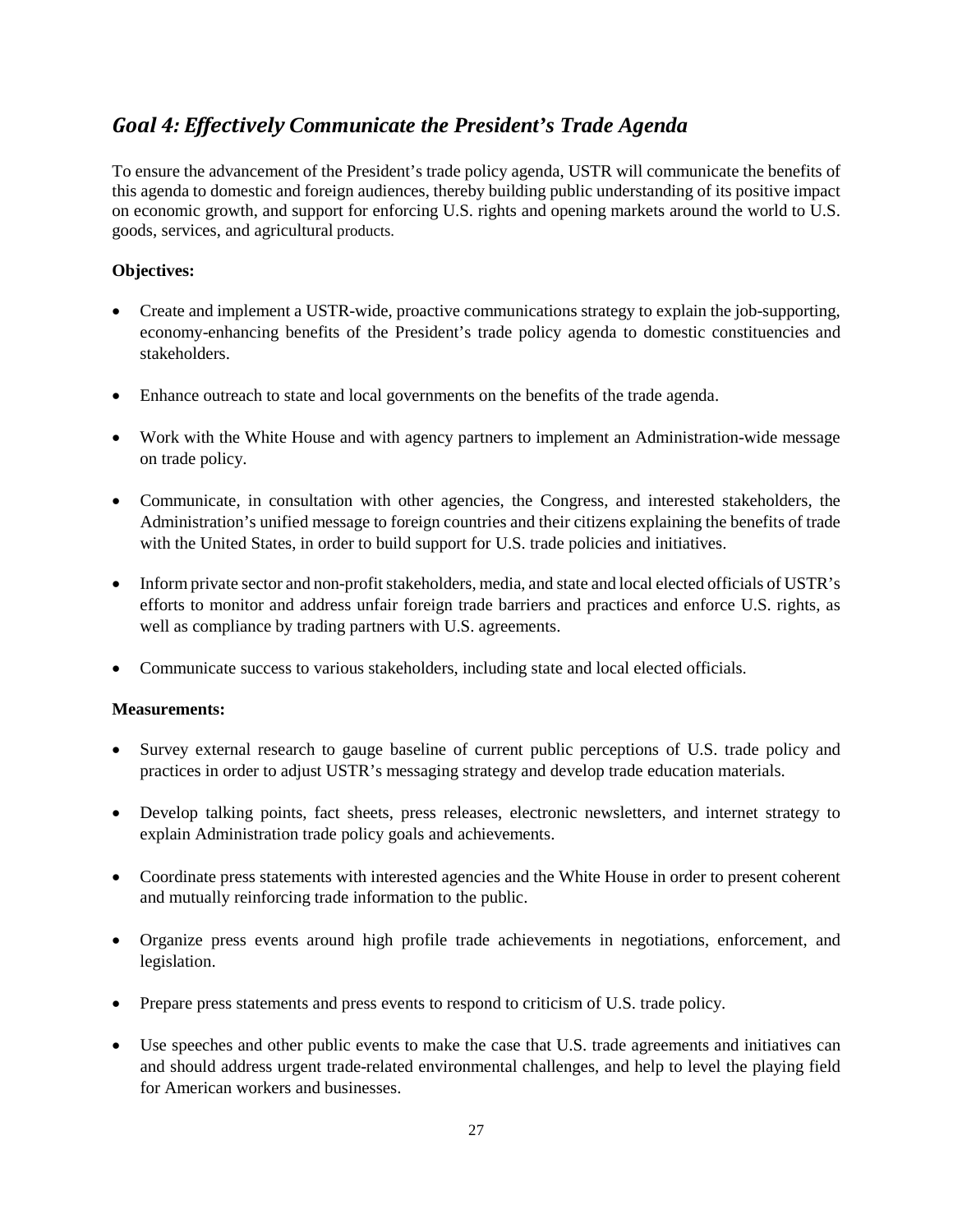- Present and discuss evolving U.S. trade and investment policies at business conferences and widely attended meetings of key private sector stakeholder organizations and relevant embassies.
- Use domestic and foreign travel by senior leadership to highlight the strategic importance of key African partners as well as to deepen our trade and investment policy engagement with them.
- Continue outreach to key AGOA stakeholders as part of an interagency initiative to enhance trade and investment in sub-Saharan Africa, broaden outreach to the private sector (especially SMEs), diaspora organizations and businesses, and others to ensure that they are well informed about a range of initiatives impacting U.S. trade with sub-Saharan Africa, and the growing opportunities for mutually beneficial U.S.-Africa ventures.
- Strategically select cities and organizations for trade speeches to demonstrate the importance of free and fair trade to the local economy.
- Establish a stronger state-level network of interested stakeholders and work with this network to offer opportunities for information exchange and trade education through USTR participation in conferences and external speaking engagements.
- Work with other trade agencies, congressional trade committees, and interested stakeholders to communicate the benefits of trade agreements and enforcement to the Congress, interested stakeholders, state and local governments, and the public.
- Work with the House Committee on Ways and Means and the Senate Committee on Finance, Congressional leadership, and other Committees as appropriate, to develop a strategy focusing on communicating the benefits of fair and reciprocal trade.
- Plan and organize press events hosted by USTR officials and Members of Congress during trade negotiations in Washington as well as at other negotiating sites in the United States and abroad.
- Conduct further outreach to U.S. industry stakeholders, congressional delegations, and state-level governments planning official visits and trade missions.
- Continue to conduct outreach to the public and to expand interagency coordination of enforcement efforts.
- Through cooperation with agencies at the U.S. Export Assistance Centers (USEACs), other key agencies and stakeholders, work to advance the goals of the President to support more U.S. companies in exporting to more overseas markets, including through efforts to educate U.S. businesses – especially SMEs – about global trade opportunities.
- Through cooperation with U.S. regulatory and health agencies, ensure that the Administration-wide message on trade policy is reflected in U.S. positions and delivered in meetings of international organizations where issues that impact trade are discussed (e.g. WIPO, WFP, UNCTAD, OECD, G7, G20, WHO, UN, HRC, PAHO, Codex).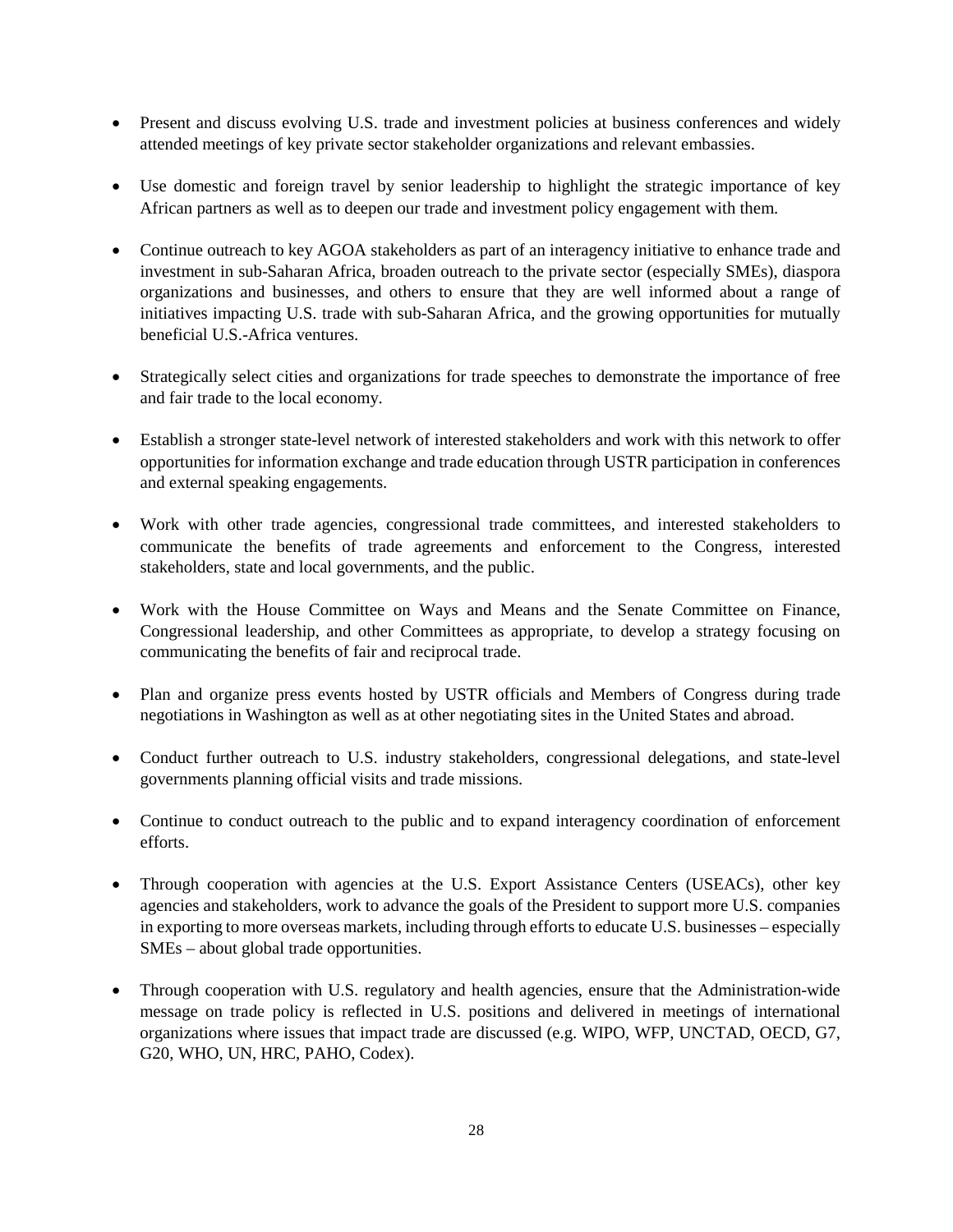- Build a network of private and non-governmental organizations, state-level and local officials to coordinate messaging on the benefits of fair and reciprocal trade.
- Develop and distribute educational materials based on available state and local trade export data to interested stakeholders, state representatives, and local networks.
- Work with USTR's public affairs counterparts in foreign governments to coordinate a communications strategy to advance trade negotiations and to explain trade disputes.
- Build relationships with foreign media and place press statements and attend press events that build support for fair and reciprocal trade in key foreign countries.
- Identify foreign constituencies that may be receptive to information regarding the benefits, including environmental and social benefits, of free and fair trade.
- Continue to update and implement USTR's Open Government Plan.
- <span id="page-31-0"></span>• Respond appropriately and timely to all statutory requests, such as Freedom of Information Act (FOIA) inquiries and Government Accountability Office (GAO) engagements.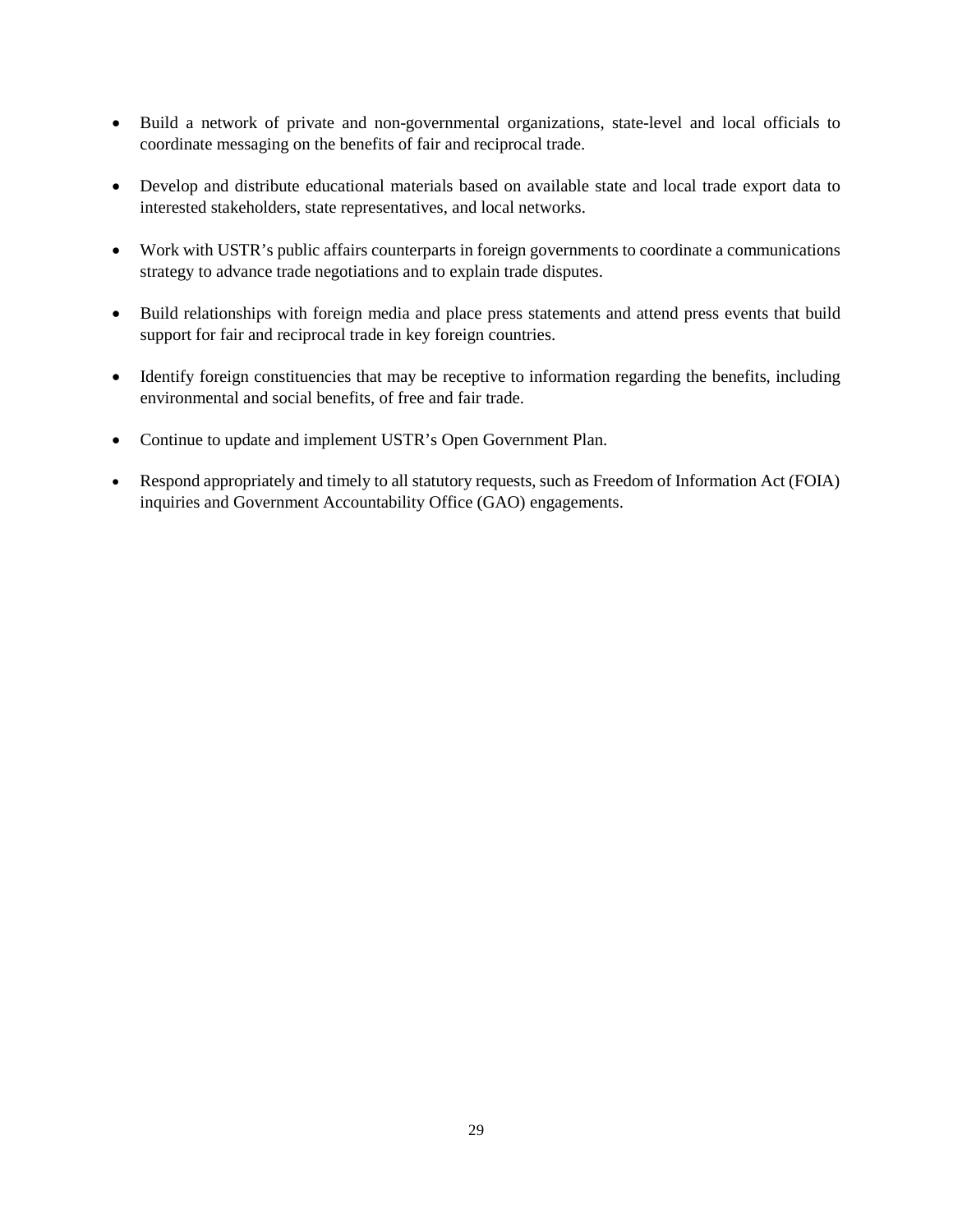### *Goal 5: Achieve Organizational Excellence*

Consistent with the President's goals, USTR will provide the administrative processes, physical and information security, and infrastructure that will strengthen its ability to perform core functions at the highest level of excellence. The agency will continue promoting a workplace that supports diversity, initiative, creativity and productivity through the enhancement of human capital through recruitment, promotion and retention initiatives, and professional development and training opportunities.

#### **Objectives:**

- Manage a security program that provides appropriate levels of protection for USTR personnel, facilities and sensitive information.
- Manage resources to maximize USTR future capabilities.
- Manage USTR more efficiently and effectively.
- Provide facilities that help USTR staff become more productive.
- Install information technology and communications systems that increase USTR's productivity and communicate trade benefits.
- Implement a human capital and services program that will maximize employee performance and engagement.

- Implement a comprehensive information security program that meets E.O. 13526 and ISOO Directive One.
- Implement a physical security program that meets HSPD-12 and otherwise complies with applicable laws and regulations.
- Develop procedures to protect USTR personnel in high threat situations and environments and provide appropriate level of protection for the USTR office complex.
- Develop budget plan that will improve USTR's mission effectiveness; manage spending plan to maximize USTR's productivity and efficiency.
- Adopt administrative services procedures that provide responsive and timely support to USTR staff.
- Foster a high-performing administrative staff that provides efficient and effective support to USTR offices and employees.
- Manage USTR space utilization and allocation to provide the quality and quantity of office and meeting facilities appropriate for USTR's business requirements.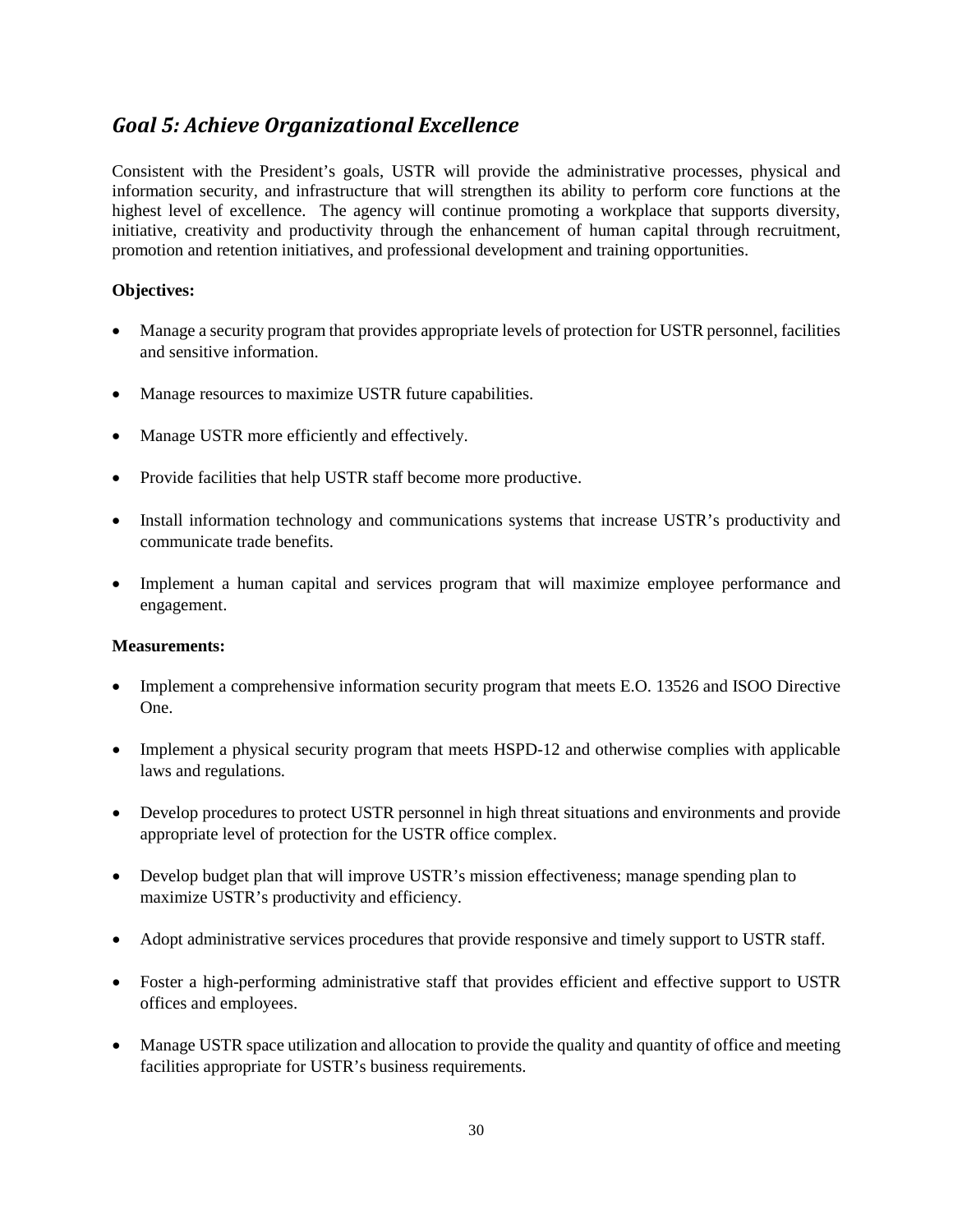- Implement building maintenance strategies that facilitate mission accomplishment and promote employee health and well-being by providing clean and well-functioning facilities.
- Acquire and install information technology (IT) and communications equipment and services that facilitate mission accomplishment.
- Ensure that IT and communications systems for Geneva provide robust connectivity and continuity of operations.
- Employ just-in-time training, instructional seminars and job aids to ensure highest possible use of IT capabilities.
- Implement USTR strategic human capital management plans and develop strategies that ensure human capital is well managed; work closely with the Executive Resources Board (ERB) to capitalize on their insight and guidance.
- Perform operational responsibilities to ensure high quality administrative and human resources support.
- Collaborate with the Executive Office of the President (EOP) Health and Wellness Council to encourage employee participation in EOP activities related to health and wellness.
- Continue implementation of Presidential memo on "Enhancing Workplace Flexibilities and Work-Life Programs and EOP/OMB memo "Strengthening Employee Engagement and Organizational Performance."
- Provide continued support and implement initiatives developed by USTR's Employee Viewpoint Council.
- <span id="page-33-0"></span>• Implement USTR's plan to maximize employee performance per OMB memo M-17-22; this includes:
	- o Review and update formal agency policies,
	- o Provide transparency around the performance improvement plan process,
	- o Ensure managers and supporting HR staff are appropriately trained,
	- o Ensure accountability in manager performance plans, and
	- o Establish real-time manager support mechanisms.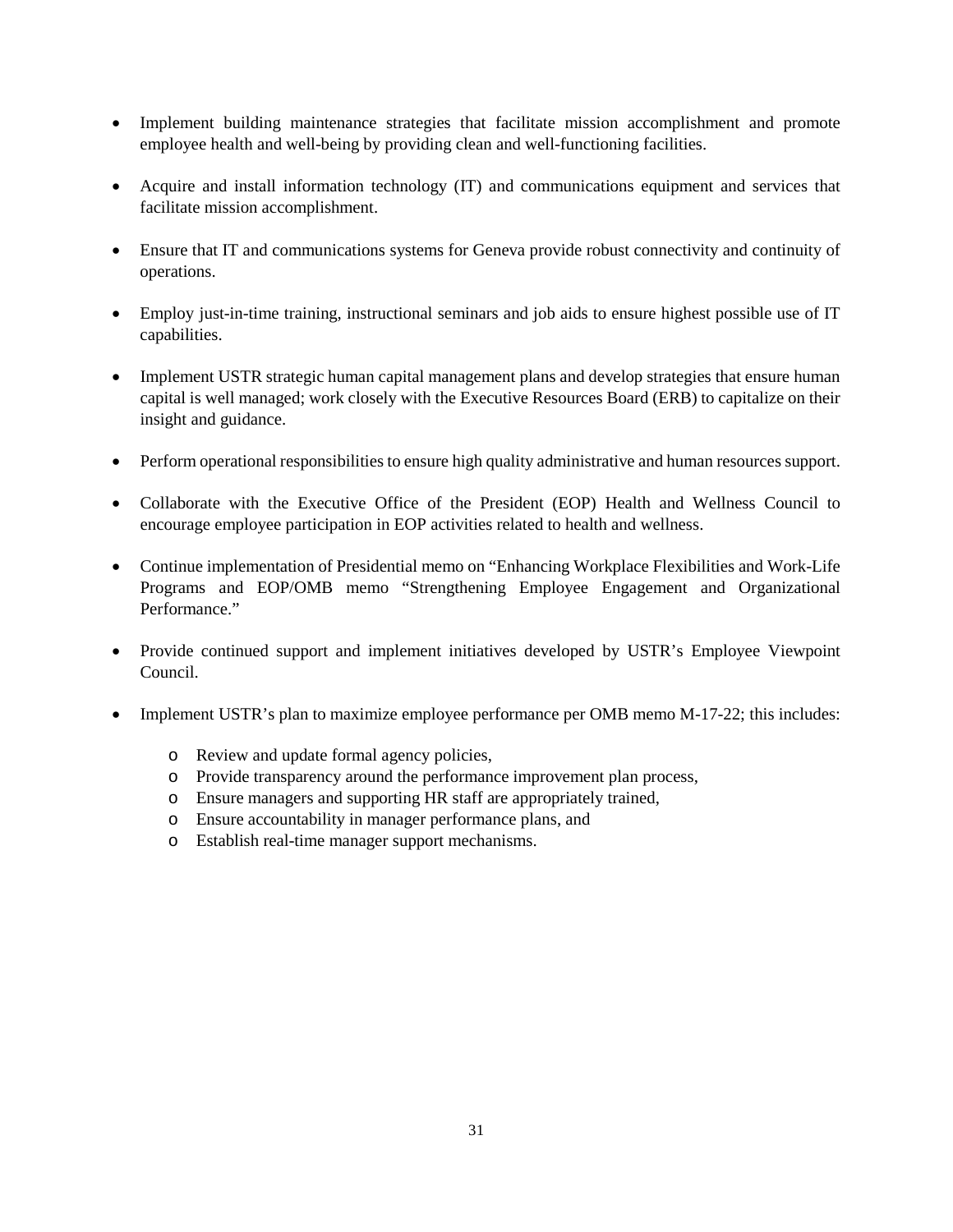# <span id="page-34-0"></span>**ANNUAL PERFORMANCE REPORT FOR FISCAL YEAR 2018**

### *Introduction*

The Annual Performance Report for the Office of the United States Trade Representative (USTR) complies with USTR's obligations under the Government Performance and Results Act (GPRA) and to help the agency measure its performance for FY 2018.

The Mission Statement and Strategic Goals were published in the Draft FY2018 – FY2022 Strategic Plan. The FY 2018 – FY 2022 Strategic Plan is developed in accordance with revisions made by Congress to the GPRA by the GPRA Modernization Act of 2010 and is available at [http://www.ustr.gov.](http://www.ustr.gov/)

Through trade policy, the Office of the United States Trade Representative (USTR) made great strides in advancing the President's economic agenda and primary goals of rebalancing American trade in order to support domestic jobs and economic growth. In 2018, the Administration built on record-breaking exports, engagement with trading partners, and trade enforcement to win strong results for American workers, manufacturers, service providers, farmers, ranchers, and small businesses. Below is a summary of the year's goals and accomplishments for American workers, farmers, ranchers, and businesses large and small.

### <span id="page-34-1"></span>*Goal 1: Support American Interests by Opening Foreign Markets and Combating Unfair Trade*

Consistent with the President's trade policy agenda and with the primary goals of supporting and sustaining well-paying American jobs, farm incomes, value-added production, innovation, and economic growth, USTR seeks to open foreign export markets, combat unfair trading practices, enforce U.S. trade laws, and reduce trade distortions by negotiating and implementing agreements consistent with U.S. interests.

### **Objectives:**

1.1: Negotiate and implement agreements that sustain well-paying American jobs, advance the overall trade and economic interests of the United States, and further the objectives of U.S. trade policies by opening foreign markets to U.S. manufactured goods, agricultural products, natural resources, and services.

1.2: Address and respond effectively to unfair trade practices, ensure adequate and effective protection and enforcement of U.S. intellectual property rights; defend U.S. interests in digital trade and digitally delivered services; and address trade-related labor and environmental issues.

1.3: Effectively represent U.S. interests in international bodies that have been established under multilateral and other international agreements to achieve the Administration's international trade policy goals.

1.4: Ensure that developing economies, economies in transition, and emerging economies implement international trade obligations, and take trade and investment actions that promote freer and fairer trade and encourage market efficiency.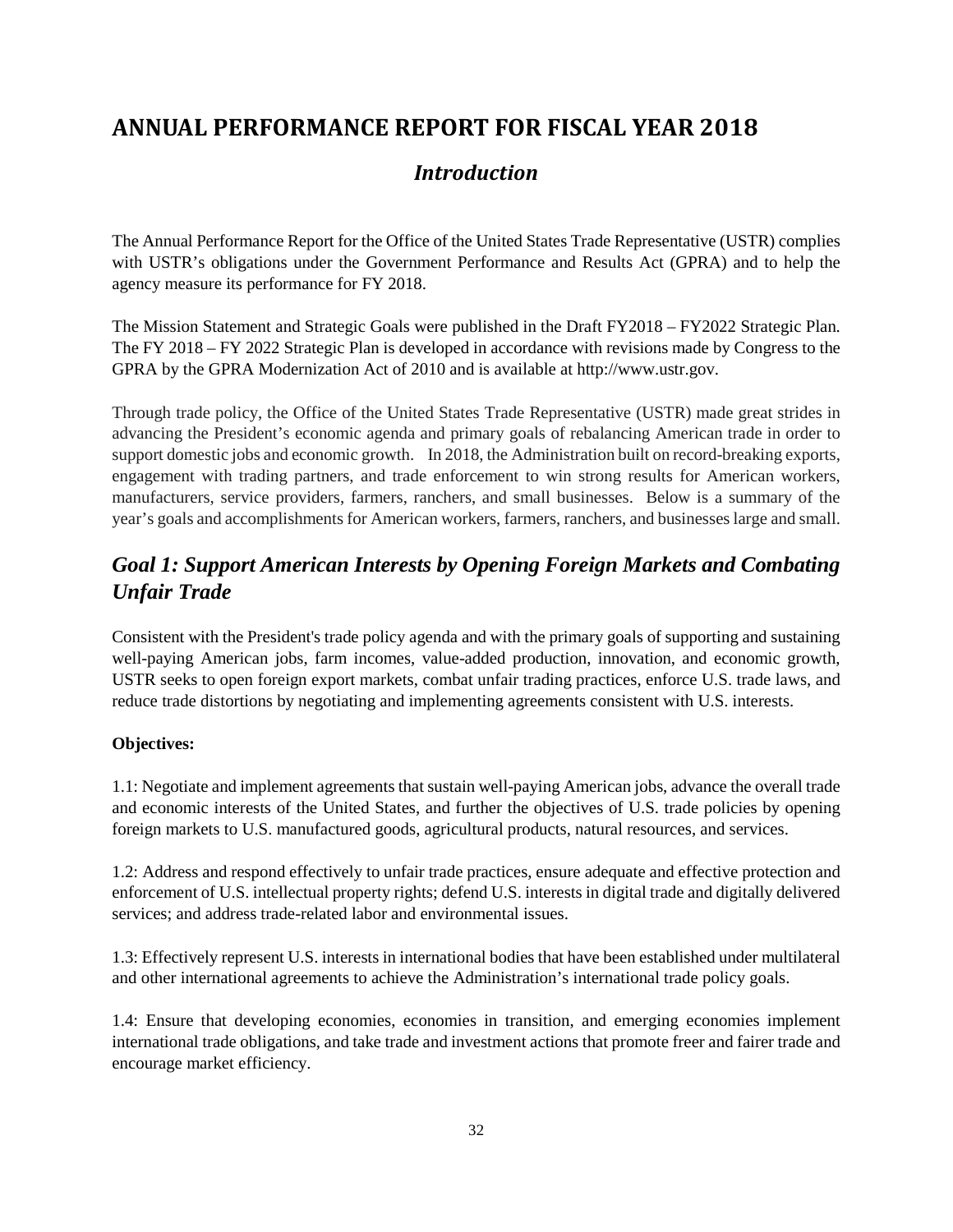#### **Accomplishments:**

USTR's trade policy, negotiations, and enforcement actions have been critical to building and opening markets for U.S. workers, farmers, ranchers, and businesses and combating injurious and unfair trading practices abroad. They have promoted freer and fairer trade, and supported and sustained well-paying jobs for Americans. Highlights of USTR's accomplishments in 2018 include:

- *[Concluded negotiation of the United States –](https://ustr.gov/about-us/policy-offices/press-office/press-releases/2015/october/trans-pacific-partnership-ministers) Mexico – Canada Agreement (USMCA).* During FY 2018, the United States, Mexico, and Canada concluded negotiations of the USMCA, which is a comprehensive overhaul of the NAFTA. The USMCA was signed in November 2018. The USMCA modernizes the 25-year old NAFTA with state-of-the-art provisions for the 21<sup>st</sup>-century economy, including high standards for labor, environment, and intellectual property, a new chapter on digital economy, and a strengthened and modernized chapter on sanitary and phytosanitary measures; rebalances North American trade to incentivize greater production in the United States and North America; and includes groundbreaking new provisions to address the unfair trading practices of nonmarket economies. Under the USMCA, Canada will provide significant new access for U.S. dairy products, as well as improved access for U.S. poultry and egg products. USMCA requires Canada to change its milk pricing policy that has hurt American dairy exports and to eliminate its discrimination in grading of U.S. wheat. Once ratified, the USMCA will replace the NAFTA and will better serve the needs of U.S. businesses, farmers, ranchers, and workers.
- *U.S.-Japan Trade Agreement Negotiations.* In April 2018, building on the progress of the U.S.-Japan Economic Dialogue, President Trump and Prime Minister Abe announced an intensified series of trade and investment discussions, led by U.S. Trade Representative Lighthizer for the United States and Toshimitsu Motegi, Japan's Economic Revitalization Minister. Ministerial-level consultations between Ambassador Lighthizer and Minister Motegi helped lay the groundwork for a late September 2018 announcement by President Trump and Prime Minister Abe that the United States and Japan would begin negotiations for a United States-Japan Trade Agreement.
- *U.S.-China Trade Negotiations.* Following USTR's issuance of the Section 301 Report in March 2018, the Trump Administration engaged China on addressing the unfair trade practices identified in the Report. Despite consultations between U.S. and Chinese government officials, China failed to change its practices. As a result, the United States proceeded to take steps to impose a series of tariffs as permitted under Section 301. In December 2018, President Xi of China met with President Trump at the G-20 meeting in Buenos Aires, and agreed to engage in 90 days of negotiations on structural changes with respect to forced technology transfer, intellectual property protection, non-tariff measures, cyber intrusions and cyber theft, services, agriculture, and increased purchases of U.S. goods and services. For the last several months following this meeting, USTR has engaged in intense negotiations with China on structural issues with the aim of concluding an enforceable agreement. The Trump Administration continues to press China to address long-standing U.S. concerns about unfair trade practices, defend America's interests at the World Trade Organization, and vigorously enforce U.S. trade laws.
- *Negotiated and Enforced Strong Labor Provisions in U.S. Trade Agreements.* As part of modernizing NAFTA and concluding the USMCA in 2018, the Administration succeeded in bringing labor obligations into the core of the Agreement, and ensured they are subject to the same dispute settlement mechanism that applies to other enforceable obligations of the Agreement. USMCA labor obligations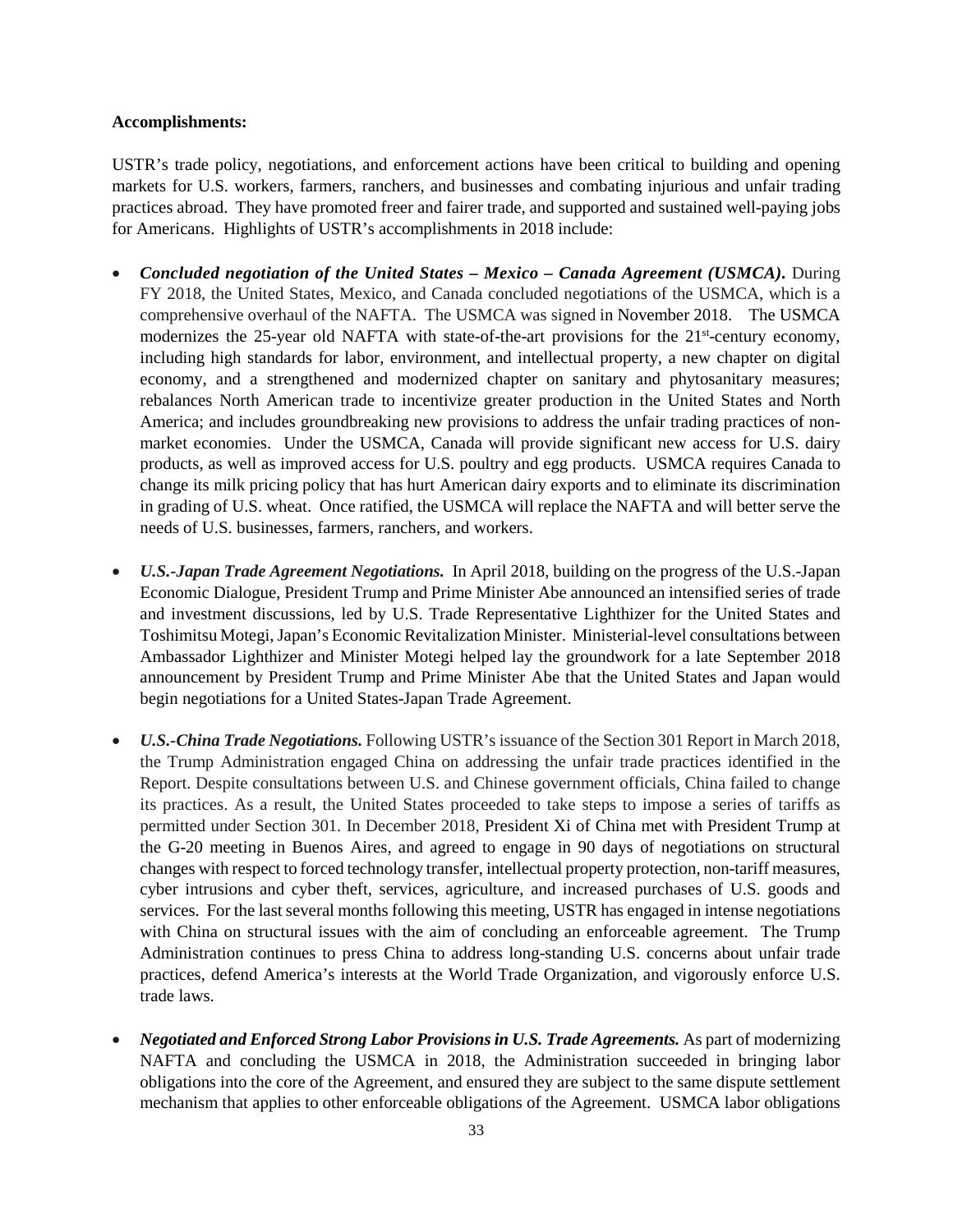represent the highest standard of any trade agreement, and require the Parties to adopt and maintain in law and practice labor rights as recognized by the International Labor Organization, to effectively enforce their labor laws, and not to waive or derogate from their labor laws. It includes new provisions requiring Parties to take measures to prohibit the importation of goods produced by forced labor and to address violence against workers exercising their labor rights*.* The USMCA also includes specific obligations related to collective bargaining rights in Mexico. USTR worked closely with Mexican trade and labor officials in 2018 to monitor implementation of landmark constitutional reforms that mandate the creation of new labor courts as part of a complete overhaul of Mexico's system of labor justice administration. The United States also engaged with trading partners in 2018 on labor rights through the formal mechanisms of trade agreements and trade preference programs, as well as through country specific initiatives, capacity building, and technical assistance.

- *Advanced Environment-Related Trade Negotiations and Initiatives.* The Administration further succeeded in modernizing NAFTA by including in USMCA the most comprehensive set of enforceable environmental obligations of any U.S. trade agreement. In negotiating the USMCA Environment Chapter, the United States strengthened and improved the existing environmental framework under the North American Agreement on Environmental Cooperation (NAAEC) by bringing the environmental obligations into the core of the new trade agreement, rather than in a side agreement. The USMCA addresses key environmental challenges such as illegal, unreported, and unregulated (IUU) fishing and harmful fisheries subsidies and trafficking in wildlife, timber and fish. For the first time in a U.S. trade agreement, the USMCA also addresses other pressing environmental issues such as air quality and marine litter. Throughout 2018, the United States also continued to prioritize monitoring and implementation of FTAs currently in force. In particular, USTR was active in monitoring and enforcing the United States-Peru Trade Promotion Agreement (PTPA) and its unique Forest Annex. In February 2018, the United States invoked one of the monitoring tools provided for in the PTPA and requested that Peru verify that three timber shipments exported to the United States from Peru in 2017 complied with all applicable Peruvian laws and regulations.
- *Negotiated Strong Textile Provisions in the USMCA.* The Administration negotiated provisions in the USMCA to (1) incentivize greater U.S. and North American value-addition in textiles and apparel trade, (2) strengthen customs enforcement, and (3) facilitate broader consultation and cooperation with Canada and Mexico on issues related to textiles and apparel. The updated rules of origin and related provisions for textiles trade with Canada and Mexico will promote greater use of regional and madein-the-USA fibers, yarns and fabrics. The Textiles and Apparel Goods chapter also established, for the first time in North American trade, textile-specific provisions on customs cooperation, verification, and determinations, including new tools for preventing fraud and circumvention.
- *Negotiated the strongest disciplines on digital trade***.** As part of the conclusion of the United States, Mexico, and Canada Agreement (USMCA), the Administration succeeded in advancing the most robust disciplines on digital trade of any international trade agreement, thus providing a firm foundation for the expansion of trade and investment in innovative products and services. The provisions include: the prohibiting of customs duties and other discriminatory measures being applied to digital products distributed electronically (e-books, videos, software, games, etc.); ensuring that data can be transferred cross-border, and that limitations on where data can be stored and processed are minimized; ensuring that U.S. suppliers are not restricted in their use of electronic authentication or electronic signatures; guaranteeing that enforceable consumer protections, including for privacy and unsolicited communications, apply to the digital marketplace; limiting governments' ability to require disclosure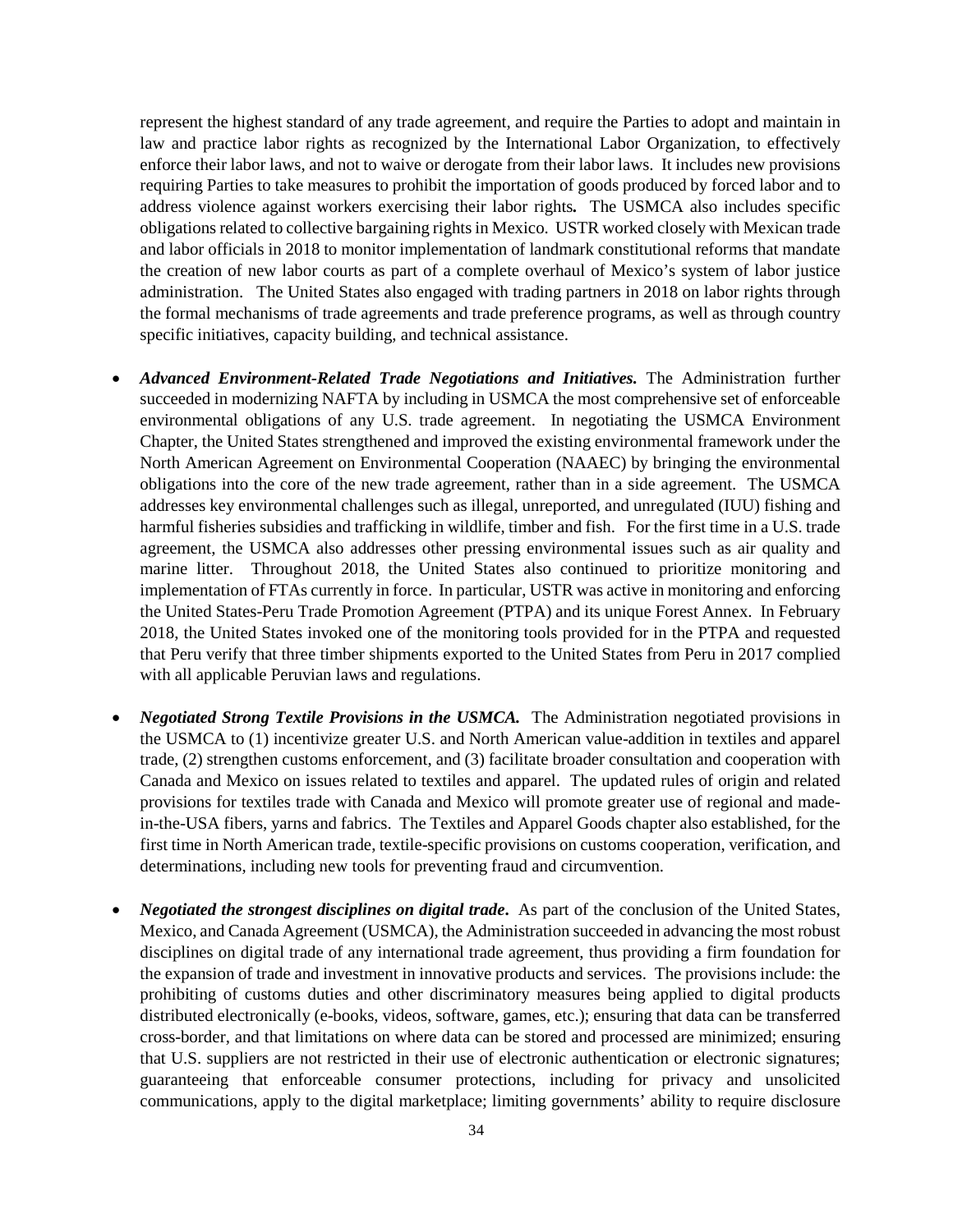of proprietary computer source code and algorithms; promoting collaboration in tackling cybersecurity challenges while seeking to promote industry best practices to keep networks and services secure; promoting open access to government-generated public data to enhance innovative use in commercial applications and services; and, limiting the civil liability of internet platforms for third party content that such platforms host or process, outside the realm of intellectual property enforcement.

- *Enhanced Efforts to Address SME Trade-Related Issues.* USTR enhanced efforts to address trade priorities and challenges of American small businesses in the development and implementation of trade policy. USTR worked extensively with the interagency, Congress, trade partners and other stakeholders to develop and implement trade policy activities reflecting issues of concern to U.S. small businesses. For example, USTR successfully negotiated in the USMCA an SME chapter for the first time in a U.S. trade agreement to help ensure that our small businesses have the online information tools and resources they need to navigate the Canadian and Mexican markets and to ensure that the USMCA will work for small businesses as the Agreement is implemented.
- *Engaged Strategically with Key Trade Partners on Intellectual Property Rights.* USTR contributed significantly to the Administration priority of protecting trade secrets against theft and misappropriation, including through pursuing disciplines in bilateral (*e.g.*, China, Ecuador, and Taiwan) and plurilateral engagement (*e.g*., USMCA and APEC) as well as in multilateral organizations (*e.g.*, OECD).
- *Promoted a Transparent Special 301 Process.* USTR continued to promote high levels of transparency surrounding the Special 301 and Notorious Markets processes. USTR developed and published the annual Special 301 Report, which catalogues intellectual property-related barriers in foreign markets, and informs U.S. Government efforts to resolve those barriers. USTR conducted a public hearing and solicited public comments as part of its Special 301 Report review, and those comments drove specific bilateral engagements to resolve issues even outside of the Report itself. USTR developed and published the annual Notorious Markets List, which identifies and motivates public-private actions to address online and physical marketplaces that contribute to the spread of trademark counterfeiting and copyright piracy globally.
- *[Improving Operation and Terms of the U.S.-Korea Free Trade Agreement.](https://ustr.gov/about-us/policy-offices/press-office/press-releases/2015/march/statement-ambassador-michael-froman)* USTR successfully reached agreement with Korea in FY 2018 on modifications and amendments to the U.S.-Korea Free Trade Agreement (KORUS). The amended agreement entered into force on January 1, 2019, and included improvements to address a number of regulatory and non-tariff barriers. USTR successfully secured outcomes to support manufacturing, particularly the U.S. auto industry, which included doubling from 25,000 to 50,000 the number of U.S.-origin vehicles per manufacturer per year that can be exported to Korea that meet U.S. safety standards, maintenance of U.S. tariffs on trucks for an additional 23 years, and environment-related provisions. Progress was also made on outstanding implementation issues, including in the area of customs and origin verification. To that end, a working group to address rules of origin-related issues was also established.
- *Negotiated Regionalization Agreement with Korea on HPAI.* In September 2018, Korea lifted the final restrictions related to avian influenza on U.S. poultry. In 2014, the last full year without any Highly Pathogenic Avian Influenza (HPAI)-related trade restrictions in place, South Korea purchased \$122 million in U.S. poultry products, including eggs, making it the tenth-largest market for U.S. exporters.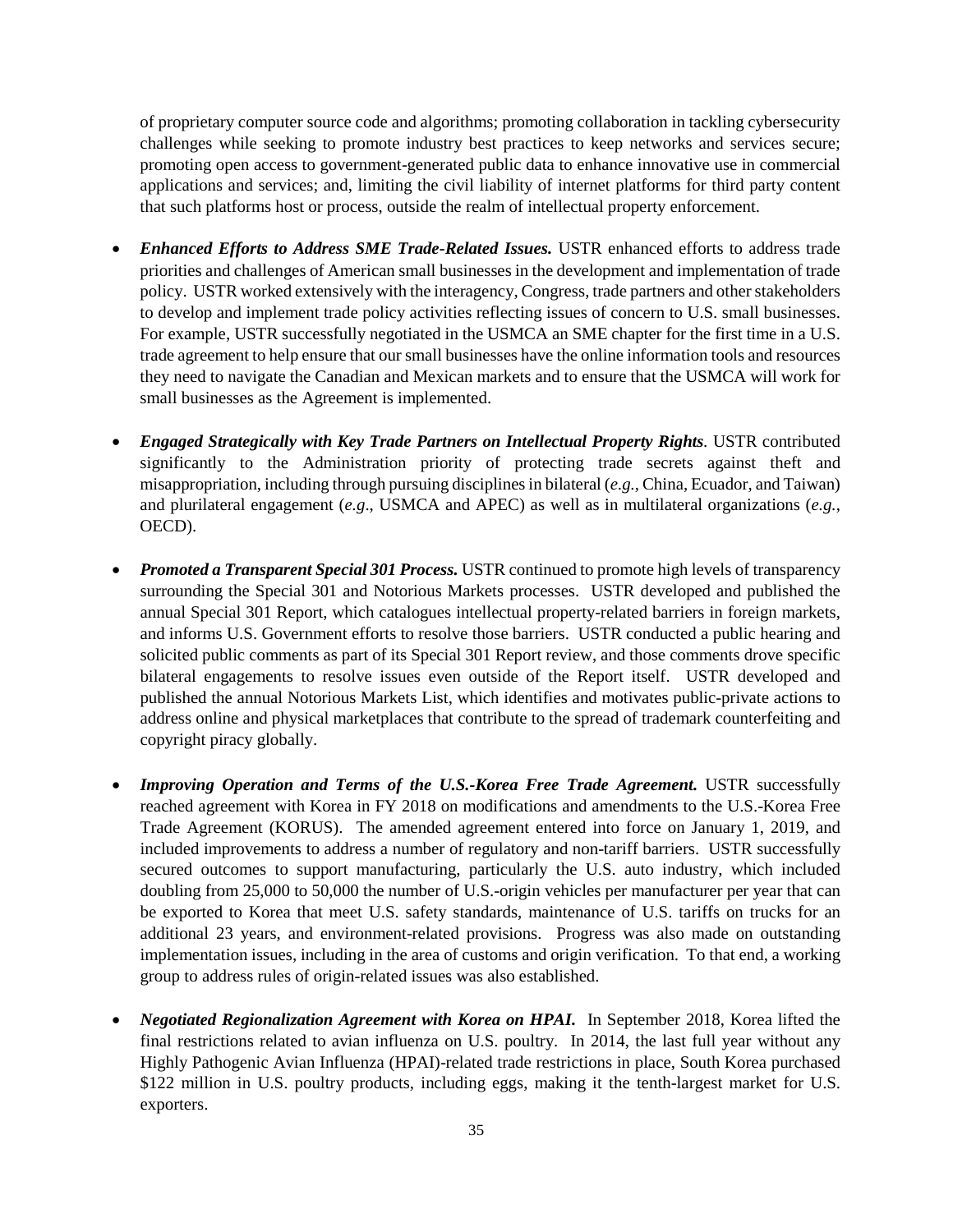- *Convened Free Trade Agreement Meeting on SPS Matters with Korea.* USTR led the U.S. delegation for meetings of the Committee on Sanitary and Phytosanitary (SPS) Matters under the U.S.-Korea Free Trade Agreement (KORUS). The committee provides a mechanism for discussing issues of priority interest to both countries aimed at advancing the bilateral trade relationship. In 2017, U.S. agricultural exports to Korea were nearly \$6.88 billion.
- *Re-opening of Australian market for U.S. heat-treated beef.* After a 14-year ban, the United States gained access to Australia for U.S. exports of heat-treated beef products in May 2018. The Administration continues to work to achieve access to Australia for fresh and frozen U.S. beef.
- *U.S.-Bahrain Memorandum of Understanding on Trade in Food and Agriculture Products:* In April 2018, USTR signed a Memorandum of Understanding (MOU) on Trade in Food and Agriculture Products with the Kingdom of Bahrain. The MOU supports certainty and enhanced cooperation on requirements for U.S. exports of food and agriculture products to Bahrain. Additionally, the MOU provides that Bahrain will continue to accept existing U.S. export certifications for food and agricultural products. It also provides for consultations to address potential new requirements for food and agricultural products from the United Stated to Bahrain.
- *Strengthened our Trade Relationship with FTA partners in Central America and the Dominican Republic.* In 2018, the United States continued to monitor and enforce our trade agreement with Central America and the Dominican Republic, to address implementation issues and strengthen U.S. export opportunities. The U.S. Government worked to improve the transparency and effectiveness of regulatory and TRQ administration procedures with our CAFTA-DR partners, which has resulted in improved access for U.S. exporters of several agricultural products including rice, potatoes, onions, and dairy products.
- *Ending Argentina's Ban on American Pork.*Following meetings by President Trump and Vice President Pence, and extensive engagement by USTR and USDA, Argentina opened its market to U.S. pork in 2018 for the first time since 1992. This agreement represents a potential \$10-million-per-year market for America's pork producers.
- *Convened Free Trade Commission (FTC) meeting with Colombia.* In August 2018, the United States and Colombia held the second FTC meeting to review implementation, and operation of the Colombia Trade Promotion Agreement (CTPA). Also in 2018, the United States and Colombia established certain elements related to the dispute settlement mechanism established under the CTPA.
- *Colombia Enacted Copyright Law Amendments.* Colombia's implementation of certain intellectual property rights (IPR) provisions of the CTPA was interrupted in 2013 when the Colombian Constitutional Court invalidated on procedural grounds a law enacting these obligations. After years of intensive engagement with Colombia bilaterally as well as through other fora, such as Colombia's accession to the OECD, the Colombian Congress passed the amendments in June 2018, and then-President Santos signed the law in July.
- *Opened Morocco's Market to U.S. Poultry and Beef.* In 2018, the United States and Morocco concluded negotiations for export certificates for U.S. poultry and beef to Morocco, which opened Morocco's market to these products. In August 2018, Morocco published the notice to importers and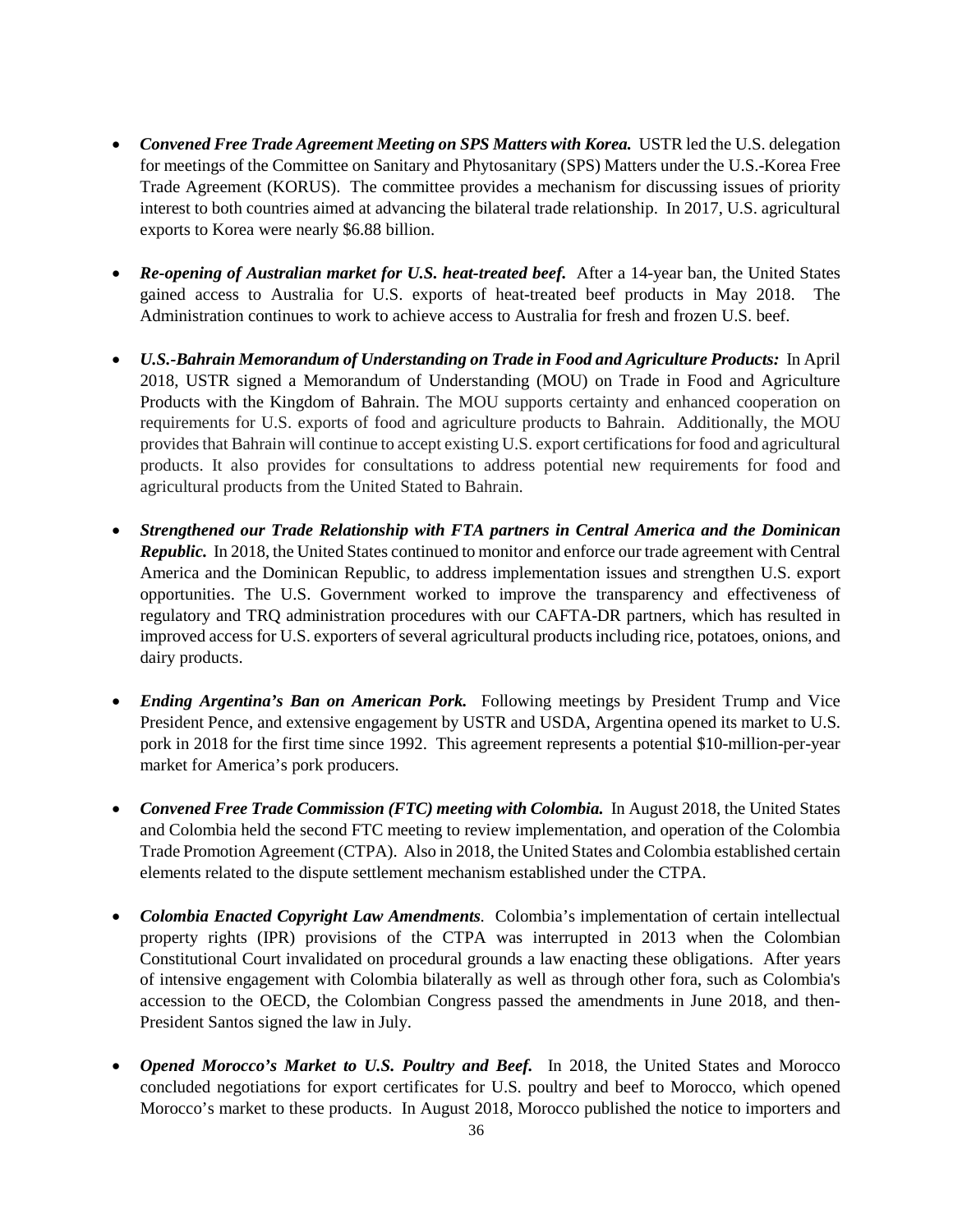opened its market to U.S. poultry. On November 28, 2018, Morocco opened its market to high quality and standard quality beef from the United States. Estimates are that Morocco will initially be an \$80 million market for beef and a \$10 million market for U.S. poultry.

- *Paraguay Opened Market for U.S. Pork.* In March 2018, USTR and USDA concluded negotiations which granted access for U.S. pork and product exports to Paraguay.
- *Convened SPS Committee with Peru in Lima.* In the September 2018 Committee meeting, the United States pressed Peru to clarify its efforts to modernize its food safety system and update certificate requirements for imports from the United States in order to avoid disruptions to trade as these efforts advance. The United States also raised concerns with Peru's longstanding moratorium on the use of biotechnology for cultivation in Peru, and offered technical assistance to develop a science-based regulatory framework for biotechnology as the moratorium nears its conclusion in 2021.
- *Ongoing Engagement with the Middle East/North Africa.* The United States continued to monitor and enforce existing U.S. FTAs with Bahrain, Israel, Jordan, Morocco, and Oman and to consult under bilateral TIFAs with Egypt, Tunisia, Saudi Arabia, and Algeria on key issues impeding trade and investment. The United States continued to pursue dialogues with several countries to promote sciencebased food safety certification requirements and investment.
- *Led Efforts on WTO Reform.* USTR advanced work on a WTO Decision to encourage improved performance in connection with the notification requirements of WTO agreements. USTR also introduced a narrative on the need to differentiate among developing countries at the WTO to promote advanced economies undertaking commitments commensurate with their role in the global economy. USTR successfully utilized a trilateral configuration with Japan and the EU to reinvigorated WTO work to better address the challenges faced by the institution due to the role of non-market economies and to address other institutional shortcomings. USTR-led efforts focused on revitalizing WTO standing committees, which had languished in recent years, including by organizing meetings of committee leads and encouraging them to look for new opportunities to ramp up activities in their areas of responsibility. USTR ensured that the renewed focus on WTO committee work is integrated into the public narrative on the continuing relevance of the WTO and continued to pursue improvements.
- *Shaped a Successful 11th WTO Ministerial Conference*. Despite overwhelmingly unrealistic expectations of WTO Members, USTR worked with Argentina and other WTO Member partners to deliver a successful WTO Ministerial Conference in Buenos Aires, Argentina in December 2017. The U.S. message, which is that the WTO must reform in order to be more effective, has become more accepted amongst WTO Members as a result of U.S. efforts at the Ministerial.
- *Made [Significant Progress on WTO Fisheries Subsidies Negotiations.](https://ustr.gov/trade-agreements/other-initiatives/environmental-goods-agreement)* The United States worked to advance negotiations on an agreement to prohibit harmful fisheries subsidies, such as those that contribute to overfishing and overcapacity or which support illegal fishing activities, and advocated for enhanced transparency and reporting regarding existing fisheries support programs. At the WTO's Ministerial Conference in December 2017, Ministers committed to deliver "comprehensive and effective" disciplines by their next meeting in 2019.
- *Advanced discussions on E-commerce and Digital Trade at the WTO*. The United States engaged in productive exploratory work on digital trade at the WTO in 2018. The United States aims to continue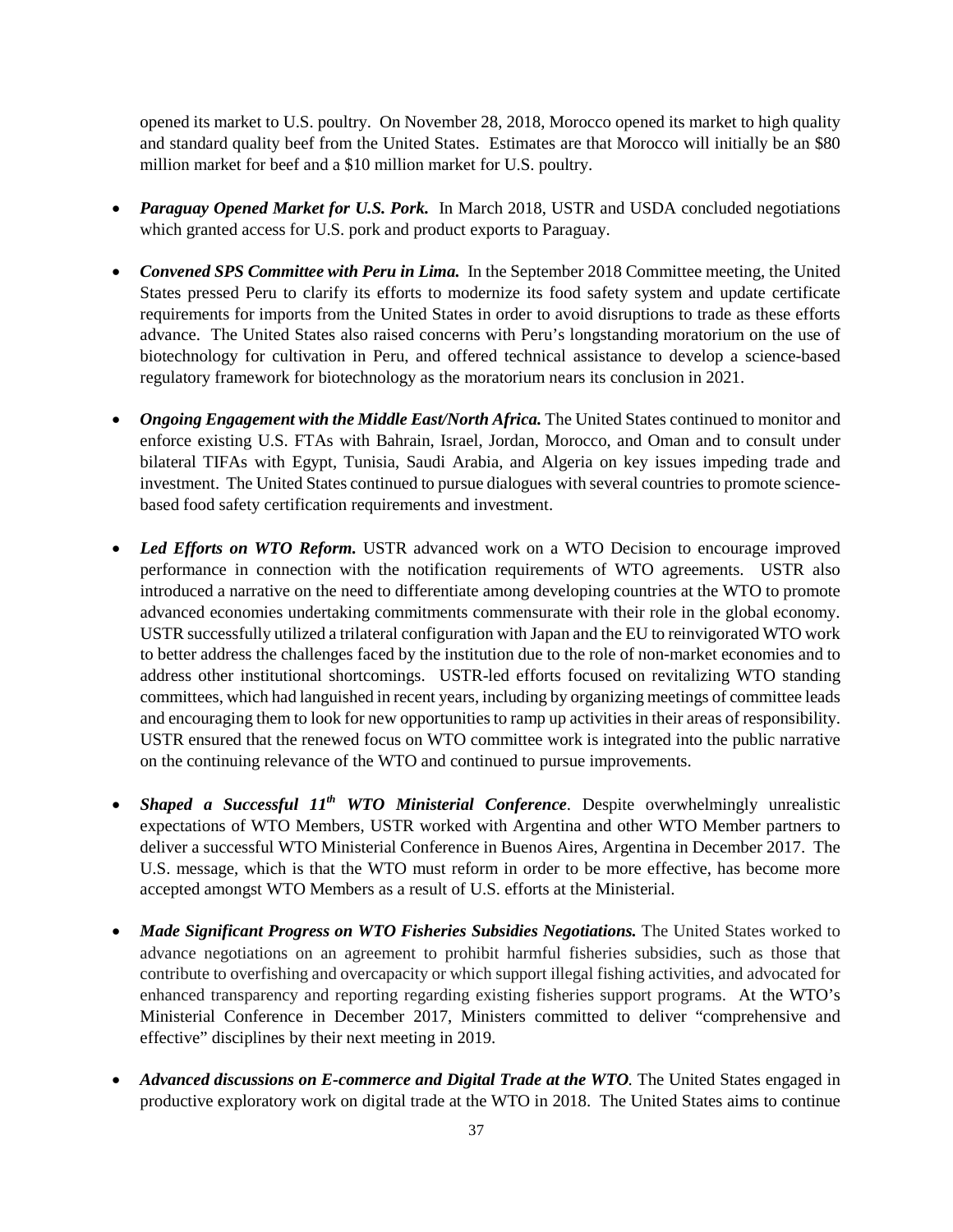to advance these discussions in order to achieve an ambitious, high-standard agreement that creates strong, market-based rules in the area of digital trade and reduce barriers around the world that threaten to undermine growth of the digital economy, including restrictions on cross-border data flows and data localization requirements.

- *WTO Agriculture Negotiations Reset.* USTR made meaningful progress to reset negotiations in the WTO on agriculture domestic support, export competition, and market access at the 11<sup>th</sup> WTO Ministerial in December 2017. Focusing on the need for enhanced transparency of members' agriculture policies, the United States called for WTO Members to focus efforts on the current realworld problems facing agricultural trade today to promote free and fair trade for agricultural products.
- *Concluded Successful WTO Trade Policy Reviews.* USTR prepared questions and review materials for 23 trade policy reviews. The final products provided invaluable information on WTO monitoring activities and implementation issues with respect to major trading partners.
- *Advance U.S. Food Interests in International Organizations*. USTR led efforts to enhance U.S. government engagement at the Codex Alimentarius Commission and the World Health Organization to ensure science based decision-making and ensure fair practices in food trade. USTR also worked with interagency partners to initiate work at the Asia Pacific Economic Council to create a new dialogue for export certificates for food.
- *Enhanced Cooperation on Wine*. USTR advanced cooperation with other country members of the World Wine Trade Group at two meetings in 2018, continuing to work on joint initiatives to facilitate trade in wine and promote science-based approaches to the regulation of wine products.
- *Deepened Trade and Investment Relations with the UK.* In July 2017, the United States and the United Kingdom (UK) had established a Trade and Investment Working Group to advance bilateral trade relations prior to Brexit; ensure existing U.S.-EU agreements are transitioned to U.S.-UK agreements prior to Brexit; lay the groundwork for a potential future FTA after the UK leaves the EU; and collaborate on global trade issues. During FY 2018, the Group met in March, July and November 2018.
- *Strengthened Economic, Trade and Investment Ties with Japan.* In October 2017, Vice President Pence and Deputy Prime Minster Aso met in Washington DC for the second round of the U.S.-Japan Economic Dialogue, which included discussions related to trade and investment. Some initial progress was achieved under the Economic Dialogue, such as Japan lifting an import ban on Idaho potatoes and Japan agreeing to streamline noise and emissions testing procedures for U.S. automobile exports. In November 2017, President Trump met with Prime Minister Abe in Tokyo, and President Trump recognized further steps taken by Japan, such as in the areas of automotive standards and government financial incentives for automobiles. Working-level meetings of the Economic Dialogue's trade and investment pillar were held between January and April 2018 to continue to address non-tariff barriers to U.S. exports. Progress achieved during 2018 from these talks included the reopening of the Japanese market to U.S. lamb exports and Japan's extension of its copyright term for all works to 70 years or life of the author plus 70 years. The United States and Japan also worked closely in various fora to address issues of common interest, including those in third-country markets.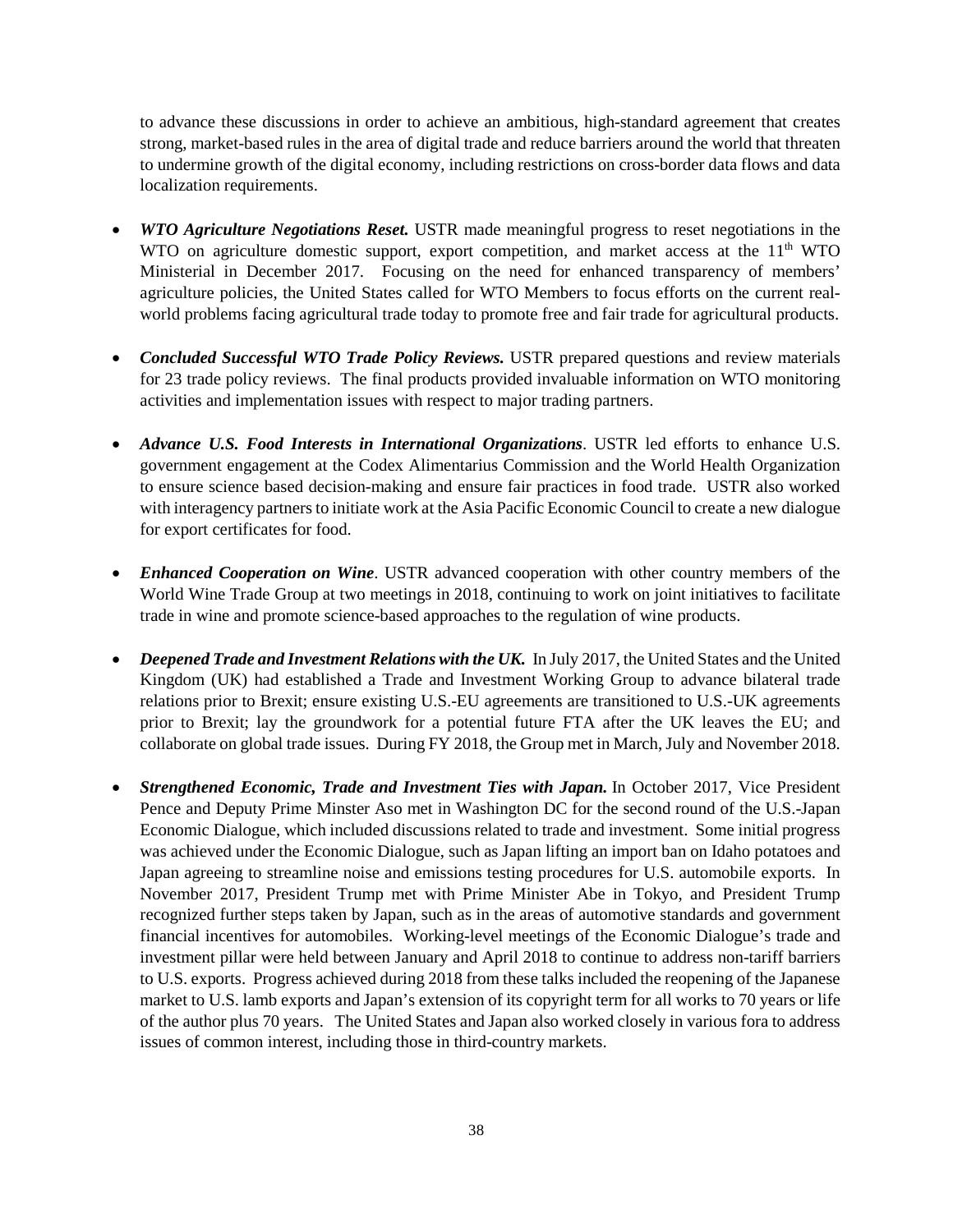- *Advanced Important Trade Initiatives in the Asia-Pacific Region through APEC.* Throughout 2018, the United States made progress in advancing important initiatives to expand regional economic integration in the Asia-Pacific, including in the areas of digital trade, food and agricultural trade, regulatory transparency, environmental goods and services, and capacity building projects to assist in implementing trade facilitation measures, among others.
- *Proposed New Avenues of Cooperation with the ten Association of Southeast Asian Nations (ASEAN).* In 2018, with the goal of ensuring that ASEAN integration does not create new barriers to U.S. exports, the United States launched cooperation with ASEAN on agriculture biotechnology, proposed new areas of cooperation on electronic payment services and automotive standards and continued work on establishing common approaches to digital trade, including the importance of free flow of data and prohibiting localization requirements.
- *Deepened U.S. Market Access in the Philippines.* During FY 2018, the United States and the Philippines worked intensively under the bilateral TIFA to achieve progress on several trade issues. This culminated with the release, on October 22, 2018, of a Joint Statement highlighting the progress achieved. In the Joint Statement, the Philippines recognized the U.S. interest in the extension of Philippine concessional tariff rates on certain agricultural products and committed to expeditious consideration of petitions for the extension of such rates. In addition, the United States and the Philippines announced their intention to collaborate on the development of cold chain requirements and best practices in the Philippines, taking into account international guidelines and codes of practice regarding food hygiene adopted by the Codex Alimentarius Commission. With respect to GIs, the Philippines committed to ensuring transparency, due process, and fairness, including by respecting prior trademark rights and not restricting the use of common names. The Philippines confirmed that it would not provide automatic GI protection, including to terms exchanged as part of a trade agreement. The Philippines also committed to continue acceptance of vehicle imports that meet multiple high-standard automotive standards, including the U.S. Federal Motor Vehicle Safety Standards. Both Governments also agreed to continue technical dialogue and policy discussions on the National Retail Payments System ("NRPS") and other measures related to electronic payment services, including domestic retail debit and credit electronic payment transactions.
- *[Deepened Trade and Economic Cooperation with Ukraine.](https://ustr.gov/about-us/policy-offices/press-office/press-releases/2015/may/united-states-and-ukraine-hold-economic)* In April 2018, after sustained engagement with USTR, Ukrainian President Petro Poroshenko signed into law legislation that fundamentally reforms Ukraine's copyright management organization system. While the law is not perfect, it creates a framework in which U.S. right holders can receive proper and adequate compensation for their creative works sold in Ukraine.
- *[Bolstered the Trade and Investment Relationship with Georgia.](https://ustr.gov/about-us/policy-offices/press-office/press-releases/2015/november/readout-meeting-between-ambassador)* In 2018, the United States and Georgia advanced their common agenda to strengthen trade and investment relations.
- *[Strengthened Trade, Investment, and Economic Cooperation with Armenia.](https://ustr.gov/about-us/policy-offices/press-office/press-releases/2015/may/united-states-and-armenia-sign-trade)* The United States and the Republic of Armenia discussed bilateral trade and investment and related issues to strengthen the bilateral economic relationship under the United States-Armenia Trade and Investment Framework Agreement (TIFA).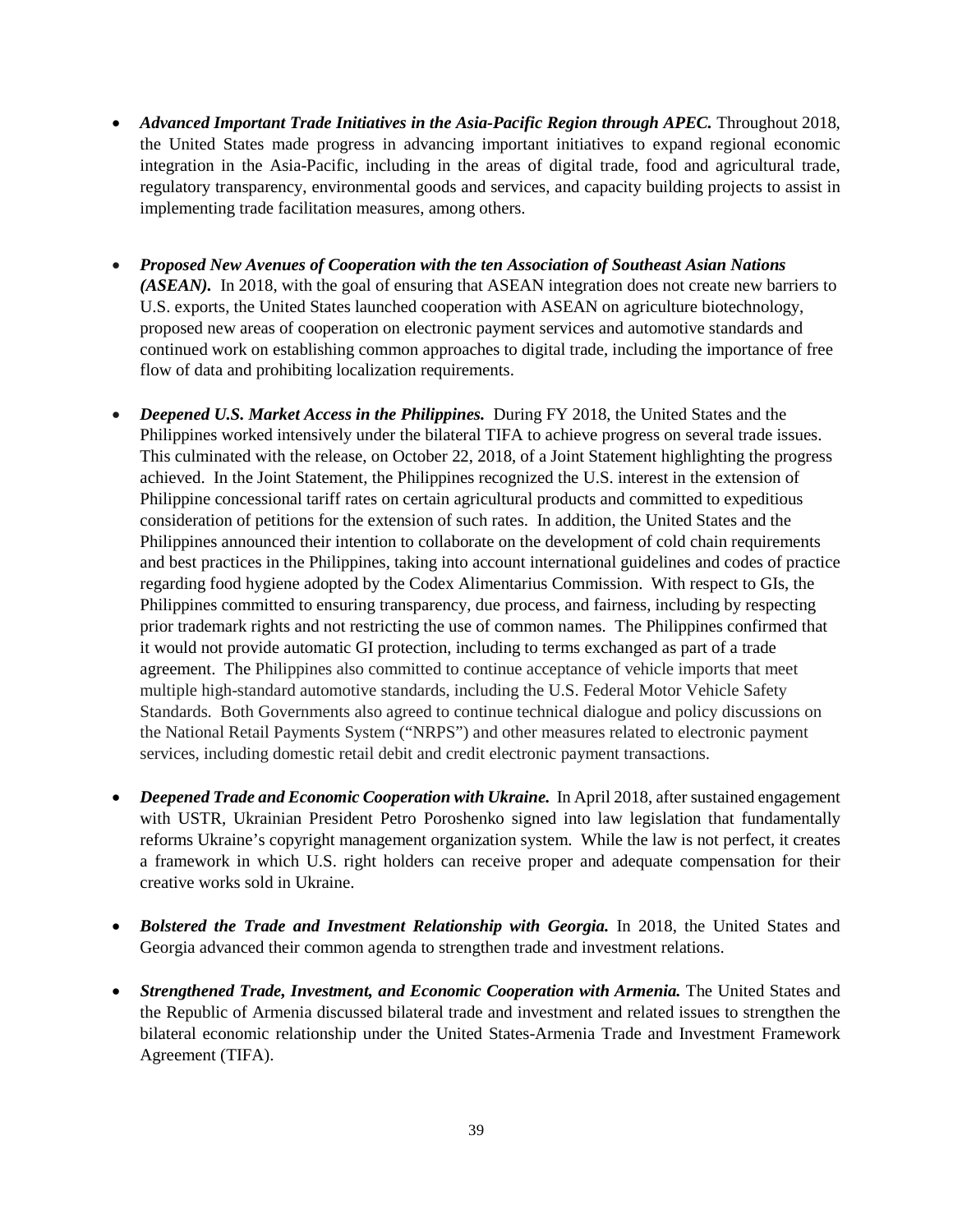- *Continued Work to Deepen the Bilateral Trade and Investment Opportunities with Moldova.* In 2018, the United States hosted the third meeting of the United States-Moldova Joint Commercial Commission in Washington, DC. The meeting highlighted the continued cooperation between the United States and Moldova to increase bilateral trade and grow investment opportunities. The participants discussed steps to facilitate commerce and expand trade, as well as steps to improve Moldova's attractiveness as a destination for foreign investment.
- *Continued Engagement with the Gulf Cooperation Council*. In 2018, the United States pursued further engagement with the six Member States of the Gulf Cooperation Council through the "U.S.- GCC Framework Agreement for Trade, Economic, Investment and Technical Cooperation" to ensure that U.S. interests are fully represented as the GCC develops as a regional organization dedicated to harmonizing standards, import regulations, and conformity assessment systems among its member states.
- *Strengthened Ties and Promoted Growth with the African Continent.* In 2018, President Trump hosted two African Leaders at the White House to discuss ways to strengthen our bilateral relationship: Nigerian President Muhammadu Buhari, on April 30, and Kenyan President Uhuru Kenyatta, on August 27. In July, Ambassador Lighthizer hosted the annual African Growth and Opportunity Act (AGOA) Ministerial Forum in Washington, and outlined the Administration's desire to strengthen trade and investment ties with Africa by pursuing a trade agreement with a willing African country that could be a model for others in the region.
- *Established a Trade and Investment Working Group with Kenya*. During their August 2018 meeting, Presidents Trump and Kenyatta announced the establishment of a Trade and Investment Working Group to explore ways to deepen the trade and investment ties between the two countries and to lay the groundwork for a stronger bilateral trade relationship. The Group will pursue exploratory talks on a future bilateral trade and investment framework; maximize the remaining years of the African Growth and Opportunity Act (AGOA) trade preference program, strengthen commercial cooperation; and develop short-term solutions to reduce barriers to trade and investment.
- *Strengthened Engagement with India through the U.S.-India Trade Policy Forum.* The U.S.-India Trade Policy Forum (TPF) is the premier bilateral forum for discussion and resolution of trade and investment issues between the United States and India and provides the venue for evaluating progress in the economic relationship at the Ministerial level. Under the auspices of the TPF and as part of a GSP review, the USTR had robust engagement with India this year on market access for U.S. goods, including medical devices, information and communication technology products, and agricultural products, including dairy products. USTR continued to press India for progress on a full range of bilateral trade issues, including the intellectual property and services sectors, where India has implemented trade-restrictive barriers to U.S. exports. USTR also chaired the second US-India Workshop on Trade Facilitation that included representatives from both the U.S. and Indian governments as well as stakeholders. The Workshop enhanced India's implementation of the WTO Trade Facilitation Agreement as well as customs best practices.
- *[Reinforced Economic Relations with Pakistan.](https://ustr.gov/about-us/policy-offices/press-office/press-releases/2015/march/joint-statement-inter-sessional)* The United States and Pakistan continued engagement under the U.S.-Pakistan TIFA. USTR advocated for increased market access for U.S. beef products, soybeans, pulses and distiller dried grains to the Pakistani market, protection and enforcement of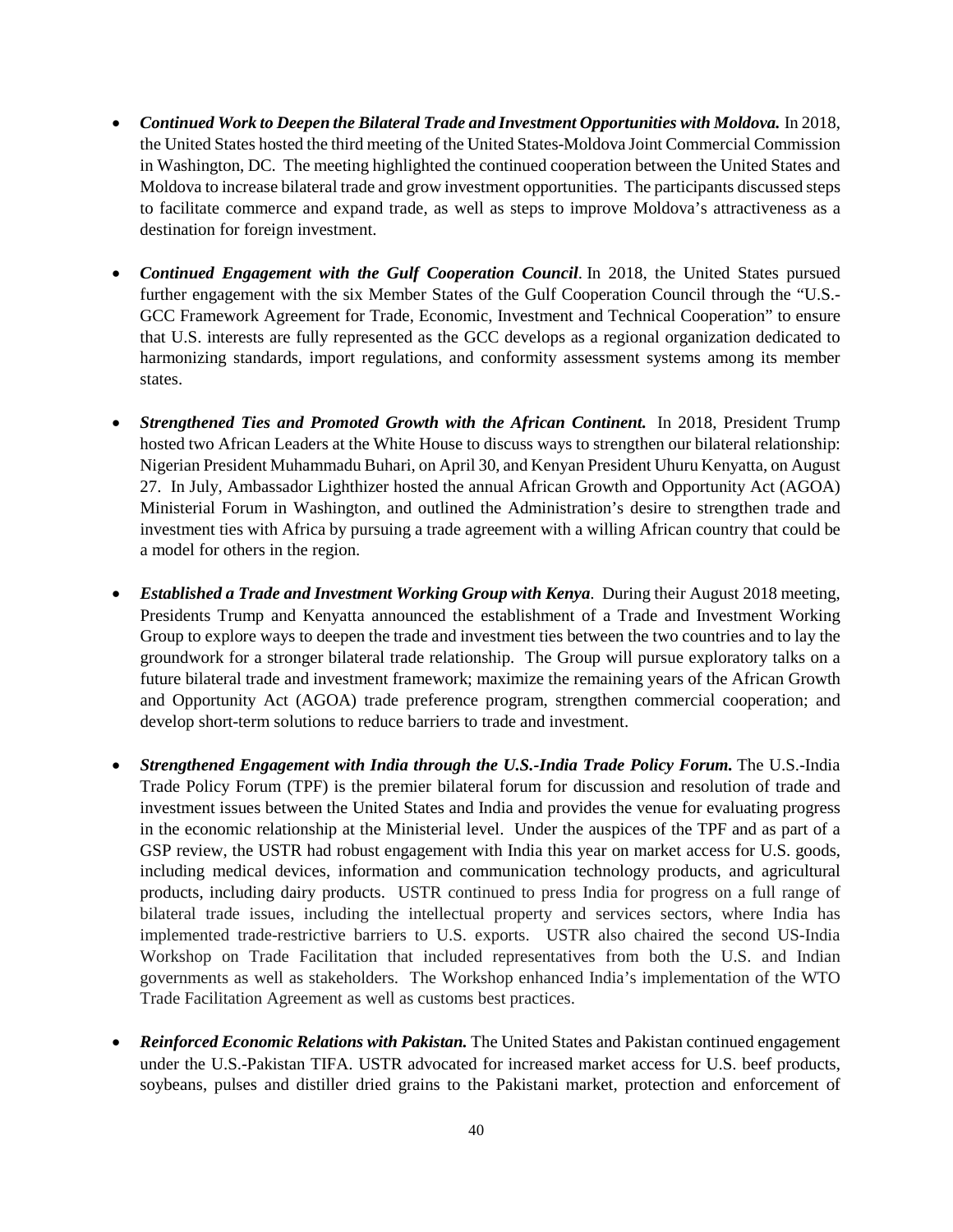intellectual property rights, and tax predictability for U.S. companies. There has been a steady reduction of the U.S. Pakistan trade deficit over three years.

- *[Strengthened Ties with Bangladesh.](https://ustr.gov/about-us/policy-offices/press-office/press-releases/2015/november/readout-second-us-bangladesh-trade)* In September 2018, the United States and Bangladesh met in Washington, D.C. under the United States-Bangladesh Trade and Investment Cooperation Framework Agreement (TICFA). The TICFA provides a mechanism for both governments to address a wide range of bilateral trade and investment issues, including labor rights and workplace safety under the GSP Action Plan and the Bangladesh Sustainability Compact and U.S. concerns with the business climate in Bangladesh.
- *Engaging Pacific Islands on Trade*. In September 2018, the United States met with government officials and businesses in Papua New Guinea and Fiji to advise on ways in which Pacific island countries can expand their trade with the United States, including by better utilizing GSP duty-free benefits while ensuring they effectively meet standards for eligibility. The trip highlighted U.S. efforts to maintain strong engagement with the Pacific Islands as an objective of the Indo-Pacific Strategy.
- *Promoted Trade, Investment, and Regional Cooperation in Central Asia.* During FY 2018, the United States engaged with Kazakhstan, Kyrgyzstan, Turkmenistan, Tajikistan, Uzbekistan, and Afghanistan on regional trade and investment issues under the U.S.-Central Asia TIFA. Pakistan participated for the first time as an observer, which was a welcome step to trade facilitation in the region. The Council is the key vehicle for trade and investment discussions between the United States and the countries of Central Asia, and focused on issues including economic cooperation, customs, investment, standards, sanitary and phytosanitary measures, worker rights, intellectual property rights, and women's economic empowerment. Through our TIFA efforts, as well as our bilateral engagement, Uzbekistan took their first dramatic steps in worker rights and intellectual property rights. USTR also engaged the Government of Tajikistan on the use of licensed software.
- *Promoted Trade and Investment with Afghanistan.* During FY 2018, U.S. and Afghan officials continued their engagement under the U.S.-Afghanistan TIFA. Signed in 2004, the TIFA has been the primary forum for bilateral trade and investment discussions between the two countries. USTR is working with Afghanistan on obtaining full membership in the U.S.-Central Asia TIFA to further Afghanistan's cooperation with Central Asia and boost trade and economic ties with the region. These efforts will strongly support regional stability and economic security.
- *Strengthen Trade and Investment Ties with Nepal:* In November, the U.S.-Nepal TIFA Council met in Washington, D.C. to resolve trade barriers and expand bilateral U.S. –Nepal trade in both goods and services. USTR continued to support Nepal's recovery efforts from the 2015 earthquake by deepening our bilateral trade relationship and supporting the utilization of the Nepal Trade Preference Program.
- *Promoted Trade and Investment Ties with Argentina.* The United States and Argentina in 2018 continued engagement under the United States-Argentina Council on Trade and Investment, established under the U.S.-Argentina TIFA in March 2016. The second meeting of the Council was held in Washington, D.C. in October 2018, providing the opportunity to engage on agricultural trade, subsidy disciplines, and other matters important to the trade relationship. Under the Council the United States and Argentina also participate in the bilateral Innovation and Creativity Forum for Economic Development (the Forum) to discuss issues of mutual interest, including geographical indications, industrial designs, and the importance of intellectual property protections for SMEs. The third meeting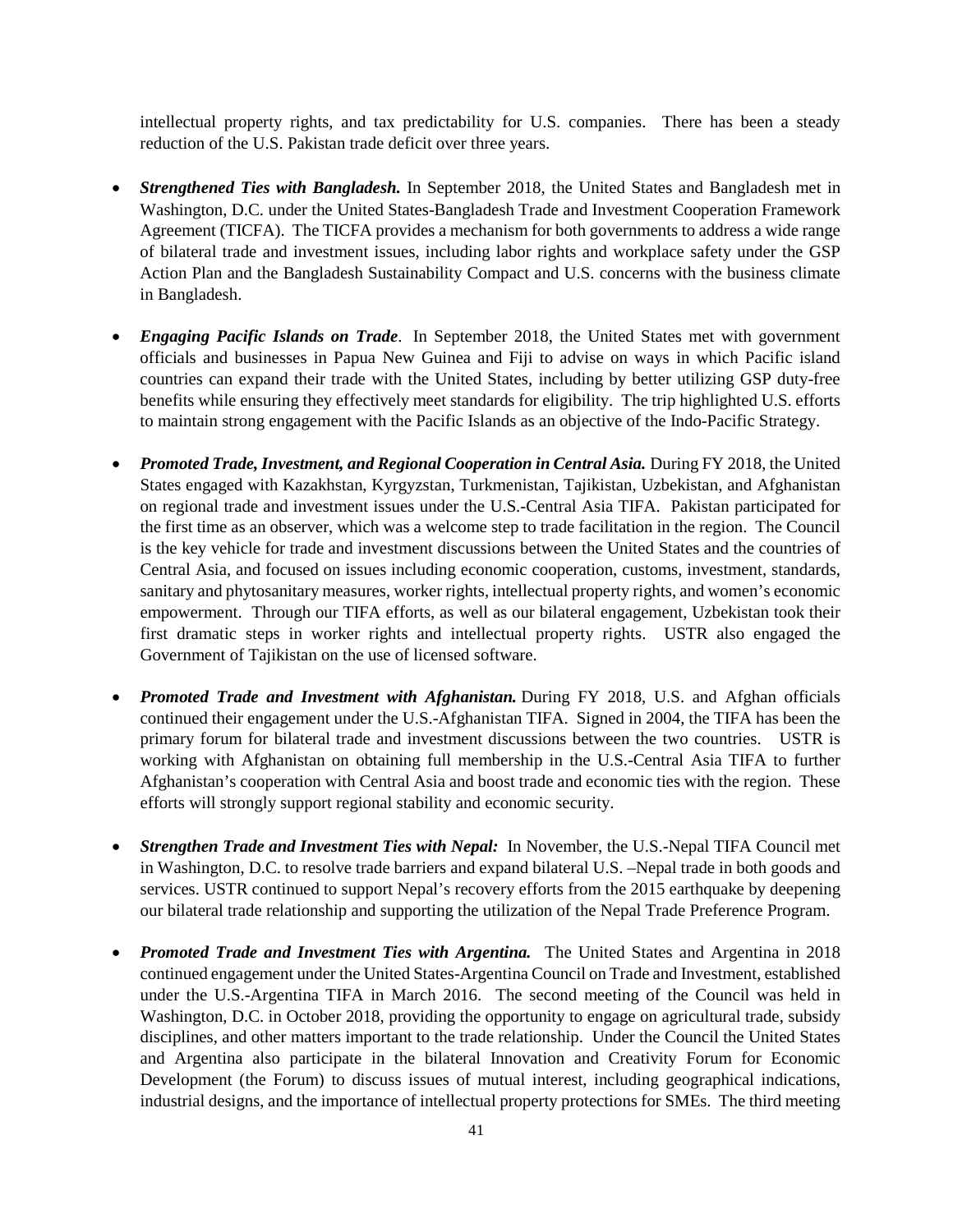of the Forum was held in May 2018 in Buenos Aires, and the fourth meeting was held via digital video conference in November 2018.

- *Re-engaged with Ecuador on Trade and Investment Matters.* In 2018 the United States and Ecuador re-established bilateral engagement under the Trade and Investment Council after over a decade of limited dialogue. This led to the second meeting of the Council held in Washington, DC in November 2018. Several topics were covered including IP enforcement, key investment disputes, and issues in agricultural trade.
- <span id="page-44-0"></span>• *Opened U.S.-Israel Negotiations for a Permanent Agreement on Trade in Agricultural Products (ATAP)*: In 2018 the United States resumed discussions with Israel on securing a permanent ATAP, which has been governed, since 1996, by two successive ATAPs: a 1996 ATAP and the successor 2004 ATAP, the latter of which has been renewed annually in one-year extensions. Negotiations on a permanent ATAP will address the remaining 10 and 28 percent of U.S. and Israel agricultural tariff lines, respectively, that are not duty-free.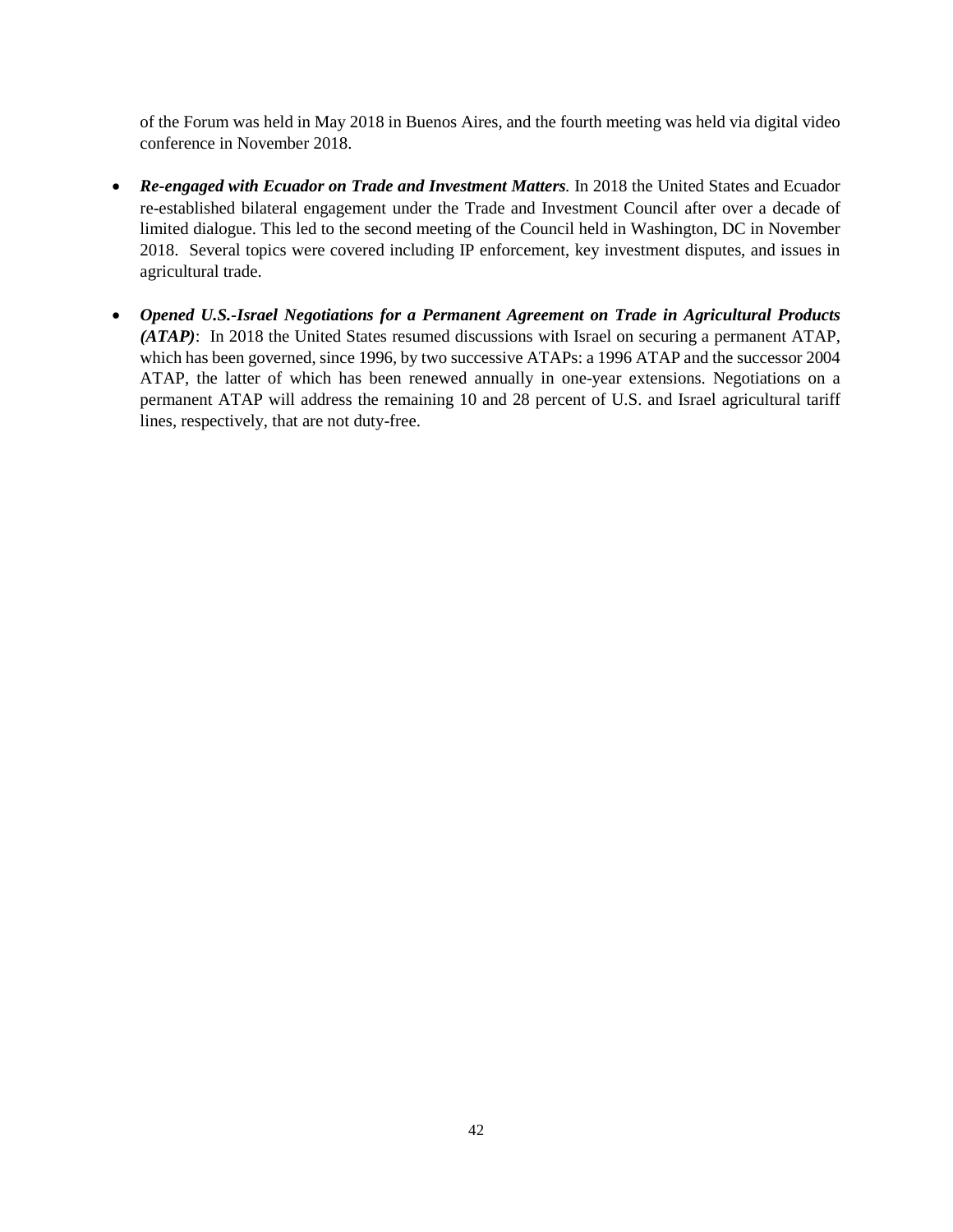### *Goal 2: Fully Enforce U.S. Trade Laws, Monitor Compliance with Agreements, and Use All Available Tools to Hold Other Countries Accountable*

Consistent with the President's trade policy agenda and with the primary goals of supporting and sustaining well-paying American jobs, farm incomes, value-added production, innovation, and economic growth, USTR will use all available tools to fight unfair trading practices, fully enforce U.S. trade laws, closely monitor foreign countries' compliance with trade obligations and vigorously enforce U.S. rights. This objective aims to ensure that American workers, farmers, ranchers, manufacturers, innovators, service providers, consumers, and investors receive fair treatment in trade and win the full benefit of the economic opportunities the United States has negotiated.

#### **Objectives:**

2.1: Effectively utilize USTR and other U.S. government resources to break down foreign trade barriers and promote fair and reciprocal trade.

2.2: Fully enforce U.S. trade laws, including Section 201, Section 301, and others.

2.3: Vigorously deploy all available tools, including dispute settlement mechanisms, to enforce U.S. rights under trade agreements, to ensure that they meet their potential to create and sustain well-paying American jobs.

2.4: Monitor beneficiary country compliance with statutory criteria in trade preference programs including the Generalized System of Preferences (GSP), the African Growth and Opportunity Act (AGOA), the Caribbean Basin Initiative (CBI), and the Nepal Trade Preference Program.

2.5: Effectively utilize USTR and other U.S. government resources to monitor unfair foreign trade barriers and practices, as well as compliance by trading partners with U.S. trade agreements.

2.6: Engage stakeholders to collaborate with USTR on enforcement issues.

#### **Accomplishments:**

USTR vigorously enforces U.S. rights under our trade agreements, ensuring that more Americans realized the benefits promised by those pacts. The Administration's robust enforcement efforts are securing a level playing field for American workers, farmers, ranchers, manufacturers, and service providers, increasing U.S. export opportunities, and helping U.S. producers stay globally competitive in a variety of sectors and industries. The President's comprehensive trade enforcement strategy also promotes and protects innovation critical to U.S. exports and well-paying 21<sup>st</sup> century jobs, and upholds key commitments to protect labor rights and the environment.

• *Strengthened Enforcement of U.S. Trade Rights*. Throughout the year, the Trump Administration continued its effort to fight for U.S. workers through aggressive enforcement actions to level the playing field for American workers and businesses. When trading partners have not been willing to negotiate settlements, the U.S. has pursued WTO disputes to conclusion, prevailing in 48 cases since 1995.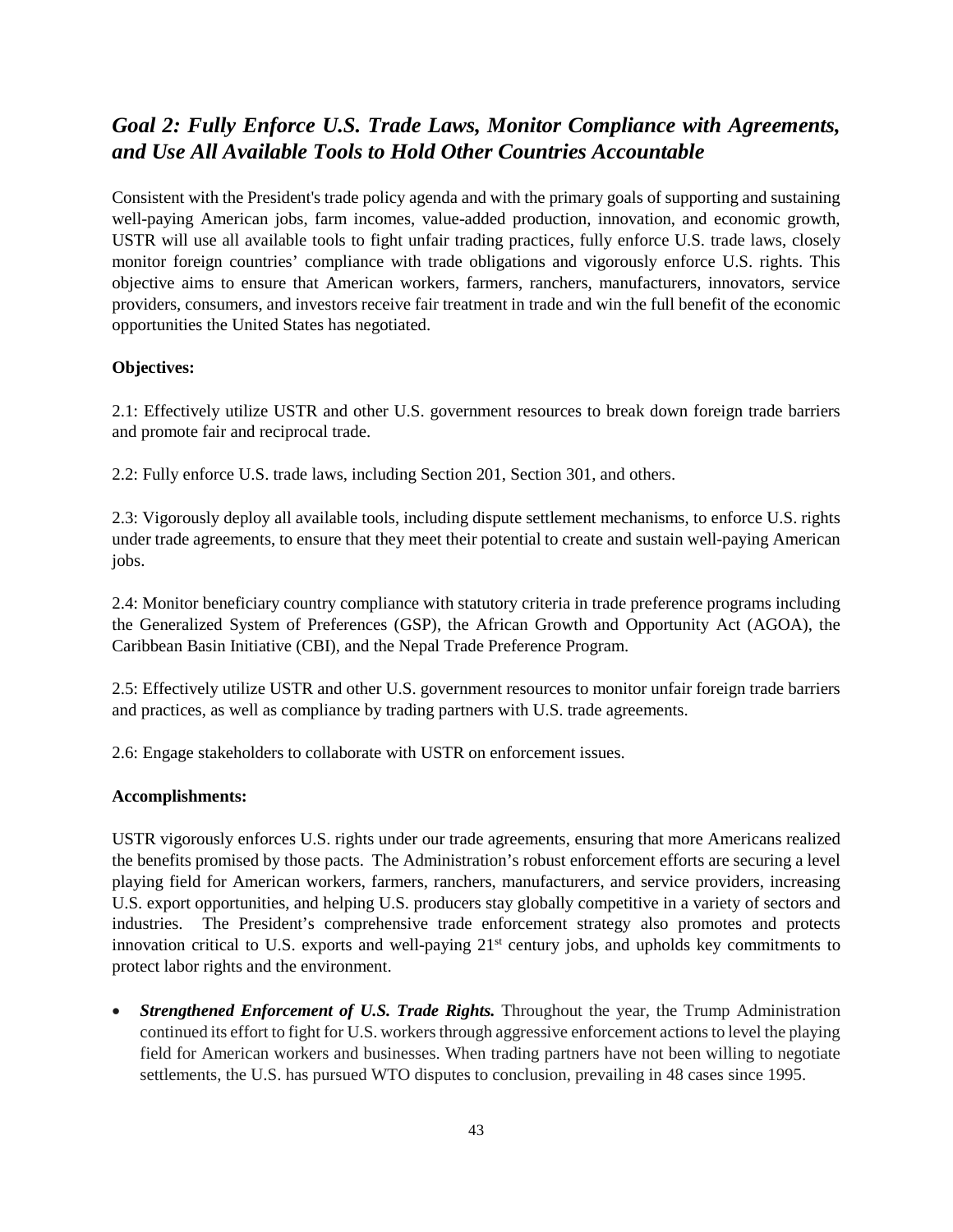- *Utilized Section 301 to Address China's Policies and Practices on Intellectual Property and Technology Transfer.* In August 2017, at the President's direction, USTR initiated an investigation under Section 301 of the Trade Act of 1974, as amended, focused on acts, policies and practices of the Government of China related to technology transfer, intellectual property, and innovation. In 2018, USTR determined that the acts, policies and practices under investigation were unreasonable or discriminatory and burdened or restricted U.S. commerce. In order to obtain the elimination of these unfair and harmful acts, USTR initially imposed increased duties on goods of China with an annual trade value of approximately \$50 billion. USTR also established an exclusion process in which stakeholders could request exclusions for specific products covered by the tariff lines subject to increased duties. When this initial tariff action proved to be insufficient due to Chinese retaliation, USTR modified the action by imposing increased duties on an additional \$200 billion worth of Chinese imports. With respect to an aspect of the investigation that involved WTO rules, USTR initiated dispute settlement at the WTO to challenge China's discriminatory technology licensing regulations. Negotiations with the Chinese on these issues are ongoing.
- *[Addressed Key Telecommunications Trade Barriers.](https://ustr.gov/about-us/policy-offices/press-office/press-releases/2015/april/obama-administration-targets)* In March, USTR conducted its annual [Section](https://ustr.gov/sites/default/files/2015-Section-1377-Report_FINAL.pdf)  [1377 Review,](https://ustr.gov/sites/default/files/2015-Section-1377-Report_FINAL.pdf) which identifies major barriers faced by U.S. telecommunications service and equipment suppliers in the global economy. The report also illustrates the specific telecommunications-related issues on which USTR will allocate monitoring and enforcement efforts over the coming year to protect the high quality jobs supported by telecommunications trade. Since last year's report, USTR has achieved progress on issues affecting telecommunications trade, but continues to monitor new challenges that face American telecommunications exporters, including barriers in the Chinese market.
- *Strengthened Compliance Monitoring Efforts.* Utilizing all available resources including additional regional, linguistic, and quantitative expertise at ICTIME, USTR enhanced its monitoring of WTO Members' compliance with WTO rulings and recommendations.
- *[Secured a Victory in Challenge to Indonesia's Import Restrictions on U.S. Agriculture.](https://ustr.gov/about-us/policy-offices/press-office/press-releases/2015/january/wto-appellate-body-affirms-us)* In December 2017, the United States prevailed against Indonesia's wide-ranging import restrictions on fruits and vegetables, animal products, and other agricultural products in a dispute settlement case at the WTO. The WTO Appellate Body had previously affirmed that Indonesia's prohibitions and restrictions unfairly limited opportunities for U.S. farmers and ranchers to export their world-class products. Indonesia is the fourth most populous country in the world and an increasingly important export market for many U.S. agricultural products, with exports of agricultural products affected by Indonesia's import licensing regimes totaling nearly \$200 million at the time of their imposition in 2014.
- *Continued to enforce U.S. WTO Rights with respect to Access to the Indian Market*. Following a successful WTO challenge to India's unwarranted restrictions on U.S. exports of poultry and related agricultural products to India, the United States has continued to pursue U.S. rights to obtain India's full compliance with the dispute settlement findings. The United States has requested WTO authority to suspend tariff concessions to India, and has agreed to short term suspensions of further proceedings while the United States and India work on procedures to ensure full, meaningful market access for U.S. farmers. As part of these efforts, in March 2018 India and the United States agreed to veterinary export certificates for the shipment to India of U.S. poultry and poultry products.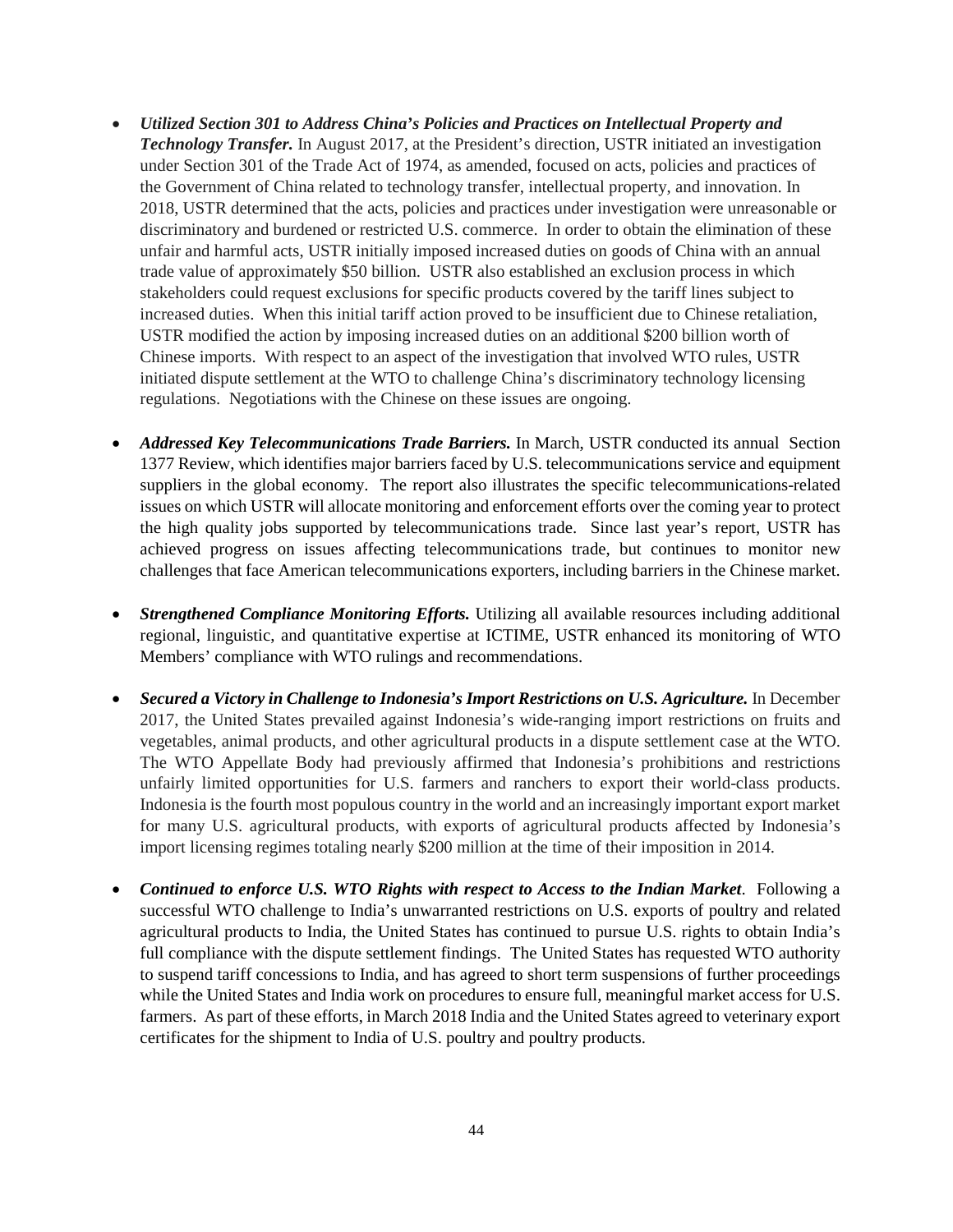- *Resolved Barriers to U.S. Agricultural Exports.* In 2018, USTR worked to resolve unwarranted barriers to U.S. food and agricultural products, including for beef and pork exports to Argentina, beef to Thailand, turkey exports to Malaysia, and dried distiller grains to Vietnam.
- *Addressed Impediments to U.S. Agriculture Exports under the CAFTA-DR.* Under the CAFTA-DR, USTR officials have successfully reached agreements and improved access for U.S. agricultural exports. USTR reached an agreement with Guatemala to eliminate tariffs on exports of poultry, improving the volume of poultry exports. Furthermore, USTR engaged Nicaragua and the Dominican Republic to address improper tariff-rate quota (TRQ) administration, resulting in improved TRQ administration and greater export opportunities for US farmers. Finally, USTR expanded greater trade prospects for U.S. exporters within the region by working with Costa Rica to secure the release of over \$150,000 of cheese that had been detained at the border, allowing both U.S. exporter and Cost Rican importer to benefit from the CAFTA-DR cheese TRQ.
- *Utilized the WTO To Address Harmful Fisheries Subsidies.* USTR worked with WTO Members to advocate for strong disciplines on harmful fisheries subsidies, such as those that contribute to overfishing and overcapacity or that support illegal, unreported and unregulated (IUU) fishing activities. USTR also proposed stronger rules to enhance the transparency and reporting of Members' existing subsidy programs.
- *Utilized the WTO Committee on Agriculture (COA)***.** The COA held four formal meetings in February, June, September, and November 2018 to review progress on the implementation of commitments of the WTO Agreement on Agriculture (AoA). In total, 262 notifications were subject to review during 2018, and the United States asked 140 questions (or sets of questions) to other Members. The United States participated actively in the review process and raised issues concerning the operation of Members' agricultural policies, such as various issues concerning domestic support policies of multiple members; Canada's dairy and wine policies; India's export subsidy measures and quantitative restrictions on pulses; India's export subsidies for dairy products; and Brazil's Program for Product Flow (PEP) and Program for Producer-paid Equalization Subsidy (PEPRO). During 2018, the COA addressed several other issues related to the implementation of the WTO AoA, including convening the fifth annual discussion on export competition as follow-up to the Bali and Nairobi Ministerial Decisions. The United States used this process to question the export credit programs of several countries, including Argentina, Brazil, Canada, China, the European Union, India, Indonesia, Japan, Korea, the Russian Federation, Thailand, Turkey, and Vietnam. In addition, the United States, along with several other Members, revised its export subsidy schedule to reflect the elimination of all export subsidies for agricultural products, per the Nairobi Ministerial Decision. The United States participated in the ongoing review of the Bali Decision on Tariff Rate Quota Administration. The United States also engaged in the COA's discussion on enhancing transparency and the COA review process.
- *Submitted the First-Ever Counter Notifications under the WTO COA:* The United States submitted counter notifications under the WTO Agreement on Agriculture on India's market price support for rice and wheat in May 2018 and for cotton in November 2018. Both counter notifications, which found India to be vastly exceeding its WTO allowable levels of domestic support, received significant support by WTO Members.
- *Addressed SPS Trade Barriers in the WTO.* In 2018, the United States raised many concerns regarding SPS measures of other WTO Members in the WTO SPS Committee, regarding their adverse impact on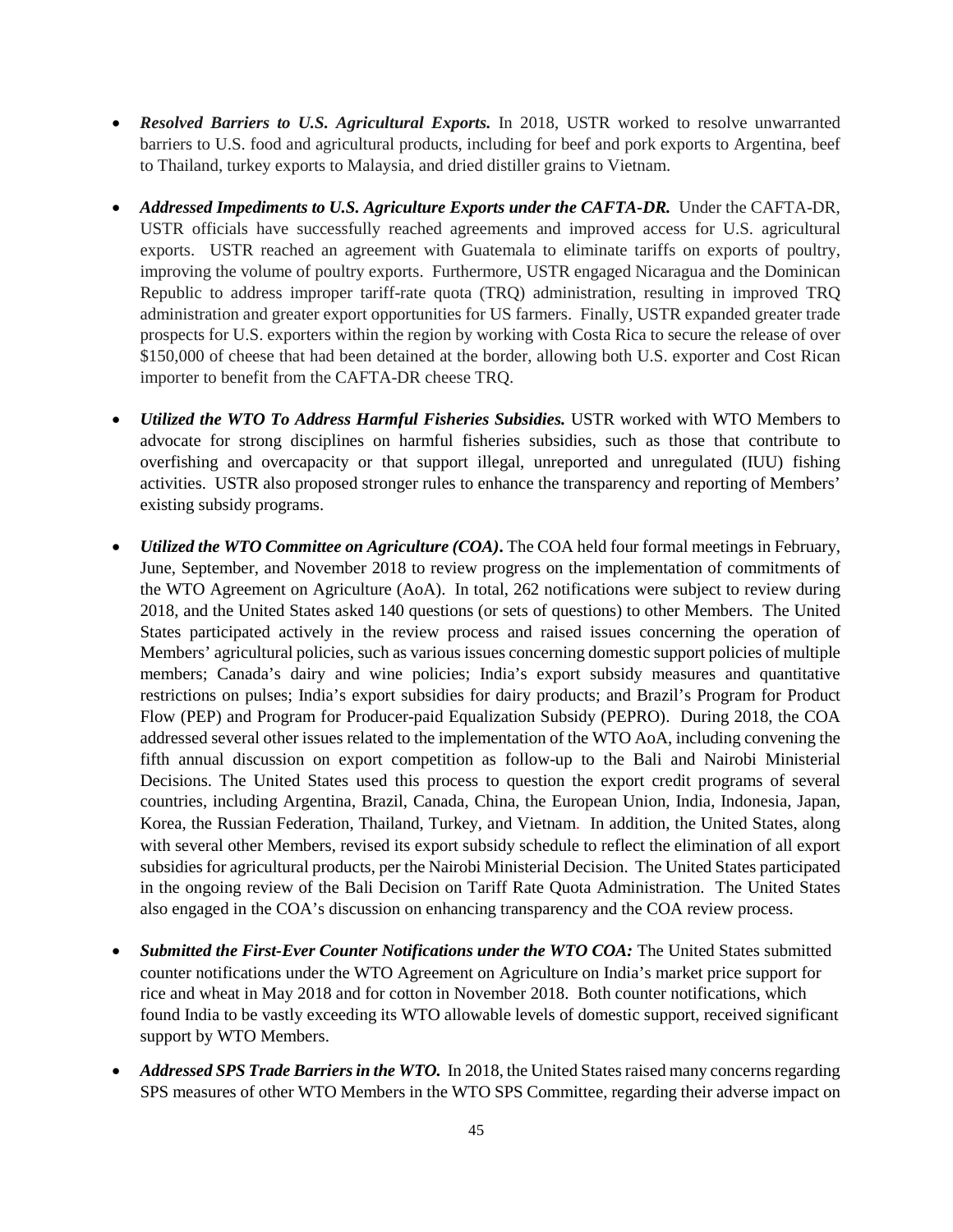U.S. food and agricultural exports. These included China's restrictions on U.S. poultry exports ostensibly related to Highly Pathogenic Avian Influenza (HPAI); China's delays in approvals on biotechnology products; EU's hazard-based pesticide policies, particularly its proposal to assess, classify, and regulate chemicals classified as endocrine disruptors; and, Vietnam's restrictions on veterinary drugs. In addition, the United States heightened Members' focus on supporting the independent work of Codex in developing science-based standards; on unnecessary export certification requirements; and, on beef bans ostensibly related to bovine spongiform encephalopathy. The United States also held bilateral meetings on the margins of each WTO SPS Committee to address longstanding SPS issues, for example, Argentina's Porcine reproductive syndrome (PRRS) restrictions and trichinae testing regime that blocked exports of U.S. pork; Brazil's trichinae testing requirements that restricted U.S. pork exports; the EU's draft veterinary drug law that would impose restrictions on foreign producers shipping animal products to the EU; Turkey's restrictions on U.S. rice due to a pest that is already present in Turkey; and, Vietnam's finalization of pest risk analyses for U.S. citrus and blueberries. The SPS Committee also launched its Fifth Review of the operation and implementation of the SPS Agreement. To advance work under the Fifth Review, the United States has worked within several coalitions to advance U.S. agricultural trade priorities. These include recommendations to advance harmonization of pesticide maximum residue limits; enable greater access by farmers to tools and technologies by streamlining regulatory approaches at the national and regional level; advance implementation of obligations in the SPS Agreement on regionalization; and, strengthen coordination mechanisms on SPS issues at the national level to facilitate effective engagement at the regional and international level.

- *Pursued Agricultural Enforcement Actions Against China in the WTO.* In 2018, the United States continued to pursue its WTO dispute settlement cases against China regarding the level of domestic support provided to producers of corn, wheat and rice, and regarding China's administration of its tariff rate quotas to import certain agricultural products. Notably, a panel recently found in favor of the United States with respect to domestic support for wheat and rice.
- *Initiated WTO challenges to Unwarranted Tariff increases on U.S. goods.* USTR initiated six separate WTO disputes to challenge additional duties imposed by the EU, China, Canada, Mexico, Turkey and Russia on U.S. goods. These Members imposed additional duties on U.S. goods ostensibly in response to U.S. actions in connection with the section 232 investigation of steel and aluminum, but had no right under the WTO agreement to do so.
- *Initiated WTO Actions on Wine Sales to Canada.* USTR initiated WTO dispute settlement proceedings against Canada on retail restrictions by British Columbia on imported wine. Two sets of consultations were held on Canada's discriminatory measures. In an exchange of letters signed November 30, 2018, Canada committed to ensure that British Columbia eliminate the discriminatory measures no later than November 1, 2019. The United States agreed to take no further action at the WTO prior to November 1, 2019.
- *Negotiated Revised Agreement with European Union on Beef*. In response to a request from the U.S. beef industry, USTR initiated a review of the suspension of trade retaliation against the EU in connection with the EU beef hormone dispute. USTR engaged in negotiations with the EU during the past year with the aim of finding a solution that will secure greater market access for U.S. producers. Agreement in principle was reached in 2018. A final agreement is expected in the first half of 2019.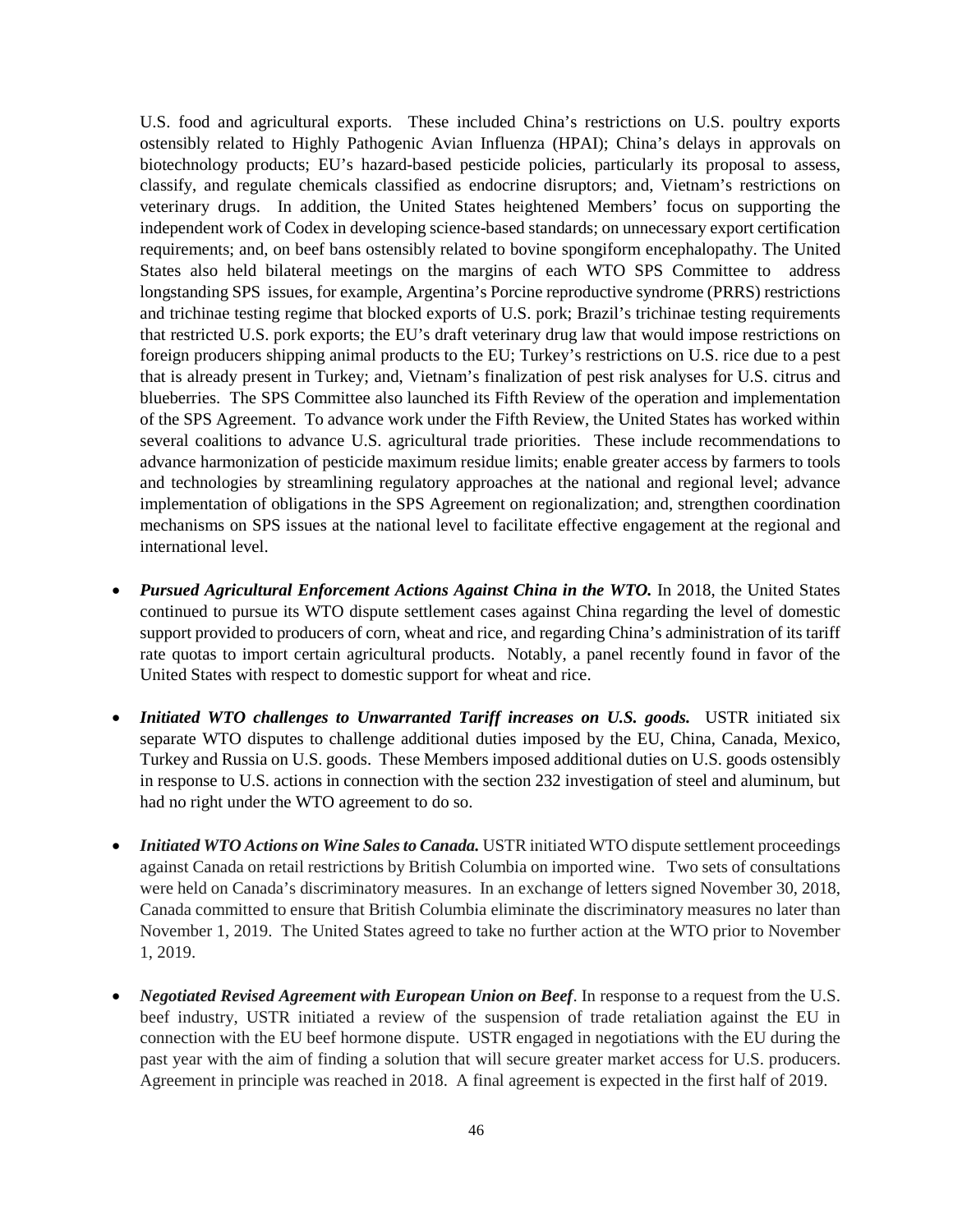- *Monitored EU Biotechnology Approvals.* USTR held one consultation in 2018 on the EU's implementation of its commitment under the 2006 EU Biotechnology dispute to normalize trade in products of biotechnology. The Commission appears to continue to act on opinions of the European Food Safety Agency (EFSA) roughly within established timeframes. However, EFSA is not keeping within the legal timeframes, slowing down total time approval to an average of seven years.
- *[Monitored Intellectual Property Protections and Obligations through the Special 301 Report.](https://ustr.gov/about-us/policy-offices/press-office/press-releases/2015/april/ustr-releases-annual-special-301)* In April, USTR released its annual "Special 301" Report on the adequacy and effectiveness of U.S. trading partners' protection and enforcement of intellectual property rights. USTR maintained China, India, and Russia's status on the Priority Watch List, noting continuing concerns about IPR protection and enforcement, and also placed Canada on the Priority Watch List. USTR announced that it would conduct Out-of-Cycle Reviews of Colombia, Kuwait and Malaysia.
- *Achieved meaningful commitments on geographical indications (GIs) in the Philippines:* In September 2018, the United States and Philippines announced several outcomes related to GIs. The Philippines confirmed that it is continuing to protect GIs in a manner mutually beneficial to both countries by ensuring transparency, due process, and fairness in the laws, regulations, and practices that provide for the protection of GIs, including by respecting prior trademark rights and not restricting the use of common names. The United States welcomed the commitment of the Philippines to further discuss ways to ensure that Philippine laws, regulations, and policies do not restrict or prohibit entry of U.S. products in the Philippine market. The Philippines also confirmed that it will not provide automatic GI protection, including to terms exchanged as part of a trade agreement.
- *Strengthened Monitoring and Enforcement of U.S. Intellectual Property Rights with Key Trading Partners.* USTR identified a set of outstanding trade agreement provisions where implementation was lagging, ensuring that trading partners were adhering to international best practices on IP, including the International Union for the Protection of New Varieties of Plants (UPOV) treaty protecting plant varieties. USTR also led an intra-agency team in developing a multi-pronged strategy to bring attention to the issue, pushing governments to solve the issue, and prepare for dispute settlement, when appropriate. USTR convened internal strategy sessions regarding general IP monitoring and implementation matters, including with respect to safeguarding overseas markets for U.S. producers against the EU's efforts to impose, through their trade agreements, their market-access-restricting system of geographical indications.
- *Addressing Korea's Implementation of KORUS.* USTR successfully advocated for improvements and actions by Korea to address outstanding concerns across a range of issues involving Korea's implementation of the U.S.-Korea Free Trade Agreement (KORUS), including lifting burdensome data and computer facilities localization requirements that impede the cross-border transfer of data; addressing specific SPS barriers and related issues; resolving specific non-tariff barrier issues to improve opportunities for U.S. auto manufacturers; and continuing to urge Korea to implement an improved, non-discriminatory approach to providing incentives for innovative medicines.
- *Held Korea Accountable to Import U.S. Rice in 2018.* As late as October 2018, Korea's imports of U.S. rice were far below average import quantities – by roughly 130,000 MT – over the same period in the years 2015-2017. USTR and USDA engaged Korea extensively to import more from the United States, resulting in Korea making up the substantial shortfall in the final months of 2018 and ensuring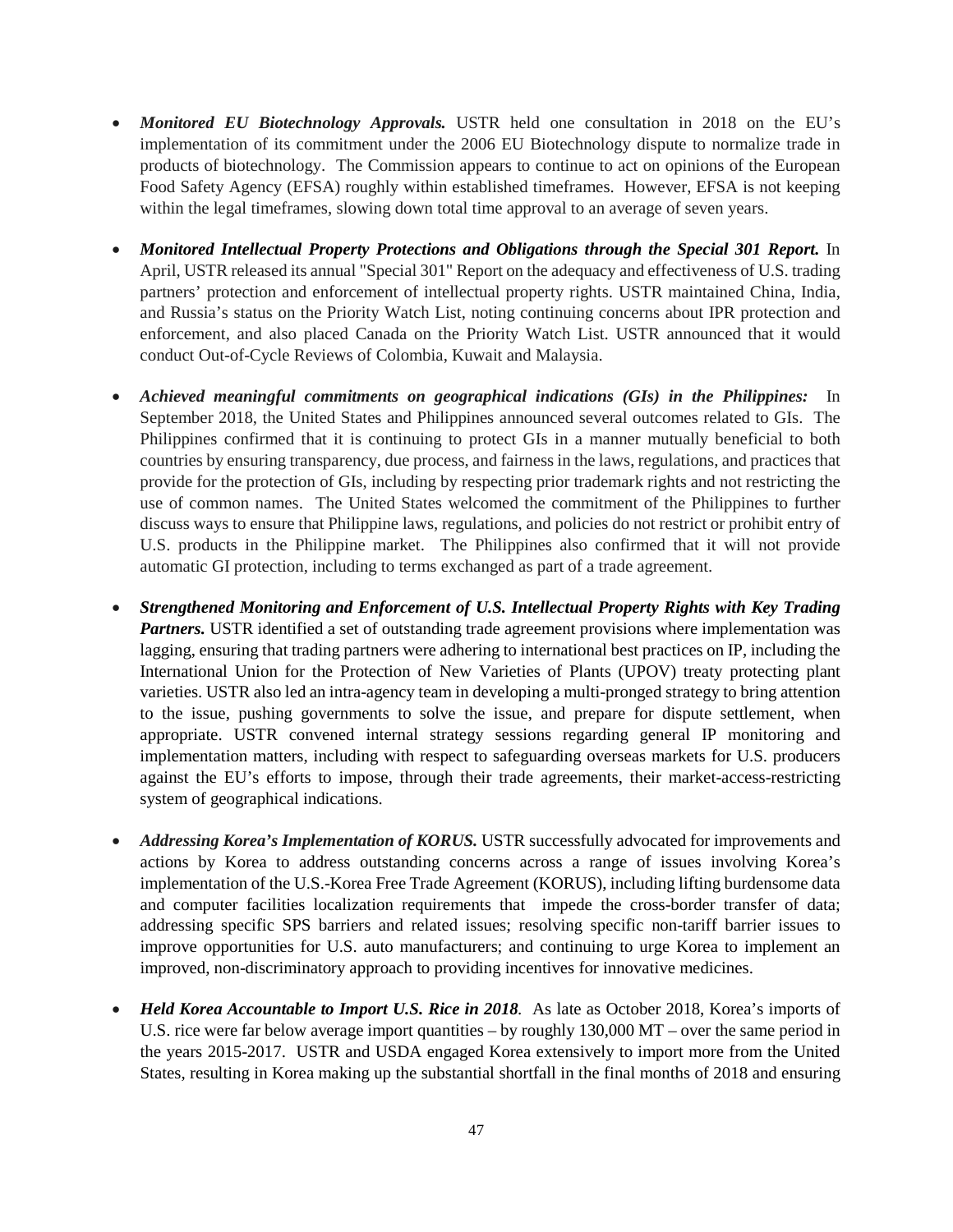that U.S. rice exports to Korea remained at the record levels achieved between 2015-2017, averaging approximately 150,000 MT and \$108 million per year over that period.

- *Monitored and Implemented FTA Environment Chapters.* USTR also continued to prioritize implementation of environmental obligations under existing free trade agreements (FTAs), including through regular meetings of the Interagency Subcommittee on FTA Environment Chapter Monitoring and Implementation and through bilateral and regional meetings of FTA environment oversight bodies. USTR participated in meetings of the environment committees established under our trade agreements to monitor and enforce the Environment Chapter obligations with officials from Bahrain, Central America and the Dominican Republic, Chile, Colombia, Jordan, Morocco, Oman, Panama, Peru, and Singapore.
- *Promoted and Monitored Environmental Protection in Central America and the Dominican Republic***.** The United States and other Parties to the Dominican Republic-Central America-United States Free Trade Agreement (CAFTA-DR) continued efforts to strengthen environmental protection and implement the commitments of the CAFTA-DR Environment Chapter. The Environmental Affairs Council met in June 2018 in Santo Domingo, Dominican Republic, and discussed challenges and progress in implementing the Environment Chapter obligations with a particular focus on collaboration among law enforcement agencies and institutions to combat wildlife trafficking and illegal logging. The Council also examined the role of environmental courts and tribunals in the enforcement of environmental laws and exchanged views on legislative, institutional, and procedural revisions that can help improve effective enforcement and promote high levels of environmental protection.
- *Reinforced our Economic Relations with Chile.* Throughout 2018, the United States worked effectively with the government of Chile to prepare for the  $12<sup>th</sup>$  meeting of the U.S.-Chile FTC to address U.S. priority issues, including agriculture market access, environmental protection for endangered species, and intellectual property commitments. Parties convened the Technical Barriers to Trade Committee, the Committee on Sanitary and Phytosanitary Matters, and the Environmental Affairs Council of the U.S.-Chile Free Trade Agreement in preparation of the U.S.-Chile FTC meeting.
- *Utilized Trade Agreements to Promote Marine Conservation and Ocean Sustainability.* USTR worked with interagency partners and the Government of Mexico on actions to combat illegal fishing and conserve endangered species, such as the vaquita. USTR also utilized its FTA-related monitoring and implementation work to advance ongoing whole-of-government initiatives on combatting wildlife trafficking and illegal fishing and ensured that such initiatives are consistent with our international trade obligations, in particular a seafood traceability program that entered into force on January 1, 2018.
- *Advanced environmental protection and public participation under the United States-Panama Trade Promotion Agreement***.** The United States and Panama continued efforts to strengthen environmental protection and review implementation of the Trade Promotion Agreement Environment Chapter. The Environmental Affairs Council (Council) and Environmental Cooperation Commission (Commission) met in October 2018 in Panama City, Panama, to discuss challenges and progress in implementing the Environment Chapter obligations over the course of 2018, with a particular focus on wildlife trafficking, illegal logging, IUU fishing, and conservation of wetlands. The Council approved working procedures and a 2018-2019 work program for the operation of the independent Secretariat for Environmental Enforcement Matters (Secretariat).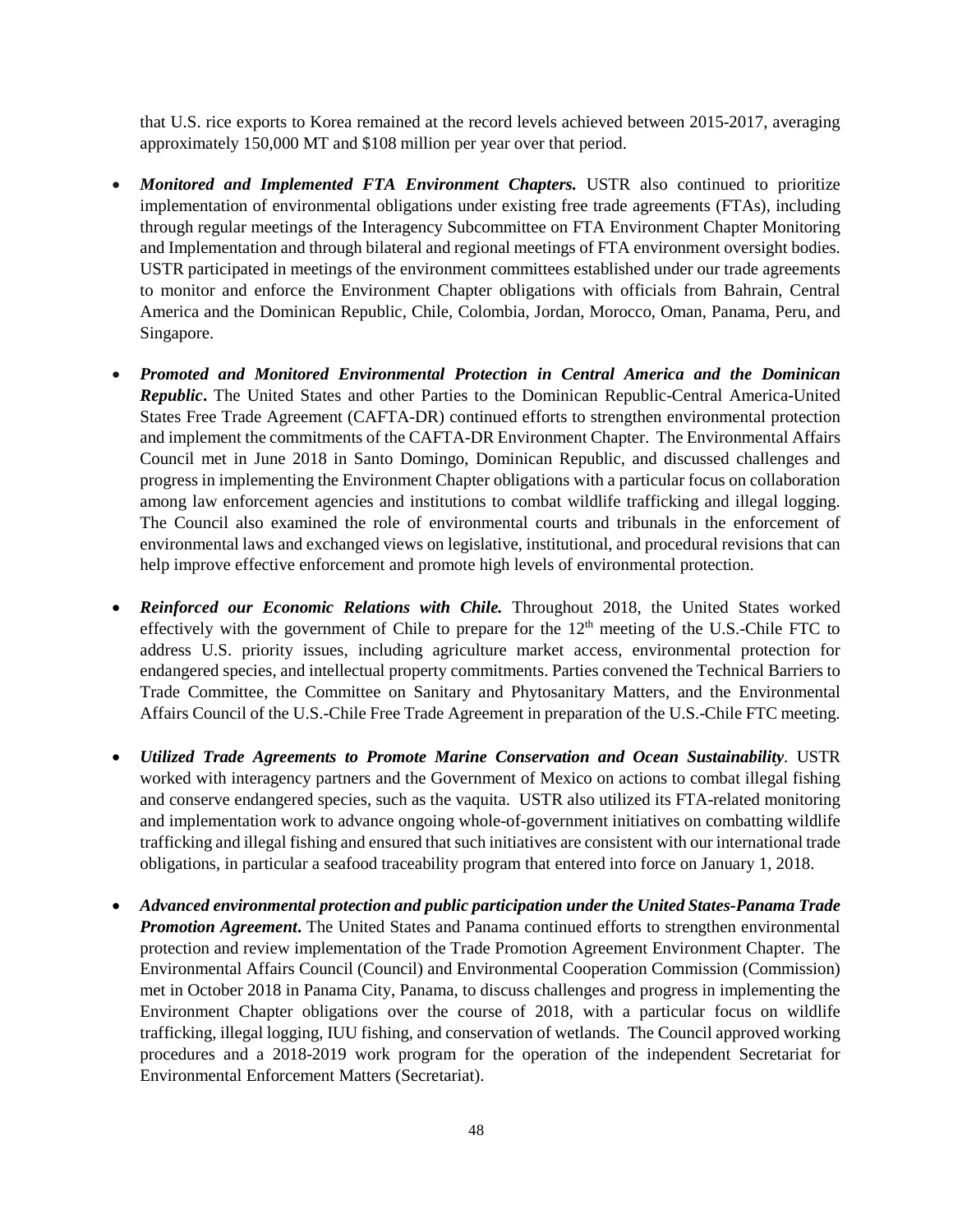- *[Reinforced our Economic Relations with Peru](https://ustr.gov/about-us/policy-offices/press-office/press-releases/2015/november/joint-statement-fifth-united)***.** In 2018, the United States and Peru worked through the U.S.-Peru Free Trade Commission process to address U.S. priority issues, including agriculture market access, environmental and labor cooperation, and implementation of the agreement.
- *Enforced FTA Environment Provisions in Peru.* USTR was active in monitoring and enforcing the United States-Peru Trade Promotion Agreement (PTPA) and its unique Forest Annex. In February 2018, the United States made its second request that Peru verify that exports of three timber shipments to the United States fulfill the laws, regulations, and other Peruvian measures governing the harvest and trade of timber products. This action was taken on behalf of the Interagency Committee on Trade in Timber Products from Peru (Timber Committee) following a 2016 verification exercise that revealed significant levels of illegality in an earlier timber shipment from Peru to the United States.
- *Convened Free Trade Agreement Meeting on SPS Matters with Peru.* In February and September 2018, the United States-Peru Trade Promotion Agreement Standing Committee on Sanitary and Phytosanitary Matters met for the eighth and ninth times by videoconference and in Lima, Peru, respectively. The committee provides a forum to discuss bilateral issues so that both countries' agricultural sectors can realize opportunities offered by the Agreement and resolve any undue barriers to trade. Among issues raised in the meeting, the U.S. delegation pressed Peru on its ten-year moratorium on the use of agricultural biotechnology, and questioned Peru's policy intentions as the moratorium nears expiration in 2021. U.S. total exports of agricultural products to Peru totaled \$1.2 billion in 2017, the United States' 21st largest agricultural export market.
- *Promoted Labor Rights under FTAs with Bahrain, Colombia, Peru, and the Dominican Republic.*  USTR Monitored labor rights in Bahrain, Colombia, Peru, and the Dominican Republic under the United States-Bahrain FTA, the United States-Colombia TPA, the United States-Peru TPA, and CAFTA-DR, respectively. These efforts included continuation of labor consultations with Bahrain invoked under the labor chapter of that FTA, and close engagement with Colombia, Peru, and the Dominican Republic to address concerns related to public submissions filed under the Labor Chapters of trade agreements with those countries. In each case, the Department of Labor has issued a public report that includes detailed recommendations to address labor rights concerns, and USTR worked closely with DOL in 2018 to monitor and promote progress on these issues. Accomplishments in this area include hundreds of new labor inspectors and resources for inspections in both Colombia and Peru, and new inspection efforts in the Dominican Republic's sugar sector.
- *[Made Progress with Bangladesh on Key Trade, Worker Safety, and Labor Issues.](https://ustr.gov/about-us/policy-offices/press-office/press-releases/2015/january/gsp-review-bangladesh-recognizes)* Subsequent to the suspension in 2013 of GSP benefits for Bangladesh, USTR formulated an Action Plan, which serves as a road map for restoration of GSP benefits. U.S. government agencies worked toward these goals directly with the Government of Bangladesh; through our association with the EU/GoB/ILO Bangladesh Sustainability Compact; through the private sector apparel buyer organizations (both the U.S. Bangladesh Alliance for Worker Safety and the EU based Bangladesh Accord on Fire and Building Safety); through U.S. unions (the AFL-CIO and their international arm Solidarity Center); the Bangladesh factory owners; foreign investors in the Bangladesh EPZs; and others. The incidence of factory fires and industrial accidents has declined dramatically, and serious casualties per incident have declined sharply.
- *[Promoted Labor and Worker Rights in Honduras.](https://ustr.gov/about-us/policy-offices/press-office/press-releases/2015/february/statement-us-trade-representative)* USTR and the Department of Labor worked closely with the Government of Honduras in 2018 to continue implementation of a detailed Monitoring and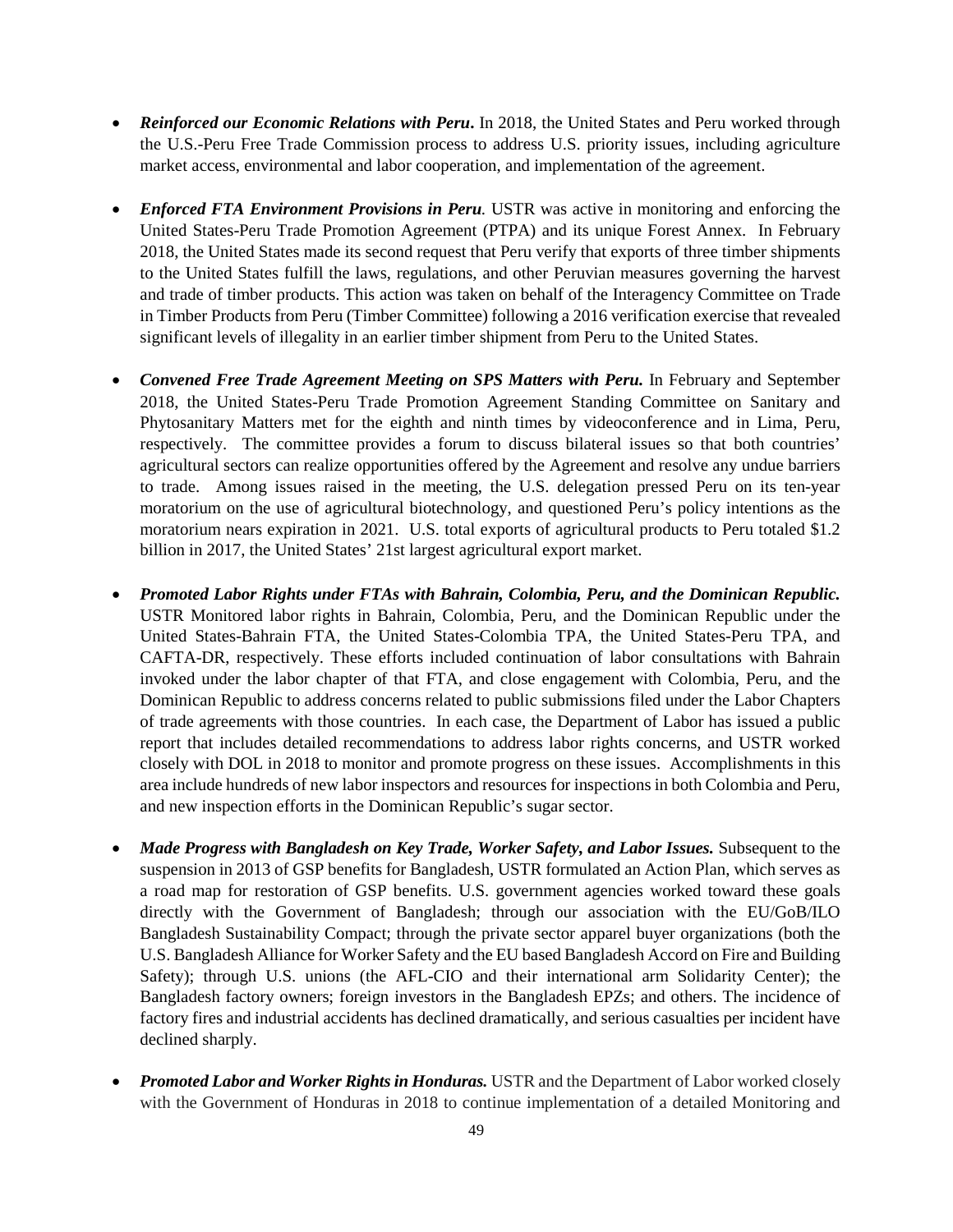Action Plan, signed in 2015, with specific commitments to improve protection of labor rights and enforcement of labor laws. In 2018, the Government of Honduras continued the implementation of a sweeping labor law reform passed in 2017, which significantly increases fines for labor violations and improves labor law enforcement and inspections.

- *Made progress with Uzbekistan on Worker Rights*: Under the 2008 GSP review on worker rights, USTR continued to press Uzbekistan to end its forced adult and forced child labor practices during its annual cotton harvest. In 2018, the Uzbekistan government made progress ending forced child labor and significantly reducing forced adult labor during the cotton harvest.
- *Promoted Uzbekistan IP Enforcement*: After sustained engagement with USTR under the GSP review on intellectual property rights since 1999, Uzbekistan passed legislation in 2018 acceding to the Geneva Phonograms Convention, World Intellectual Property Organization (WIPO) Copyright Treaty, and WIPO Performances and Phonograms Treaty. Uzbekistan also developed an IP work plan in early 2018 and is now providing some protection for U.S. and other foreign sound recordings.
- *[Enforced Eligibility Criteria for key US Preference Programs, including GSP.](http://ustr.gov/about-us/policy-offices/press-office/press-releases/2015/april/statement-us-trade-representative-0)* In 2018, USTR completed the first round of the new triennial assessment process of the compliance of Asian and Pacific Island beneficiary countries with the program's 15 mandatory and discretionary eligibility criteria, resulting in new self-initiated eligibility reviews of India and Indonesia. In addition to worker rights reviews discussed above, USTR used GSP eligibility reviews to press GSP beneficiary country governments to make improvements to their market access commitments to the United States (India, Indonesia, and Thailand); their protection of intellectual property rights (Indonesia, Ukraine, and Uzbekistan); and their respect for Arbitral Awards in favor of U.S. companies (Ecuador).
- *Suspended Rwanda's AGOA trade benefits due to barriers to U.S. trade and investment*. In response to a petition filed by U.S. exporters of used clothing and footwear under AGOA procedures, in June 2017 USTR initiated an out-of-cycle review of Rwanda, Tanzania, and Uganda's AGOA eligibility and held a hearing. The petitioner asserted that Rwanda, Tanzania, and Uganda had increased tariffs to prohibitively high levels in an effort to ban such imports and that these actions and other nontariff barriers were negatively impacting U.S. jobs in the sector. While Tanzania and Uganda took steps to address the concerns raised in the petition, Rwanda did not. As a result, in March 2018 the President determined that Rwanda was not making sufficient progress toward the elimination of barriers to U.S. trade and investment, and was therefore out of compliance with the eligibility requirements of AGOA. In July 2018, the President suspended the duty-free treatment of all AGOA-eligible apparel products from Rwanda.
- *Successfully Reversed import Ban on Certain products in Tanzania and Uganda.* Following consultations with USTR and other U.S. officials, both Tanzania and Uganda reversed their earlier decisions to increase tariffs Rwanda on used clothing and footwear to prohibitively high levels, thereby averting a suspension of their respective AGOA apparel benefits.
- *Advanced Policy Reforms in sub-Saharan Africa***.** USTR used the annual AGOA eligibility review process to advance needed policy reforms in sub-Saharan African countries and to further open African markets to U.S. trade and investment. USTR led and coordinated an interagency review of 49 sub-Saharan African countries to monitor progress on the AGOA eligibility criteria, including whether countries are making continual progress toward establishing, among other criteria, market-based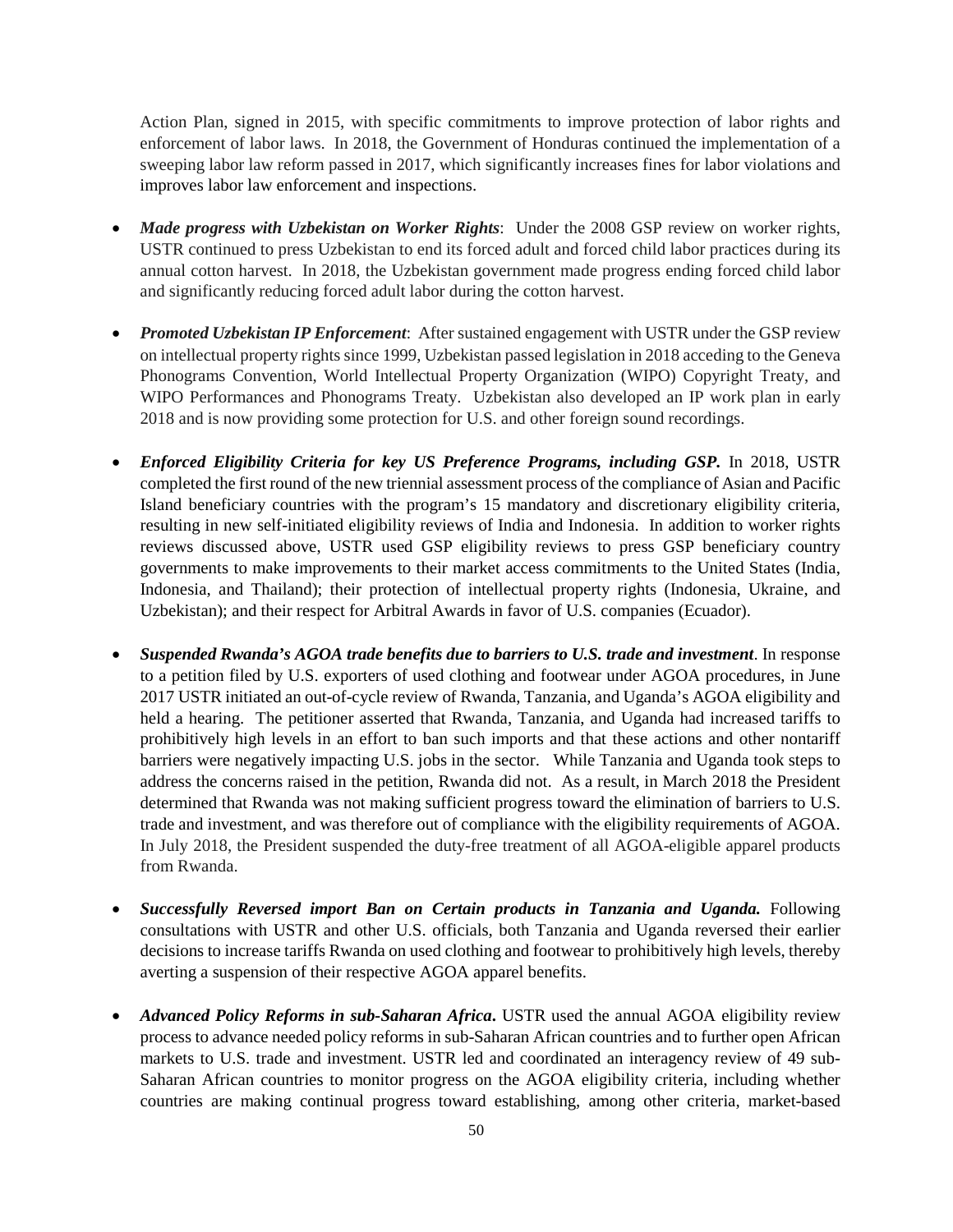economies, elimination of barriers to U.S. trade and investment, protection of intellectual property, efforts to combat corruption, policies to reduce poverty, and protection of human rights and worker rights. Based on that review, Ambassador Lighthizer made recommendations to the President on AGOA country eligibility for 2019. USTR also monitored bilateral commercial trade and investment disputes for a number of African countries and used the leverage of AGOA benchmarks and the eligibility review process to raise those issues.

- *Pushed for resolution of key market access challenges in Sub-Saharan Africa.* USTR met with senior government counterparts from a number of our key trade partners on the continent, including South Africa, Kenya, Nigeria, Angola, and Rwanda, to discuss trade barriers and impediments to doing business. Barriers included: adopted or proposed local content legislation; obstacles to U.S. agricultural goods, including poultry and pork products in South Africa; bans in place on used clothing exports; and problematic intellectual property protection policies. USTR staff also raised concerns with Mauritius and Ghana regarding their announced plans to restrict market access for foreign electronic payment service providers, resulting in both governments withholding implementation of those policies.
- <span id="page-53-0"></span>• *Enforced Textiles and Apparel Provisions of U.S. Trade Agreements.* USTR led interagency and public reviews of rules of origin changes proposed by several trading partners, ensuring that the commercial interests of U.S. producers and workers were not negatively affected.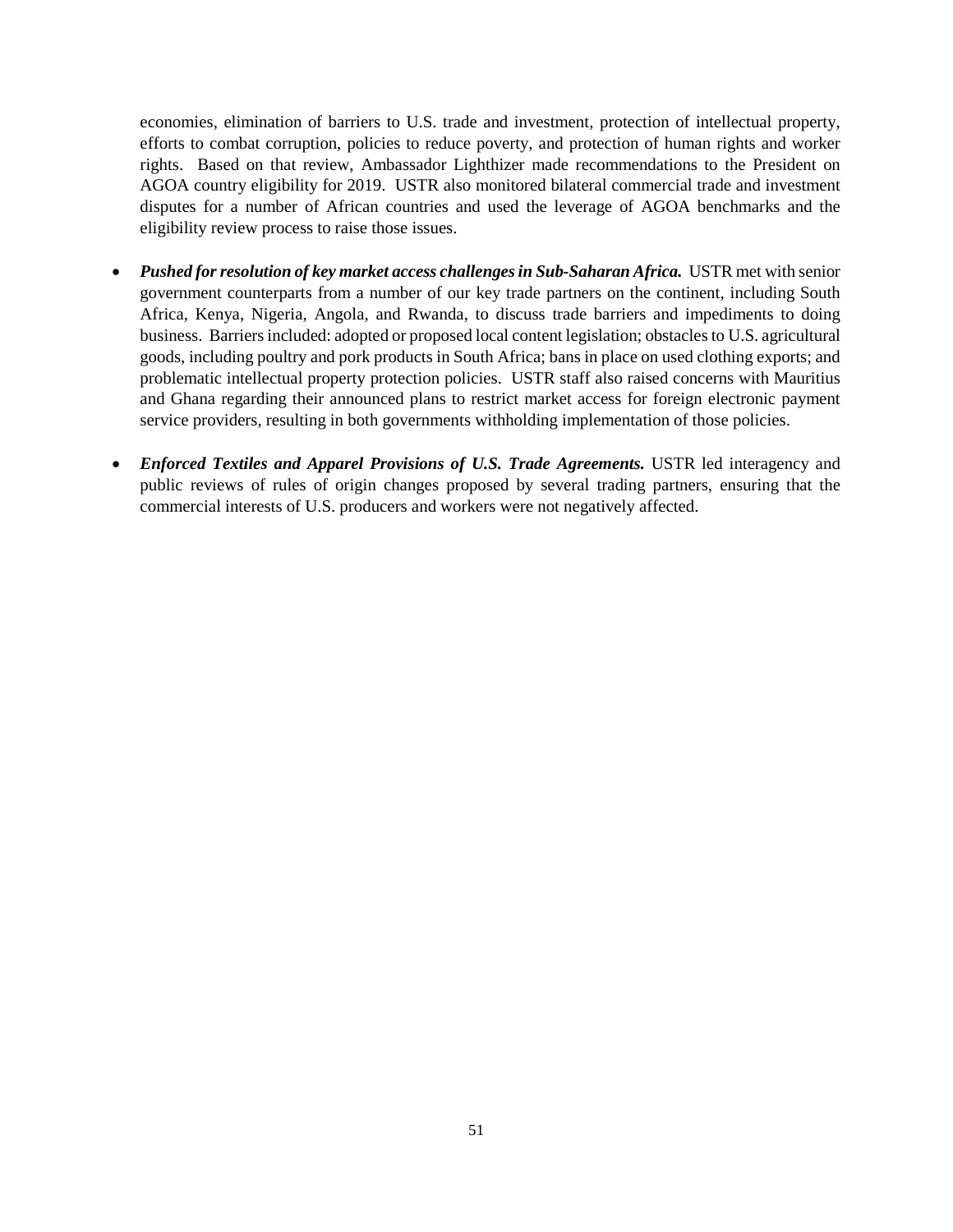### *Goal 3: Develop Sound Trade Policy*

Consistent with the President's trade policy agenda, USTR will develop the Administration's trade policy through extensive consultations with the Congress, stakeholders, and its trade advisory committees. USTR will also use digital means to ensure broad opportunities for the public to contribute to policy formulation, provide comments on policy, and access public hearings and documents. USTR will lead interagency trade policy coordination to obtain broad-ranging input, provide accountability, and develop sound, strategic U.S. trade policies.

#### **Objectives:**

3.1: Work with Congress, interested stakeholders, state and local governments, and the public to inform and strengthen the U.S. trade agenda, develop Administration trade policies and initiatives, and advance key trade legislation.

3.2: Provide timely and appropriate information to the public on ongoing trade negotiations and trade policy issues of general interest, consistent with laws and regulations governing engagement with the public as well as the protection of confidential information.

3.3: Foster a robust Advisory Committee system by appointing, consulting and engaging with an active group of advisors.

3.4: Educate the public on the Advisory Committee system and its role in trade policy.

3.5: Coordinate trade policy effectively through the Trade Policy Staff Committee (TPSC) and the Trade Policy Review Group (TPRG).

### **Accomplishments:**

- *Extensive Meetings and Briefings with Congress on Key USTR Initiatives.* Ambassador Lighthizer and USTR staff held numerous meetings and briefings with Members of Congress and their staffs on a range of trade issues, including the USMCA negotiations, KORUS amendments and modifications, the Africa FTA initiative, enforcement activities, and other initiatives. These discussions, which amounted to thousands of hours, ensured that the Congress was constantly kept abreast of the content and progress of USTR activities and had continuous opportunities to shape ongoing U.S. negotiating efforts.
- *Consulted with an Inclusive and Rounded Group of Trade Advisory Experts.* USTR fostered a robust and balanced advisory committee system by appointing new advisors to the Advisory Committee on Trade Policy and Negotiations (ACTPN), Industry Trade Advisory Committees (ITACs), Agriculture Policy Advisory Committee, Agriculture Technical Advisory Committees, Intergovernmental Policy Advisory Committee on Trade (IGPAC), Labor Advisory Committee for Trade Policy and Trade Negotiations (LAC), Trade and Environment Policy Advisory Committee (TEPAC), and Trade Advisory Committee on Africa (TACA). USTR meets regularly with the advisors to brief and obtain input on a range of trade issues including NAFTA, KORUS and the WTO.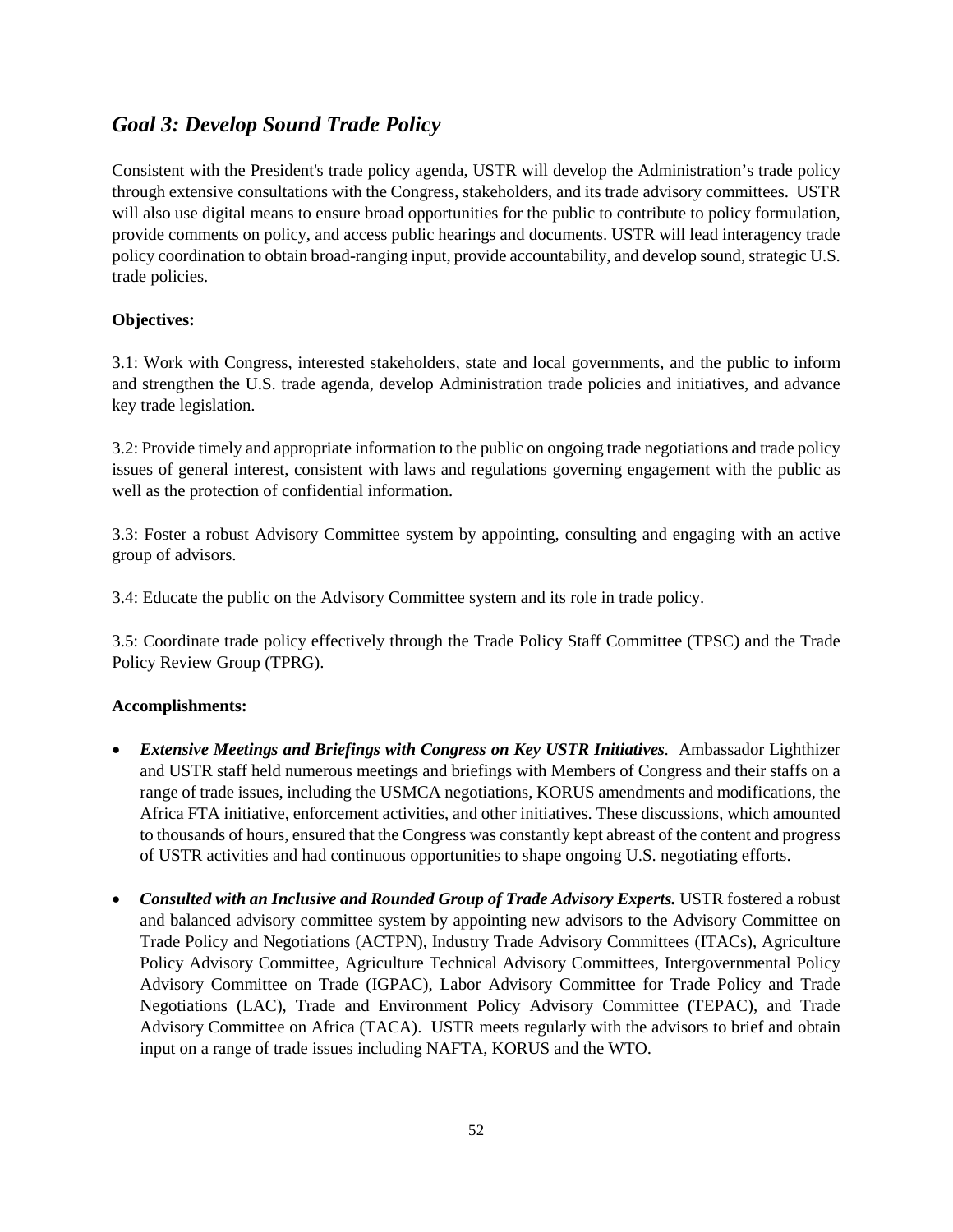- *Outreach to Food and Agriculture Stakeholders*. USTR engaged extensively with stakeholders interested in food and agricultural trade matters to build a robust trade agenda, including matters such as USMCA, KORUS, WTO agriculture and SPS initiatives, Codex Alimentarius Commission, trade related aspects of agriculture innovation, and a full range of matters impacting U.S. agricultural exports to countries around the world.
- *Continued Outreach to Stakeholders on Trade and Environment Issues*. USTR engaged in considerable outreach on a range of trade and environment issues and policy areas with a broad segment of stakeholders including Members of TEPAC, the broader environmental community, other government agencies, Congress, and the private sector.This included outreach under existing FTAs with Central America and the Dominican Republic, Peru, and Oman. USTR engaged with environmental NGOs during the public sessions that took place alongside bilateral environmental meetings.
- *Outreach and Consultations with U.S. Labor and Business Stakeholders.* Communication with stakeholders provided a wide range of positions that were considered in developing labor policy positions, and built cooperative relationships with key stakeholders in the labor and business communities on difficult and sensitive issues. USTR personnel at all levels participated in numerous stakeholder meetings to discuss and promote USTR trade-related labor policies, including with the International Labor Organization, International Finance Corporation, U.S. Council for International Business, American Apparel and Footwear Association, Responsible Business Alliance, and Fair Labor Association. Established relationships and engaged in regular meetings with key labor and human rights organizations, including the AFL-CIO, the International Brotherhood of Teamsters, the United Automobile Workers, the United Steelworkers, the Solidarity Center, Just Jobs, Human Rights Watch, Humanity United, and Alliance to End Slavery and Trafficking, and U.S. and foreign employers, including Nike, Levi Strauss, Gap, Walmart, VF Corporation, Li & Fung, and Target, resulting in strengthened relationships and consulting mechanisms on trade-related labor matters. Relationships with key Hill staff, in particular Ways and Means, Finance, and the House Trade Working Group, resulted in broadening support for USTR trade policy, particularly with regard to the USMCA and worker rights implementation under GSP and FTAs. Strengthened the trade union advisory process with labor advisors, finding common ground and leading to unprecedented collaboration.
- *Held Meetings and Consultations with Congress, Industry, Civil Society, and Other Stakeholders on IP Issues.* Developed, tabled and successfully concluded intellectual property proposals. Policy reviews in these areas involved careful deliberation, research, and consultation. USTR engaged stakeholders with often competing views on an almost daily basis to address concerns and build support for the U.S. IP trade agenda and maintained important relationships with stakeholder communities holding diverse views on trade and IP issues.
- *Extensive Consultations with Congress, Industry and Other Stakeholders on SME Issues*. On SME issues, USTR worked extensively with the interagency, Congress, industry, trade partners, and other stakeholders to identify issues of most concern to small business, and develop trade policies to address those concerns (e.g., leveraging existing FTAs and other policy initiatives). Ongoing efforts are yielding measurable outcomes including improved interagency coordination, more frequent consultations with stakeholders to inform the U.S. agenda, and more effective use of USTR policy tools to address SME issues. For example, in 2018 USTR convened the U.S.-EU SME Workshop in partnership with SBA, Commerce, and the Department of Labor to engage directly with local SME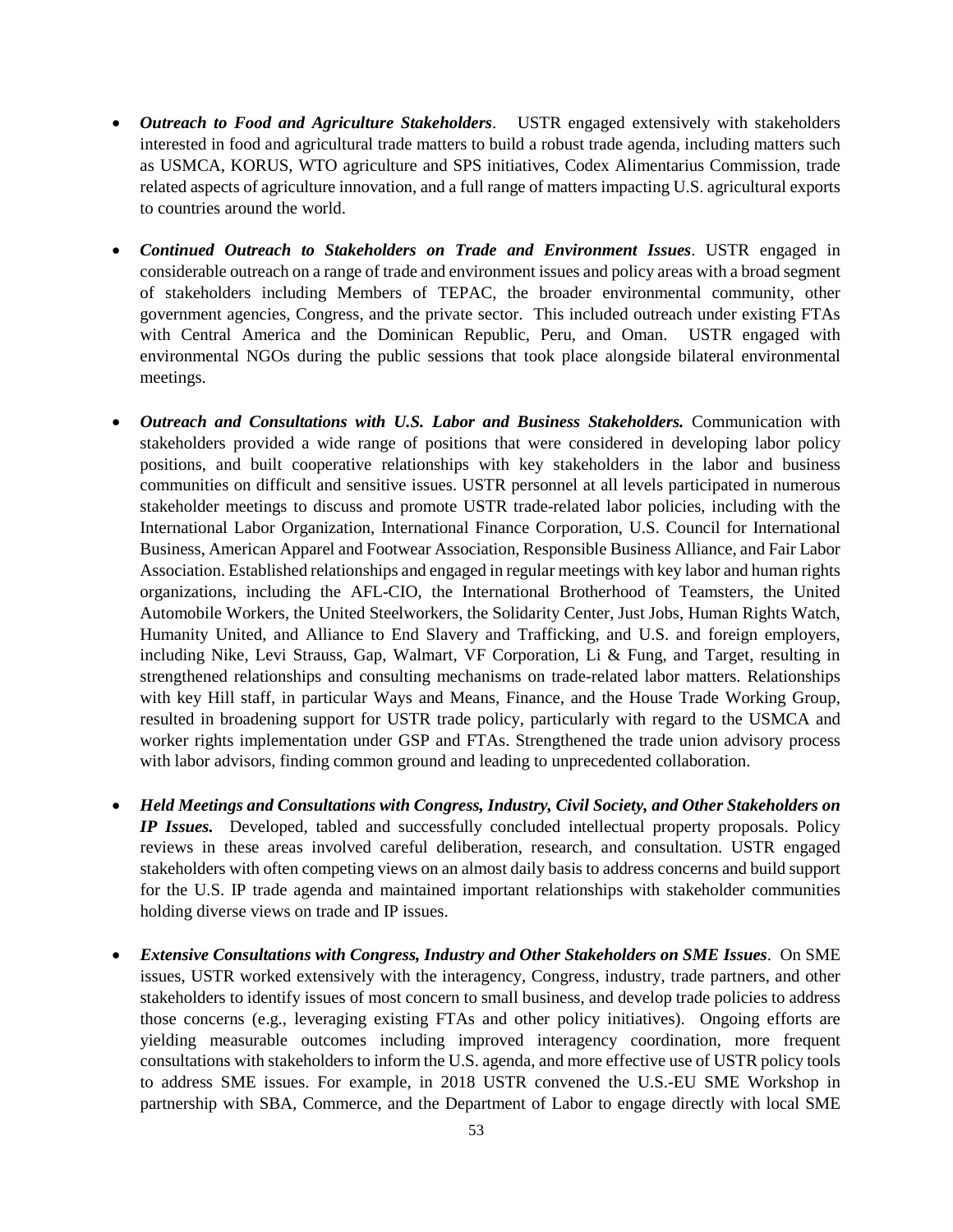stakeholders regarding trade challenges they face in the European Union. In 2018, USTR joined by SBA and Commerce conducted the initial meetings of the U.S.-UK SME Dialogue under the auspices of the U.S.-UK Trade and Investment Working Group, in order to advance our SME cooperation and deepen trade ties between SME stakeholders on both sides.

- *Continued Outreach to Key Stakeholders on the TFA.* USTR staff frequently participated in outreach events and speaking engagements on ratification and implementation of the Trade Facilitation Agreement (TFA) focused on the potential to engage a broader set of stakeholders for TFA implementation. This included engagement with environmental and development NGOs on aspects of the TFA that could further their policy objectives, such as illegal wildlife trade, development, disease control and prevention, and anti-corruption. USTR conducted extensive consultations with stakeholders, including the National Association of Manufacturers, the U.S. Chamber of Commerce, the U.S. Council for International Business, and the National Foreign Trade Council.
- <span id="page-56-0"></span>• *Secured GSP Renewal and Modernization*. USTR worked with Congress to secure renewal of the GSP Program, including several technical changes to improve the operation of the program.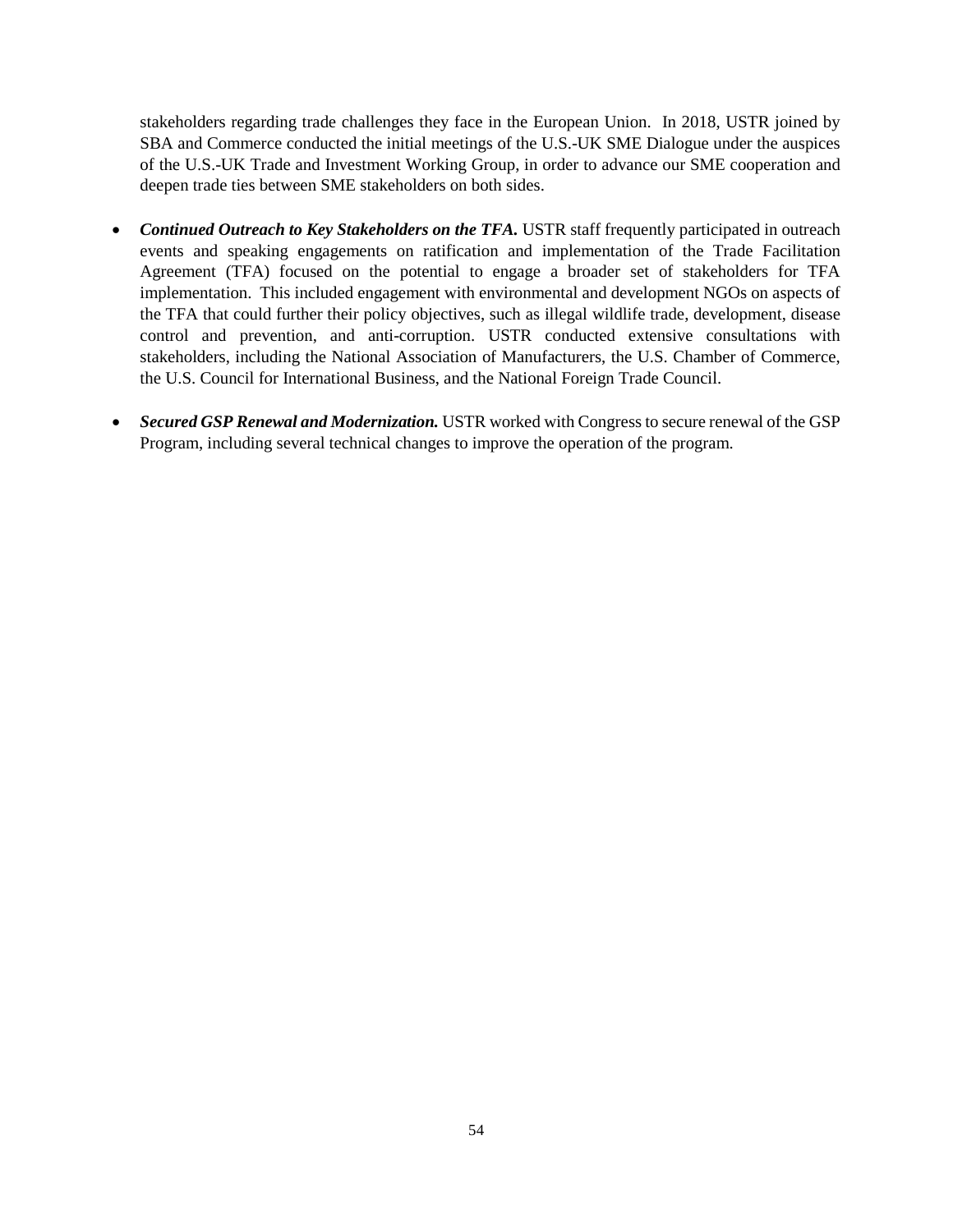### *Goal 4: Effectively Communicate the President's Trade Agenda*

To ensure the advancement of the President's trade policy agenda, USTR will communicate the benefits of this agenda to domestic and foreign audiences, thereby building public understanding of its positive impact on economic growth, and support for enforcing U.S. rights and opening markets around the world to U.S. goods, services, and agricultural products.

#### **Objectives:**

4.1: Create and implement a USTR-wide, proactive communications strategy to explain the job-supporting, economy-enhancing benefits of the President's trade policy agenda to domestic constituencies and stakeholders.

4.2: Enhance outreach to state and local governments on the benefits of the trade agenda.

4.3: Work with the White House and with agency partners to implement an Administration-wide message on trade policy.

4.4: Communicate, in consultation with other agencies, the Congress and interested stakeholders, the Administration's unified message to foreign countries and their citizens explaining the benefits of trade with the United States, in order to build support for U.S. trade policies and initiatives.

4.5: Inform private sector and non-profit stakeholders, media, and state and local elected officials of USTR's efforts to monitor and address unfair foreign trade barriers and practices and enforce U.S. rights, as well as compliance by trading partners with U.S. agreements.

4.6: Communicate success to various stakeholders, including state and local elected officials.

#### **Accomplishments:**

In 2018, USTR's ongoing and serious dialogue with the American people about trade and jobs produced real results across a wide range of issues and initiatives.

- *[Showcased the Benefits of Fair and Reciprocal Trade to the U.S. Economy.](https://ustr.gov/about-us/policy-offices/press-office/press-releases/2015/october/ustr-froman-sen-tom-carper-and-sen)* USTR developed talking points, press statements and internet strategy to explain the Administration's trade policy goals and achievements to the public. USTR also coordinated press statements with interested agencies and the White House in order to present coherent and mutually reinforcing trade information to the public. USTR strategically selected organizations for trade speeches to demonstrate the importance of free and fair trade to the United States.
- *Enhanced Outreach to the Congress and Other Key Stakeholders.* USTR consulted with Congress and key stakeholders on new initiatives to promote trade policy reforms that place American interests first. USTR also worked with the House Committee on Ways and Means and the Senate Committee on Finance, Congressional leadership, and other Committees as appropriate, to coordinate messaging on aspects of the Administration's trade agenda.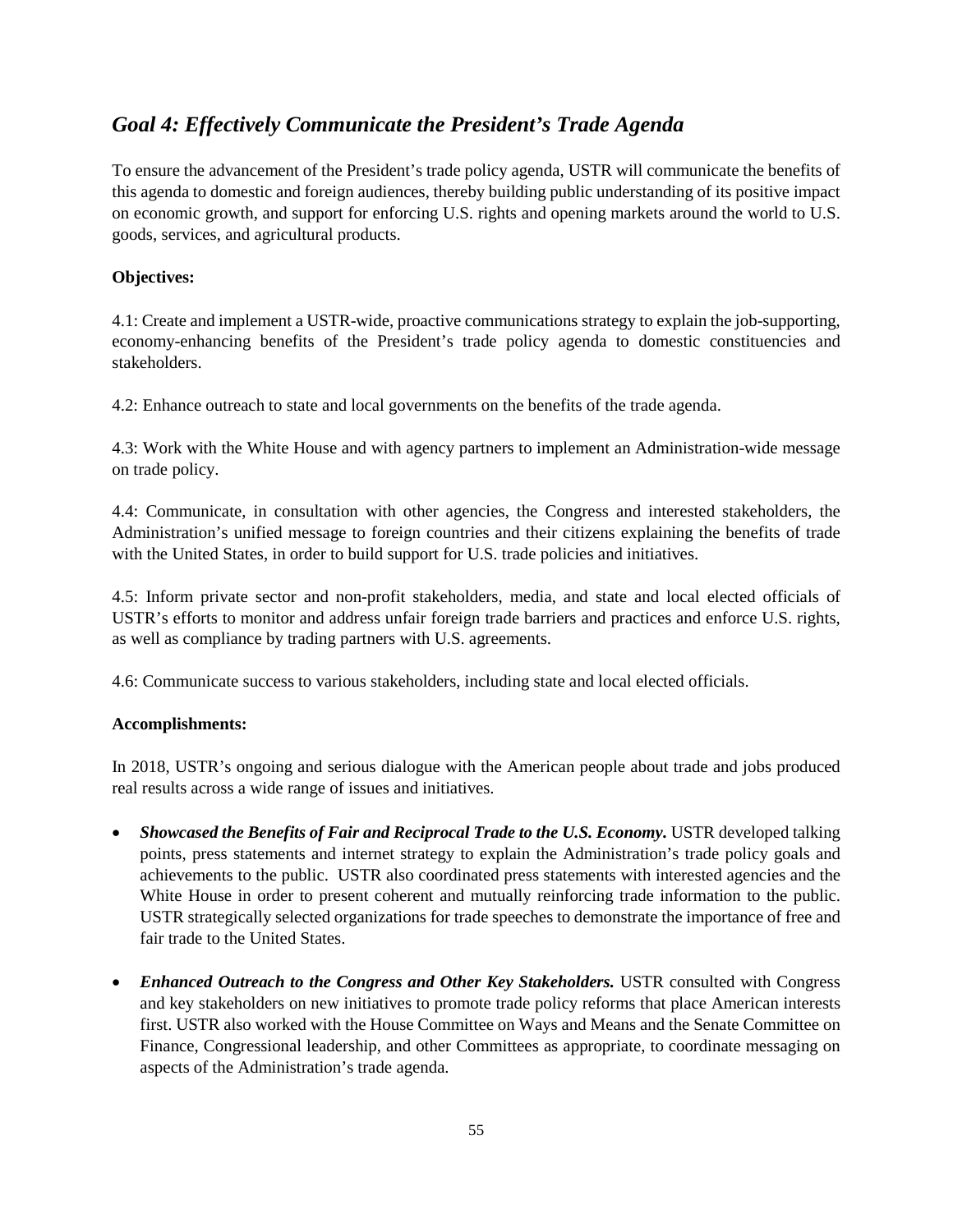- *[Conducted Outreach and Informed US Industry and State-Level Governments.](https://ustr.gov/about-us/policy-offices/press-office/press-releases/2015/april/ustr-froman-and-congressman-brad)* USTR conducted outreach to U.S. industry stakeholders, congressional delegations, and state-level governments planning official visits and trade missions. Established a stronger state-level network of interested stakeholders and worked with this network to offer opportunities for information exchange and trade education through USTR participation in conferences and external speaking engagements.
- *Communicated the Intellectual Property Rights Benefits of Trade Initiatives and Agreements.* USTR responded expeditiously to frequent and often in-depth inquiries from stakeholders and Members of Congress. USTR personnel participated in many press calls to explain Administration positions with respect to USMCA and Special 301 matters.
- *Outreach and Consultations with the U.S. Textile Industry***.** USTR staff actively reached out to stakeholders across the spectrum of textile and apparel industry interests, visiting production, distribution, and research facilities in several states as well as participating in conferences and meetings organized by the National Council of Textile Organizations, the American Apparel and Footwear Association, and the U.S. Fashion Industry Association.
- *Outreach and Consultations with the U.S. Agriculture Industry, Consumer Groups and Labor Unions.* Ambassador Lighthizer and staff at all levels of USTR met with U.S. agriculture stakeholders on the Administration's trade agenda, as well as participated in dozens of agriculture stakeholder meetings to enhance the understanding of the benefits of trade to U.S. food and agriculture farmers, ranchers, workers, and businesses. USTR also held numerous meetings with consumer groups, environmental groups, labor unions, and animal rights organizations to promote and explain the Administration's agriculture and SPS trade agenda.
- *Communicated the Environmental Benefits of Administration Trade Initiatives*. Through joint statements, press releases, speeches and other public events, USTR continued to communicate how U.S. trade agreements and initiatives help to level the playing field for American workers and businesses and can address urgent trade-related environmental challenges.
- *Communicated the Benefits of Trade to Foreign Trade Partners.* In consultation with other agencies, the Congress, and key stakeholders, USTR communicated to foreign countries the benefits of fair and reciprocal trade with the United States. Through cooperation with U.S. regulatory and health agencies, ensured that the Administration-wide message on trade policy was reflected in U.S. positions and delivered in meetings of international organizations where issues that affect trade are discussed (e.g. WIPO, WFP, UNCTAD, OECD, G7, G20, WHO, UN, HRC, PAHO, Codex).
- *Outreach and Consultation with Key Stakeholders on EU and MENA Trade Issues.* USTR staff presented and discussed evolving U.S. trade and investment policies in the EU and the MENA region at business conferences and widely attended meetings of key private sector stakeholder organizations and relevant embassies.

*Communicated with a Range of Stakeholders on the Administration's Africa Trade Agenda:* USTR continued outreach with key stakeholders from African governments and the business community to advance the Administration's trade agenda with respect to Sub-Saharan Africa. In June, Ambassador Lighthizer convened a meeting of Trade Advisory Council on Africa (TACA) to discuss USTR's Africa Free Trade Agreement Initiative. USTR staff also spoke about this initiative at a high-level conference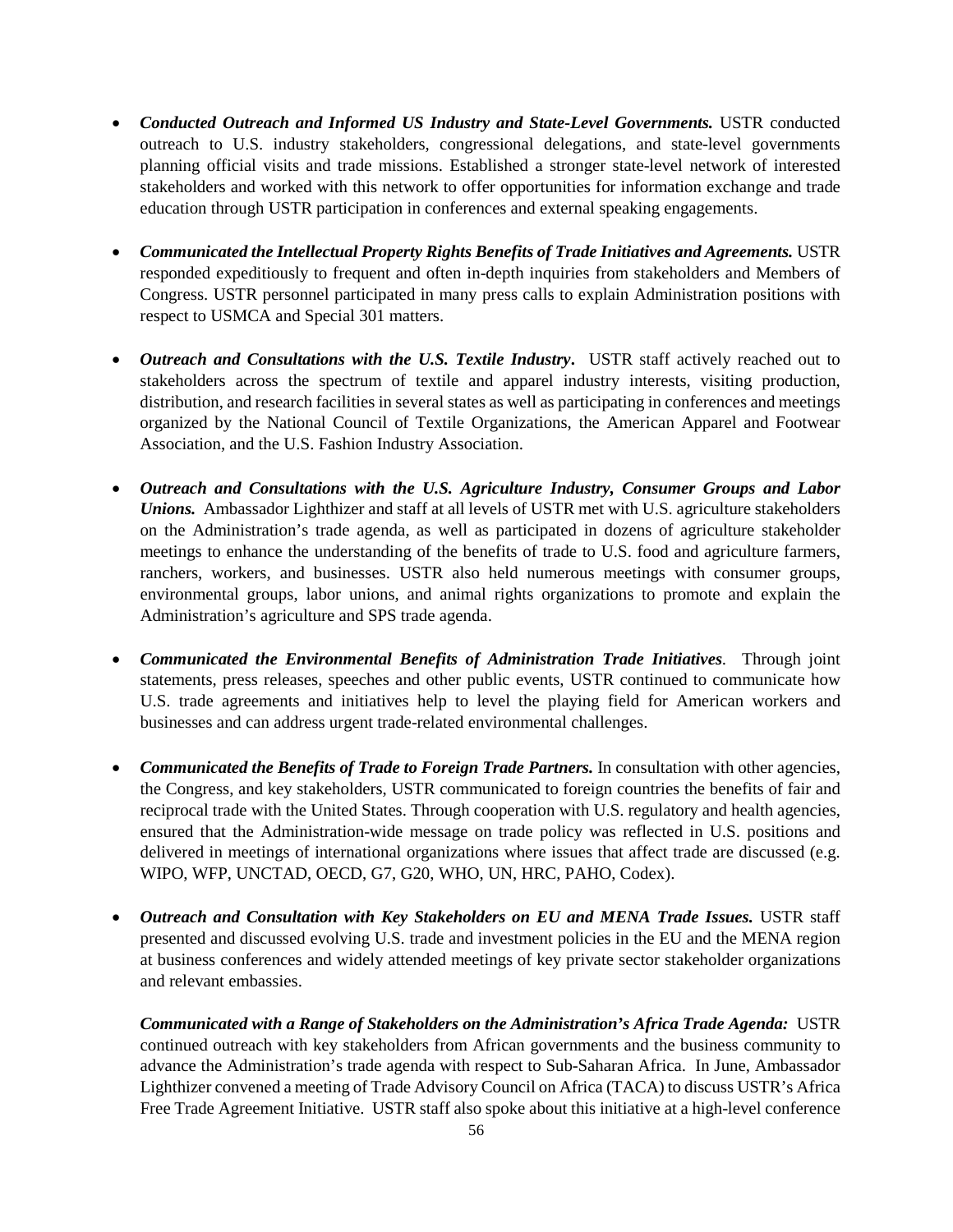<span id="page-59-0"></span>on African Business held on the margins of the United Nations General Assembly in New York in September as well as at smaller events held throughout the year hosted by groups such as the Corporate Council on Africa and the U.S. Chamber of Commerce.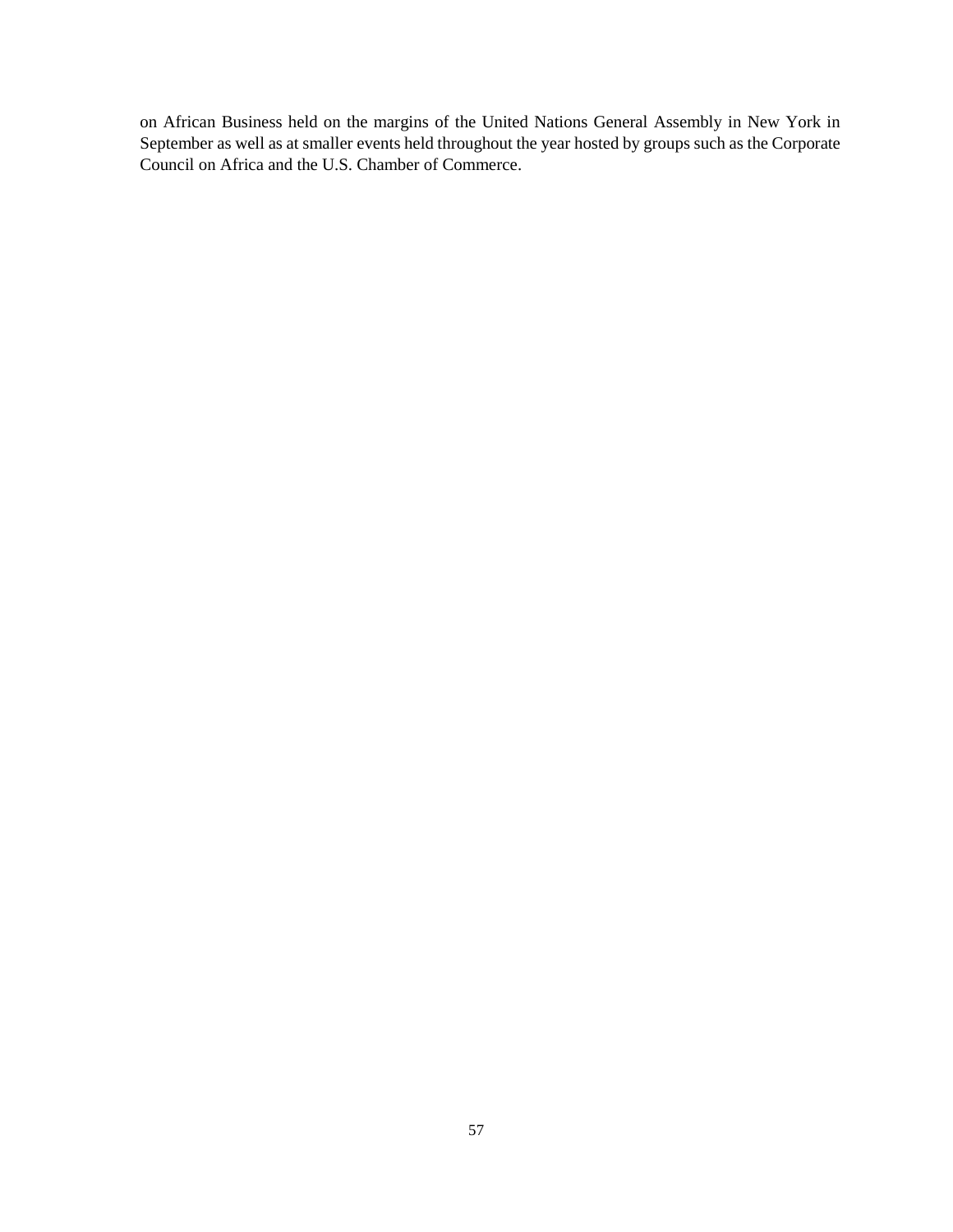### *Goal 5: Achieve Organizational Excellence*

Consistent with the President's goals, USTR will provide the administrative processes, physical and information security, and infrastructure that will strengthen its ability to perform core functions at the highest level of excellence. The agency continue promoting a workplace that supports diversity, initiative, creativity and productivity through the enhancement of human capital through recruitment, promotion and retention initiatives, and professional development and training opportunities.

#### **Objectives:**

5.1: Manage a security program that provides appropriate of protection for USTR personnel, facilities and sensitive information.

5.2: Manage resources to maximize USTR future capabilities.

5.3: Manage USTR more efficiently and effectively.

5.4: Provide facilities that help USTR staff become more productive.

5.5: Install information technology and communications systems that increase USTR's productivity and communicate trade benefits.

5.6: Implement a human capital and services program that will maximize employee performance and engagement.

#### **Accomplishments:**

Effective communication and effective implementation of the goals presented in the Strategic Plan require a workforce that is highly effective and motivated. It also requires a supportive work environment for USTR's employees, its most valuable asset. USTR, through its annual performance goals, will implement multi-year objectives in human capital planning, including succession planning, career and leadership development, space modernization and expansion, continuity of operations and physical security, training and information technology improvements. The Employee Viewpoint Survey will inform USTR's efforts to focus on those areas of greatest need.

• *Security Management.* Partnered with EOP to conduct building emergency drills to raise the awareness and readiness of all USTR employees; completed multiple updates of USTR COOP plan as EOP-sponsored exercises were conducted; managed successful exercises at Mt. Weather; prepared for potential of Hurricane Florence impact on the NCR. Worked to focus the security team on physical security, information security, and emergency preparedness and continuity of operations responsibilities. Domestic negotiation rounds security plans developed and implemented; often arranged FPS security guards on extremely short notice to cover 24/7 USMCA negotiations in Winder and 1724 F Street; new multi-year contract put in place for local security contractor for all future negotiations. Upgraded all SCIFs' monitoring capabilities to ensure the highest level of emergency response. Added critical modifications to the physical access control system (PACS) upgrade and maintenance contract for Winder and 1724 F Street; includes replacement of Cat 2 with Cat 6 cabling and increased power distribution network that will enable the addition of all new card readers (required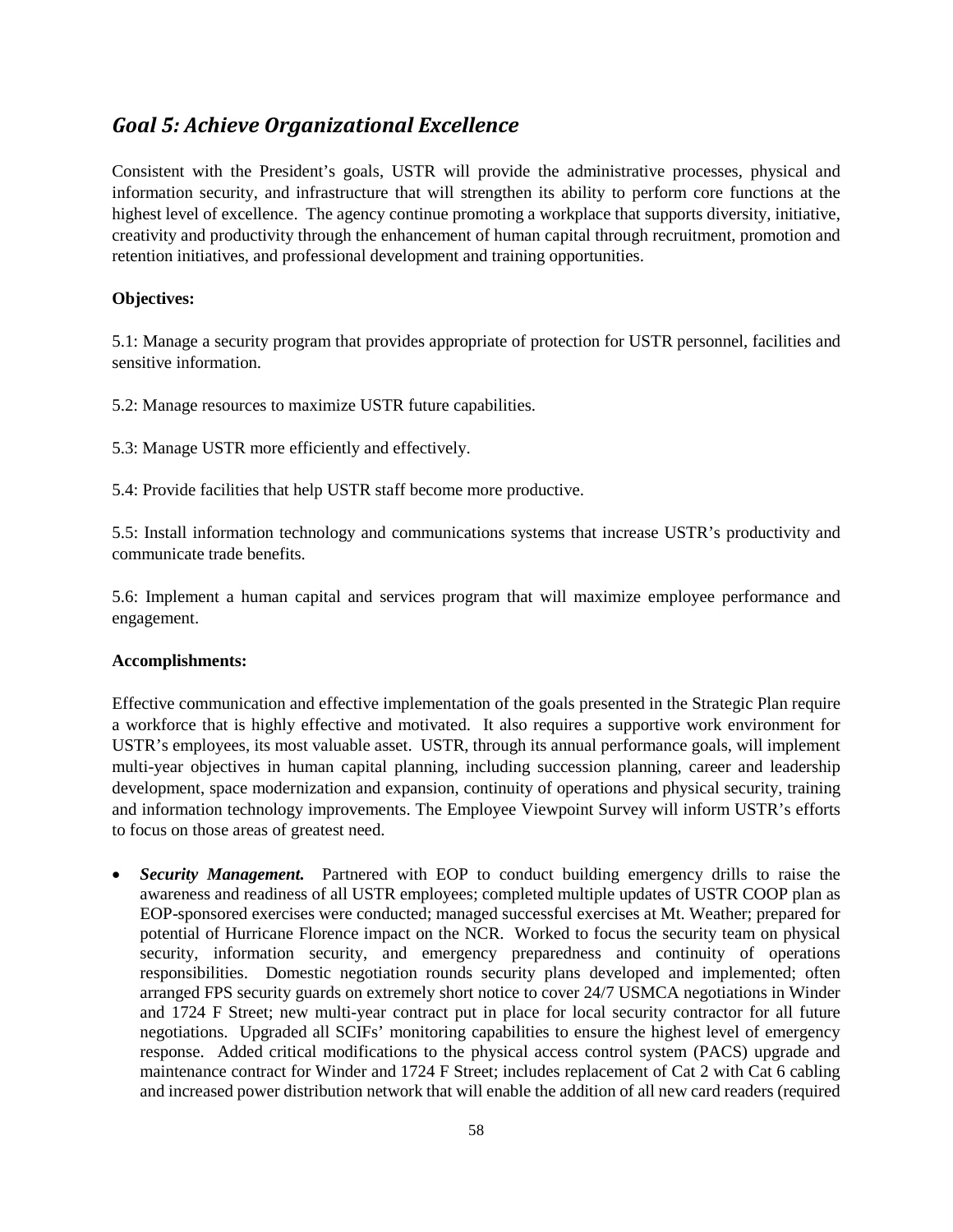post-modified FIPS requirements) and digital video surveillance cameras. Completed USTR-wide annual security training on derivative classification; new Original Classification Authorities (OCA) trained to assume their duties. Developed and commenced USTR-wide information security selfinspections process with the objectives to ensure all security containers are properly maintained and stored information meets EO 13526; substantially reduced the number of containers maintained. Implemented a revised burn bag policy and process that more effectively addressed the need to properly and efficiently handle and safeguard classified material.

- **Resource Management.** Managed the FY 2018 spend plan and ensured effective and efficient use of USTR's spending authority to minimize impact of potential reductions and unexpected changes in funding levels. FY 2018 again was especially challenging with half-year continuing resolutions (CRs) with attendant potential shutdown planning activities and the first usable appropriation of the Trade Enforcement Trust Fund; ensured the most effective and efficient use of USTR's spending authority and best position USTR to minimize impact of potential reductions during the CRs and unexpected changes in priorities throughout the year. Worked closely with OA CFO and Treasury Department for successful accounting for the Trade Enforcement Trust Fund. Delivered FY 2019 Congressional Budget Submission and other supporting briefs,  $Q&A$ 's, etc. to fully justify USTR resource needs; prepared all necessary background information for the USTR's Senate Appropriations Hearing; prepared and briefed initial FY 2020 request to OMB. Expeditiously completed required Congressional financial and other mandated reports. New travel authorization and voucher process working exceedingly well.
- *Administrative Management.* Made effective use of the paralegal contract to rapidly staff up in support of the 301 tariff exclusion process. Proactively addressed all special conferencing needs; provided conference planning support for meetings as they are determined, especially last minute USMCA negotiating sessions. Completed the significant declassification review for records at the Washington National Records Center to be permanently retired. Worked with NARA to update USTR records schedules to reflect current organizational needs; continued to work e-records management reform at USTR to meet NARA's goal that all records are to be electronic (Managing Government Records Directive). Kept workforce up-to-date on major issues that may affect them, e.g. plaza renovation project; sought means to mitigate impact of any potential workforce disruptions, such as encouraging use of workplace flexibilities and new Bike Subsidy policy.
- *Facilities Management.* Assisted GSA to ensure all special projects are commenced and/or completed expeditiously and with minimal impact on occupants (e.g. ballistic film installation, 1724 F Street exterior renovation). Project to replace blast curtains with ballistic film in both Winder and 1724 F Street building provided massive improvements to living conditions; followed on with Winder  $2<sup>nd</sup>$  floor drape and window cleaning. Completed major upgrade to offices in Winder and 1724 F Street for improved utilization and work environment. Continued coordination with CFPB project and ensured all employees were kept up-to-date on all conditions that impact Winder Building access and their work environment. Addressed all workplace accommodations requested by employees to their satisfaction; especially challenging for employees relocating office space with multiple accommodation needs. Worked with GSA on additional space planning needs.
- *Information Technology Management.* Developed strategic tools to facilitate superior results for critical USTR processes, including correspondence/memorandum management, consultation management, staff directory management, agency report management and document management. Communicated IT plans and anticipated needs, both strategic and tactical. Worked with Front Office to open up access and provide maximum transparency to the USTR Correspondence & Memorandum processes. Through proactive development and deployment of new technologies, e.g. Wiki, webinar,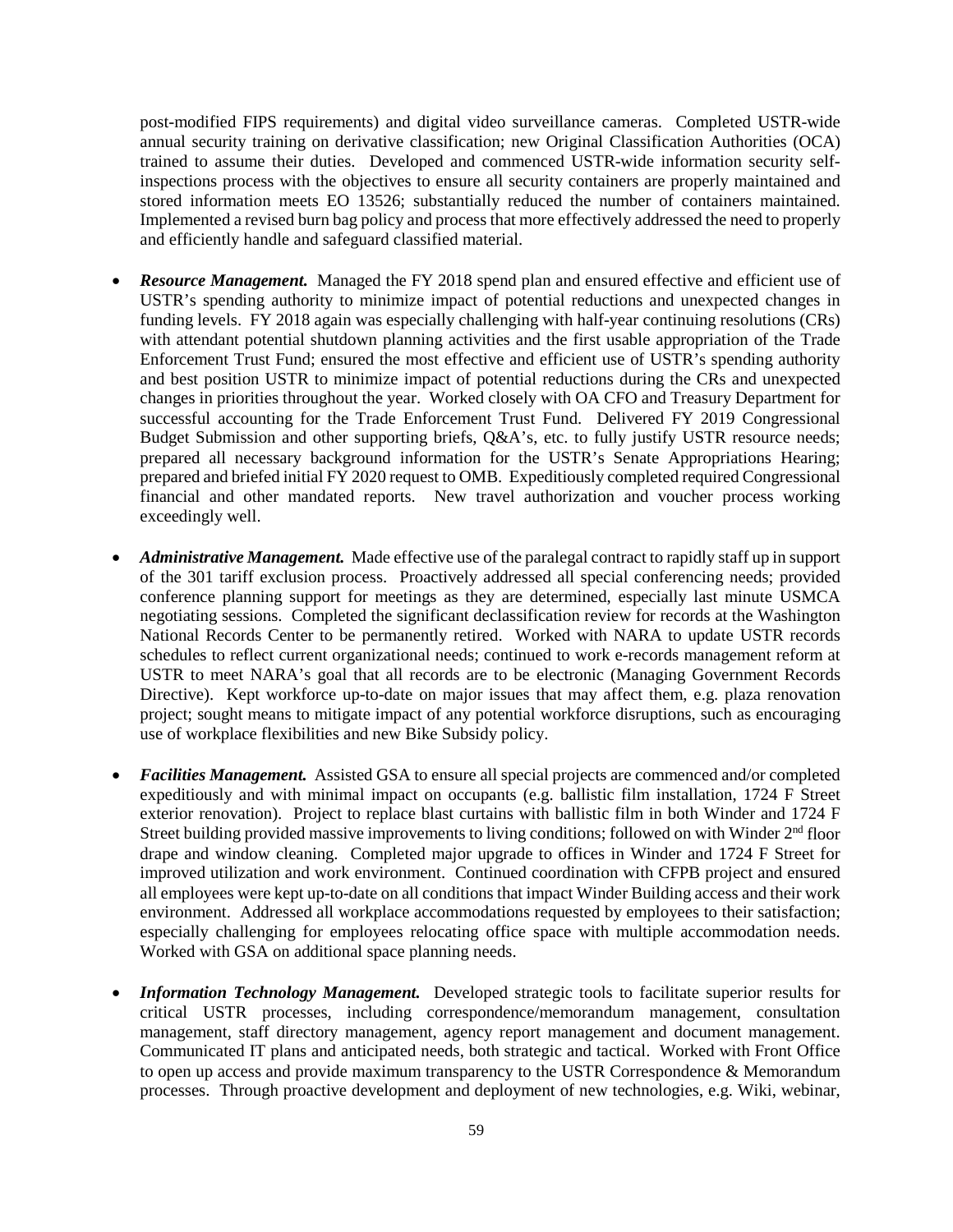social networking technologies, enabled staff to work more efficiently and produce better outcomes. Continued to transition employees to SharePoint platform for file storage and team collaboration; monitoring implementation of additional capabilities. OGC Case and Document Management System work continues; assisted w/review of several commercial technology alternatives; focusing on pilot SharePoint DMS with ICTIME. Assisted 301 Team with timely posting of federal notices and managing the tariff exclusion process. Coordinated with WHIT to migrate all USTR staff to the new EOP "Greenfield" network; replaced all PCs with Windows 10 systems and replaced all iPhones; enabled access to all necessary applications and data on the new network. Upgraded existing public web site, ustr.gov, as required by new Administration. Approximately 10K changes made to the USTR Internet, Intranet site, and wiki sites; assisted USTR Negotiating Offices to add their content within required time frames. Coordinated with WHIT to complete network infrastructure upgrades, including Winder cabling project which provides POE backup on all phones, and installation of Wi-Fi throughout both buildings. Assisted with upgrades to security desks/systems at 1724 F St and Winder, including planning for transition to new PACS. Provided planning and travel support for USMCA, WTO ministerial and others as needed. Provided communications and IT travel equipment to the maximum extent allowed by EOP security policy. Worked with all offices to implement new process for facilitating international travel process on WHCA network. Worked with HR to optimize paperless performance review process (beginning with SES); assisted HR with implementation and training of new performance management system. Provided continuing support to the Western Hemisphere Office with use of Wiki site to conclude USMCA negotiations. Provided Congress, Advisors, and partner countries continuing access to the USMCA virtual library of 1000's of documents associated with negotiations; stakeholder outreach needs included assistance with new Congressional accounts and designing new pages to accommodate negotiating texts for USMCA renegotiation. Assisted Policy and Coordination Office with editing, formatting, and publishing the USTR Annual Report and National Trade Estimate via new SharePoint portal process.

• *Human Capital Management.* HR Director continued in-depth evaluation of HR functions and processes to ensure maximum efficiency and effectiveness. Ensured SES Performance Plans were compliant with OPM's new government-wide SES Performance Management System, and that each plan was structured to assess SES members' achievements as related to USTR goals/objectives. Transitioned SES to web-based USAPerformance system. For Non-SES, met completion goals and ensured timely payout of performance awards. 2018 Employee Viewpoint Survey: provided information and analysis; as a whole, USTR continues to improve. Numerous training opportunities made available to staff, i.e. Rosetta Stone, supervisory skills courses; negotiations, writing skills. Provided proactive HR technical support and expertise to managers and employees in handling employee relations, performance, and conduct issues; ensured laws and policies were being observed. Counseled managers regarding performance issues with employees. Counseled employees regarding performance and attendance issues. Provided guidance and information to managers and employees on such matters as: position classification and position management, pay administration, leave administration, and disability retirement. Expedited numerous hiring/onboarding actions, including four especially delayed PAS's. Took on unprecedented hiring efforts to build the workforce; worked collaboratively with USTR offices and OA HRD with innovative hiring strategies such as shared certificates. Implemented comprehensive SharePoint onboarding and vacancy tracking system. Assisted agency SES appointments to ensure that their ECQs passed OPM QRB muster. USTR-tailored leadership, professional and career development program with special emphasis on preparing senior leaders is imbedded in our "maximizing employee performance plan" developed in response to OMB's government reform planning effort. Managed all office assignments with individual AUSTRs to ensure the best use of office space and smooth on-boardings. Annual Awards Ceremony and reception noteworthy success. Successfully managed backfills to the two Beijing positions of Minister-Counselor and trade attaché through a complex administrative process.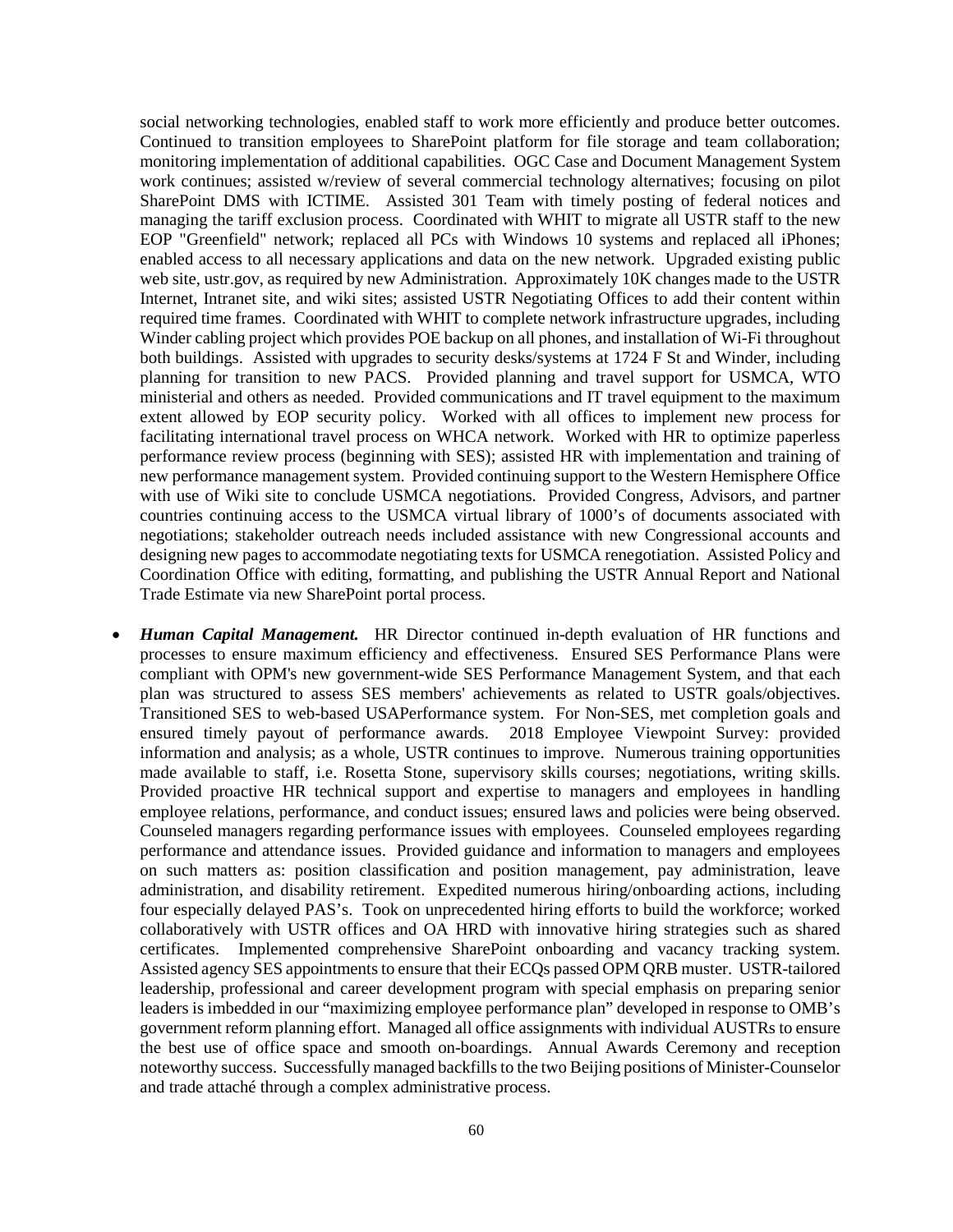# **GLOSSARY OF ACRONYMS**

<span id="page-63-0"></span>

| Antidumping                                             |
|---------------------------------------------------------|
| African Growth and Opportunity Act                      |
| Asia Pacific Economic Cooperation                       |
| <b>Association of Southeast Asian Nations</b>           |
| Agreement on Textiles and Clothing                      |
| Andean Trade Preference Act                             |
| Andean Trade Promotion & Drug Eradication Act           |
| Built-in Agenda                                         |
| <b>Bilateral Investment Treaty</b>                      |
| <b>Balance of Payments</b>                              |
| <b>Central American Common Market</b>                   |
| Central American Free Trade Area                        |
| Dominican Republic-Central America Free Trade Agreement |
| Caribbean Common Market                                 |
| COOP Emergency Response Team                            |
| Caribbean Basin Economic Recovery Act                   |
| Caribbean Basin Initiative                              |
| Canada Free Trade Agreement                             |
| Telecommunications division of the OAS                  |
| Common Market for Eastern & Southern Africa             |
| <b>Capital Sharing Cost</b>                             |
| <b>Continuity of Operations</b>                         |
| Committee on Trade and Environment                      |
| Council for Trade in Goods                              |
| <b>Countervailing Duty</b>                              |
| Doha Development Agenda                                 |
| Dispute Settlement Body                                 |
| Dispute Settlement Understanding                        |
| Expanded Economic Engagement Initiative                 |
| East African Community                                  |
| Enterprise for ASEAN Initiative                         |
| European Free Trade Association                         |
| <b>Executive Office of the President</b>                |
| <b>Executive Resources Board</b>                        |
| European Union                                          |
| Freedom of Information Act                              |
| Free Trade Agreement                                    |
| Free Trade Area of the Americas                         |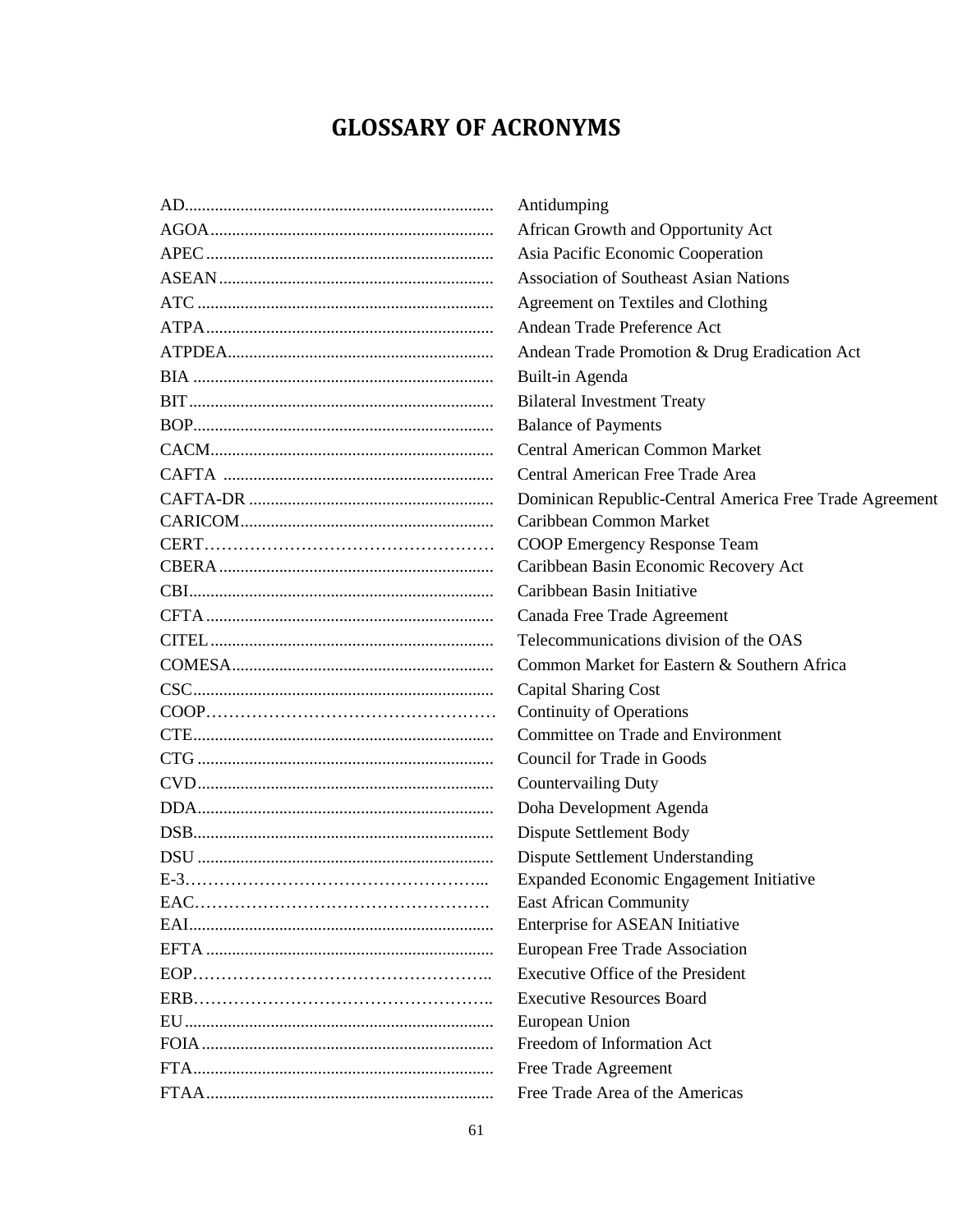| Full-Time Equivalent                                             |
|------------------------------------------------------------------|
| General Agreements on Trade in Services                          |
| General Agreement on Tariffs and Trade                           |
| <b>Gross Domestic Product</b>                                    |
| <b>Global Electronic Commerce</b>                                |
| Government Procurement Agreement                                 |
| <b>General Services Administration</b>                           |
| Generalized System of Preferences                                |
| <b>International Cooperative Administrative Support Services</b> |
| (cost allocations by State Department for services rendered)     |
| U.S.-EU High Level Working Group on Jobs and Growth              |
| <b>International Financial Institutions</b>                      |
| International Labor Organization                                 |
| Trade in Services Agreement                                      |
| Trade in Service Agreement                                       |
| Interagency Center on Trade Implementation,                      |
| Monitoring, and Enforcement                                      |
| <b>Information Technology Agreement</b>                          |
| <b>Information and Communication Technology</b>                  |
| <b>Interagency Trade Enforcement Center</b>                      |
| U.S.-China Joint Commission on Commerce and Trade                |
| Least Developed Beneficiary Developing Country                   |
| Multilateral Agreement on Investment                             |
| Middle East and North Africa                                     |
| Southern Common Market                                           |
| Multifiber Arrangement                                           |
| <b>Most Favored Nation</b>                                       |
| Market-Oriented, Sector-Selective                                |
| Memorandum of Understanding                                      |
| <b>Mutual Recognition Agreement</b>                              |
| North American Free Trade Agreement                              |
| National Economic Council                                        |
| National Export Initiative                                       |
| Non-Governmental Organization                                    |
| Newly Independent States                                         |
| <b>National Security Council</b>                                 |
| <b>National Trade Estimates</b>                                  |
| <b>Normal Trade Relations</b>                                    |
| Office of Administration/Chief Information Officer               |
| Office of Administration/Chief Financial Officer                 |
| Organization of American States                                  |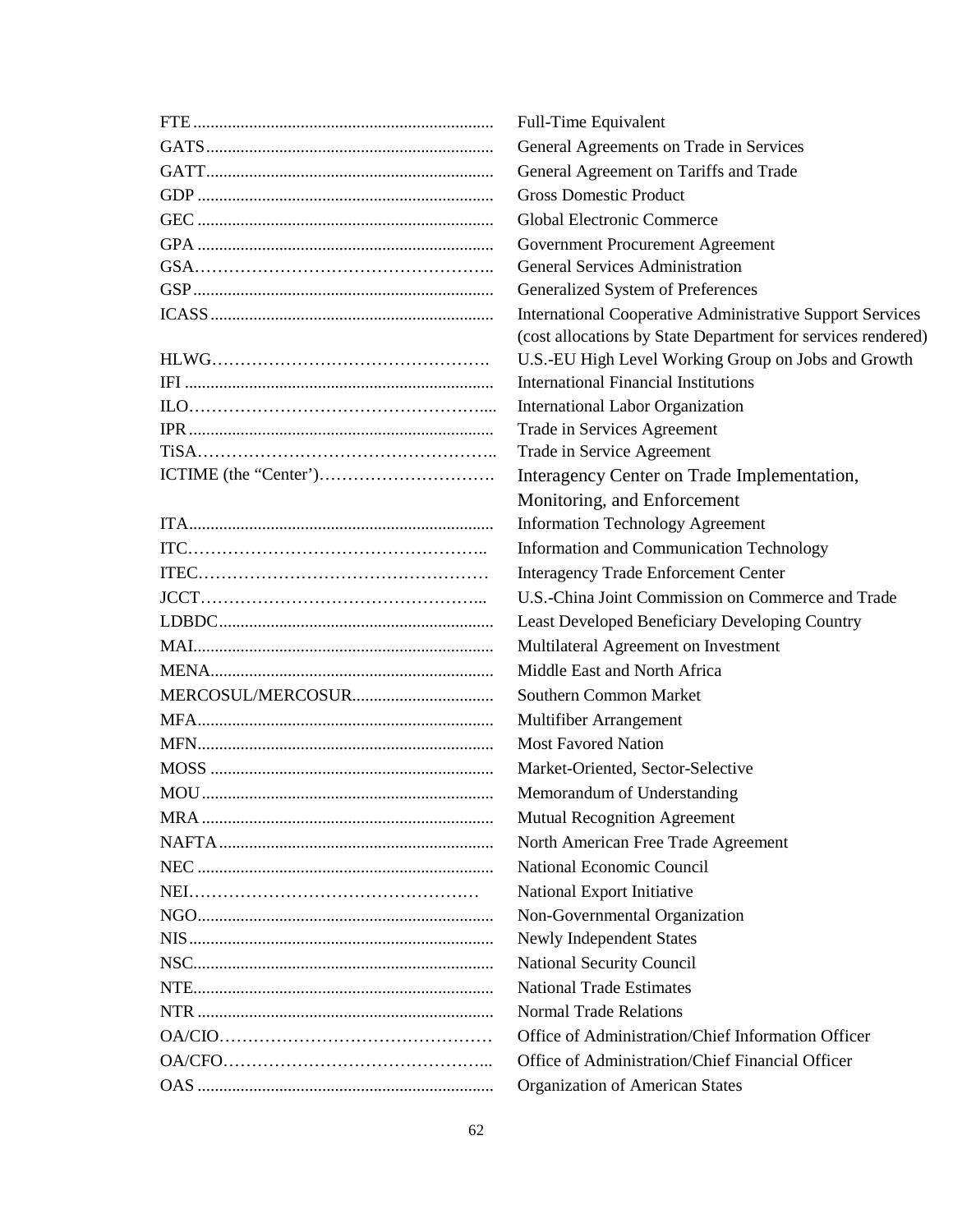| Organization for Economic Cooperation and Development |
|-------------------------------------------------------|
| Office of Management and Budget                       |
| Overseas Private Investment Corporation               |
| <b>Permanent Normal Trade Relations</b>               |
| Presidential Study Directive                          |
| Record of Understanding                               |
| U.S.-China Strategic and Economic Dialogue            |
| Southern African Customs Union                        |
| Southern African Development Community                |
| Senior Executive Service                              |
| Small and Medium Size Enterprise                      |
| Sanitary and Phytosanitary Measures                   |
| Specified Risk Material                               |
| Trade Adjustment Assistance                           |
| <b>Trans-Atlantic Business Dialogue</b>               |
| <b>Trans-Atlantic Consumer Dialogue</b>               |
| <b>Trans-Atlantic Environment Dialogue</b>            |
| Trans-Atlantic Labor Dialogue                         |
| <b>Technical Barriers to Trade</b>                    |
| Transatlantic Economic Council                        |
| Transatlantic Economic Partnership                    |
| Trade and Investment Cooperation Forum Agreement      |
| Trade & Investment Framework Agreement                |
| Trade and Investment Partnership                      |
| Trade in Services Agreement                           |
| <b>Trade Promotion Authority</b>                      |
| <b>Trade Policy Committee</b>                         |
| Trans-Pacific Partnership                             |
| <b>Trade Policy Review Group</b>                      |
| <b>Trade Policy Staff Committee</b>                   |
| <b>Trade Related Investment Measures</b>              |
| Trade Related Intellectual Property Right             |
| Transatlantic Trade and Investment Partnership        |
| <b>United Arab Emirates</b>                           |
| United Nations Conference on Trade & Development      |
| <b>United Nations Development Program</b>             |
| <b>Uruguay Round Agreements Act</b>                   |
| U.S. Department of Agriculture                        |
| U.S. International Trade Commission                   |
| Office of the United States Trade Representative      |
| <b>Voluntary Restraint Agreement</b>                  |